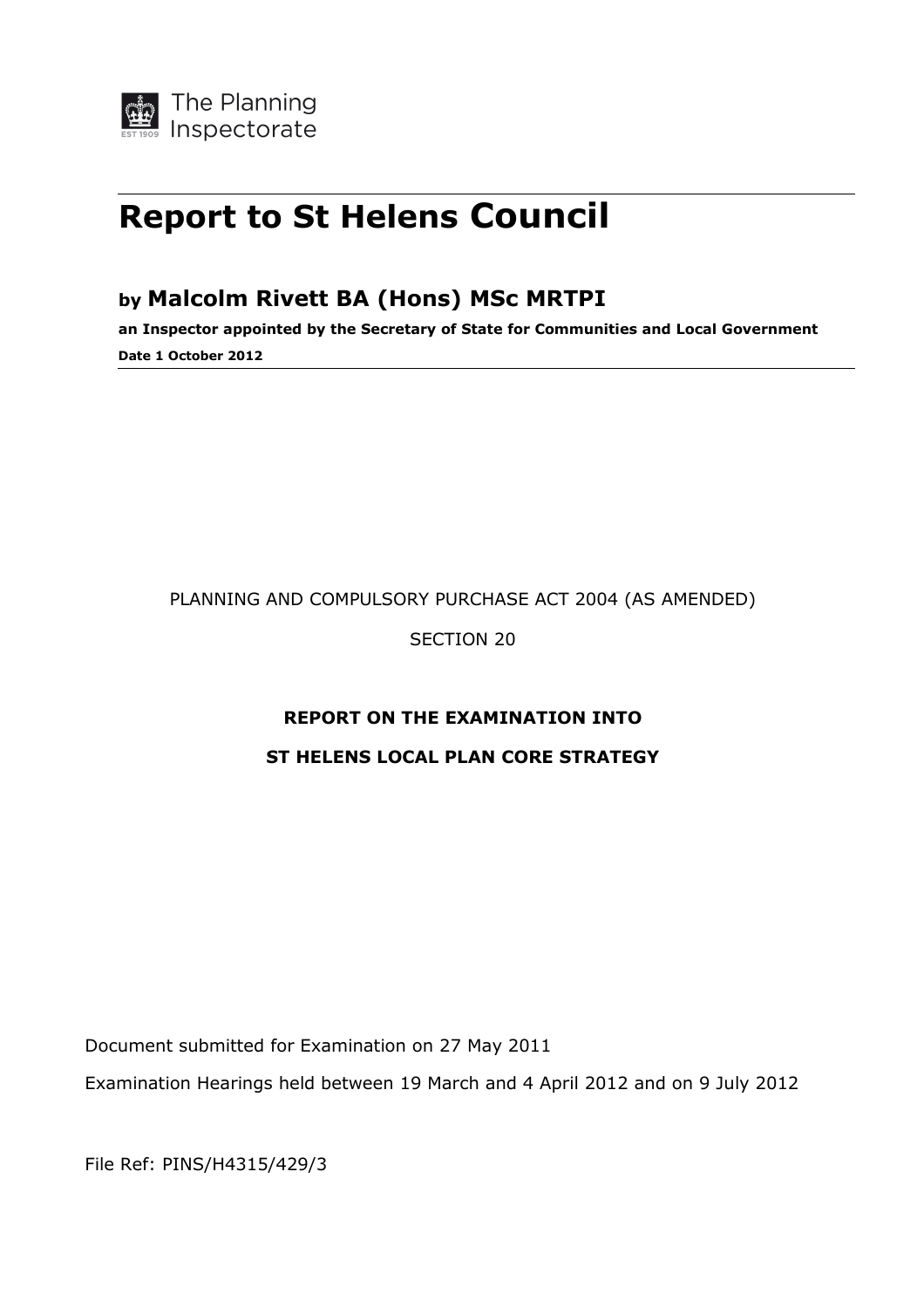## Abbreviations Used in this Report

| <b>CS</b>    | Core Strategy                                  |
|--------------|------------------------------------------------|
| <b>DMS</b>   | Delivery and Monitoring Strategy               |
| <b>DPD</b>   | Development Plan Document                      |
| НA           | <b>Highways Agency</b>                         |
| <b>LDS</b>   | <b>Local Development Scheme</b>                |
| <b>LP</b>    | Local Plan                                     |
| <b>LPA</b>   | Local Planning Authority                       |
| МM           | <b>Main Modification</b>                       |
| <b>MSA</b>   | Mineral Safequarding Area                      |
| <b>NPPF</b>  | National Planning Policy Framework             |
| <b>PSA</b>   | Primary Shopping Area                          |
| RS.          | Regional Spatial Strategy                      |
| <b>SA</b>    | <b>Sustainability Appraisal</b>                |
| <b>SCI</b>   | <b>Statement of Community Involvement</b>      |
| <b>SCS</b>   | Sustainable Community Strategy                 |
| <b>SHLAA</b> | Strategic Housing Land Availability Assessment |
| <b>SHMA</b>  | <b>Strategic Housing Market Assessment</b>     |
| <b>SRFI</b>  | Strategic Rail Freight Interchange             |
|              |                                                |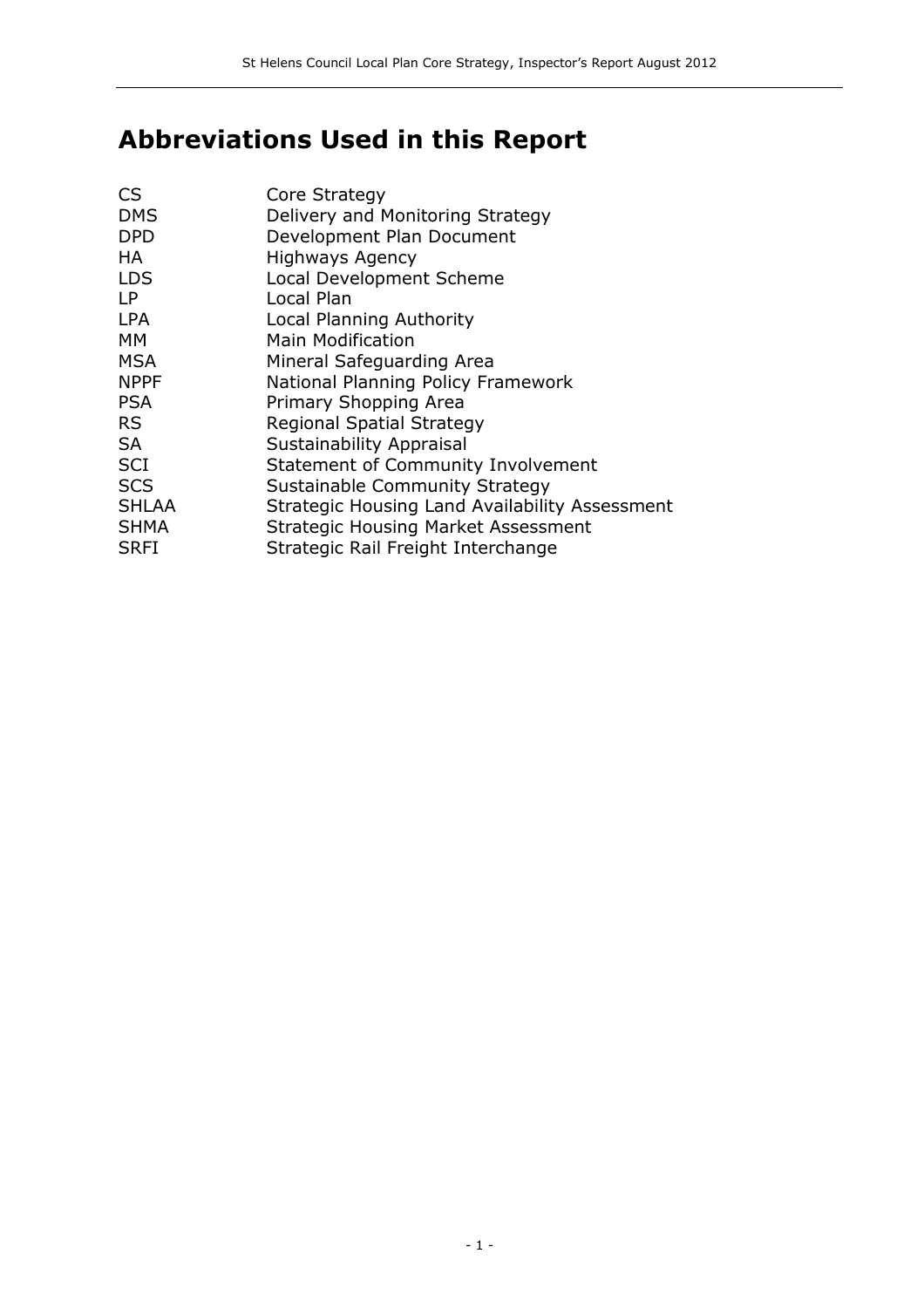## Non-Technical Summary

This report concludes that the St Helens Local Plan Core Strategy provides an appropriate basis for the planning of the Borough over the next 15 years providing a number of modifications are made to the plan. The Council has specifically requested that I recommend any modifications necessary to enable it to adopt the plan. Most of the modifications to address this were proposed by the Local Planning Authority, and I have recommended their inclusion after full consideration of the representations from other parties on these issues. The modifications can be summarised as follows:

- Making clear in the Spatial Vision that the challenge of positively meeting development needs whilst protecting the Green Belt lies at the plan's heart;
- Clarifying elements of the Overall Spatial Strategy (policy CSS 1);
- Amendments throughout the document to reflect the current status of the Regional Spatial Strategy;
- Introducing a new policy (CSD 1) reflecting the presumption in favour of sustainable development;
- The deletion of references to Major Developed Sites in the Green Belt;
- Alterations to policy CAS 2 to provide greater flexibility in the location of new St Helens town centre shopping floorspace and making clear that the need for measures to facilitate linked trips in the town centre includes the former Tesco site at Chalon Way;
- The inclusion in policy CSS 1 of the requirement for impact assessments for out of centre town centre uses and making clear in the supporting text that the boundaries of local and district centres and Earlestown town centre will be defined in the Allocations DPD;
- Alterations to policy CAS 3.2 to reflect the fact that it is unlikely to be the Council from whom consent would be sought for a possible Strategic Rail Freight Interchange (SRFI) at Parkside;
- Alterations to policy CAS 3.2 to ensure internal consistency and to refer to heritage impacts, strategic road network mitigation and the need for a travel plan;
- Amendment to para 9.32J so as not to predetermine Green Belt tests in respect of a possible SRFI at Parkside;
- Revisions to policy CSS 1 and para 6.10 to ensure consistency of wording and to provide clarity as to when and how a review of Green Belt boundaries would be undertaken;
- Amendments to policy CH 1 to clarify the circumstances in which green field housing development would be permitted and to more precisely define when and where higher density housing would be required;
- Alteration to policy CE 1 and its supporting text to reflect the latest situation with regard to the forecast demand for and supply of employment land and to remove the requirement for compensatory measures in cases of loss of B1, B2 or B8 land;
- Amendment to policy CR 1 to remove the reference to Mineral Safeguarding Areas for peat; and
- An additional paragraph in the Introduction Chapter to explain the role of the Delivery and Monitoring Strategy and the Annual Monitoring Report.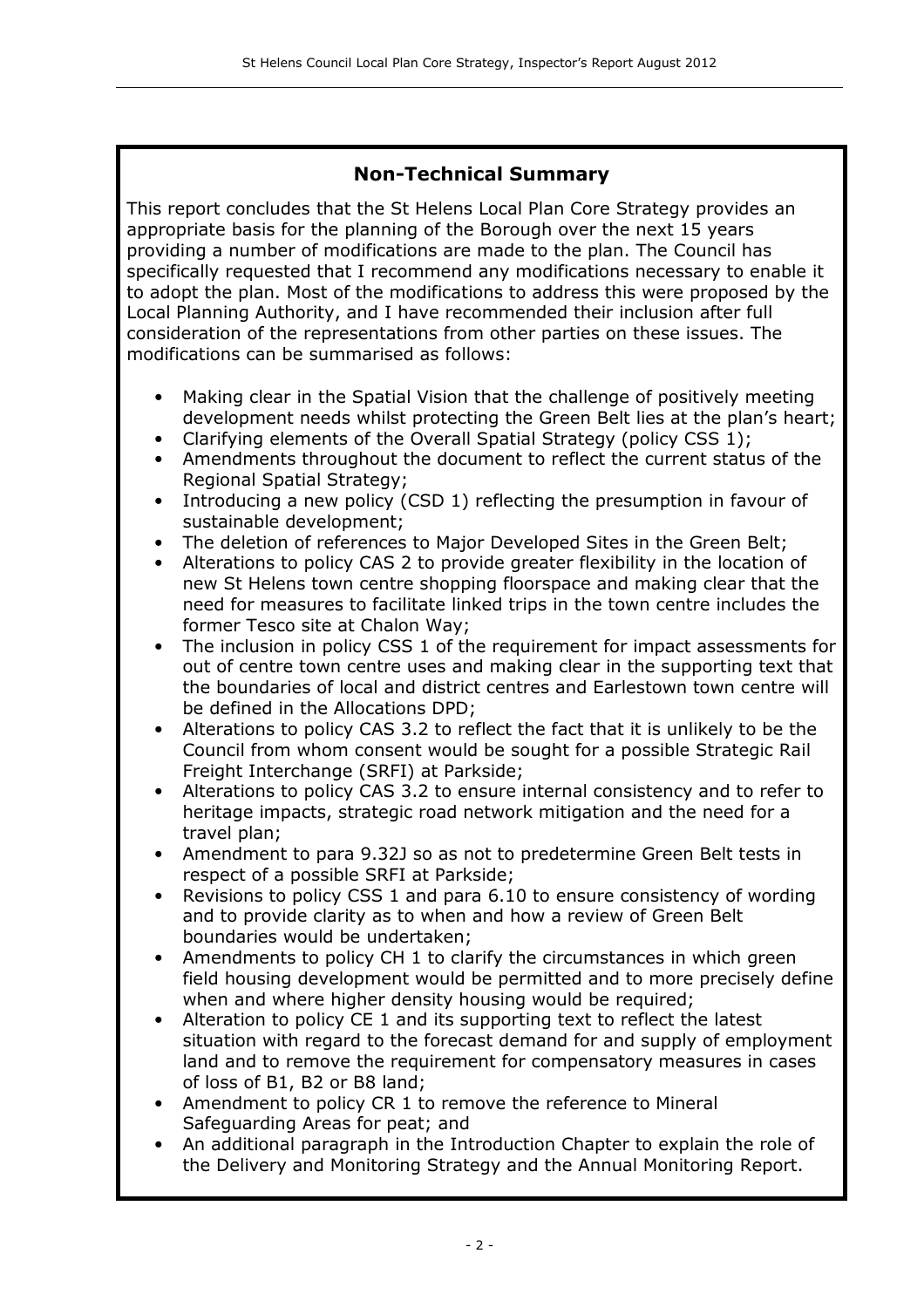## Introduction

- 1. This report contains my assessment of the St Helens Local Plan (LP) Core Strategy (CS) in terms of Section 20(5) of the Planning & Compulsory Purchase Act 2004 (as amended). It considers whether the development plan document (DPD) is sound and whether it is compliant with the legal requirements. Paragraph 182 of the National Planning Policy Framework (NPPF) makes clear that to be sound a Local Plan should be positively prepared; justified; effective and consistent with national policy. References in [square brackets] throughout the report are to the documents of the Council's LDF Evidence Base.
- 2. The starting point for the Examination is the assumption that the local authority has submitted what it considers to be a sound plan. The basis for my examination is the submitted draft Core Strategy (May 2011) which was published for consultation, as the St Helens Council, Local Development Framework Re-Publication Core Strategy Tracked Changes version in January 2011 [LDF43A]. Following submission of the document the Council proposed a number of changes addressing points raised in representations and by me and reflecting changing circumstances. These were set out in the St Helens Core Strategy Changes (November 2011) document [LDF43B] (and the December 2011 Errata [LDF65]) and, for ease of reading, were presented in the composite St Helens Core Strategy Accepted Changes Version (November 2011) document [LDF43C]. These changes were the subject of full consultation and Sustainability Appraisal (SA) in late 2011/early 2012.
- 3. Further changes were suggested at the March/April 2012 Hearings and these, together with a number of others proposed by the Council in the light of the NPPF (published in March 2012), were the subject of full consultation and SA, as appropriate, in April – June 2012 (Proposed Modifications to St Helens Core Strategy, April 2012 and Errata Document) [LDF67].
- 4. My report deals with the main modifications that are needed to make the submitted DPD (ie the St Helens Council, Local Development Framework Re-Publication Core Strategy Tracked Changes version, January 2011) sound and legally compliant and they are identified in bold in the report (MM). In accordance with section 20(7C) of the 2004 Act the Council requested that I should recommend any modifications needed to rectify matters that make the plan unsound/not legally compliant and thus incapable of being adopted. These main modifications are set out in the Appendix.
- 5. The main modifications that go to soundness have been subject to public consultation and, where necessary, Sustainability Appraisal and I have taken the consultation responses into account in writing this report.

## Assessment of Soundness

## **Overview**

6. The St Helens Core Strategy is an ambitious but realistic plan setting out the Council's housing-led growth strategy to address the Borough's problems and challenges and to realise a strategic vision of the town in 2027. Following scene-setting introductory chapters the Overall Spatial Strategy for the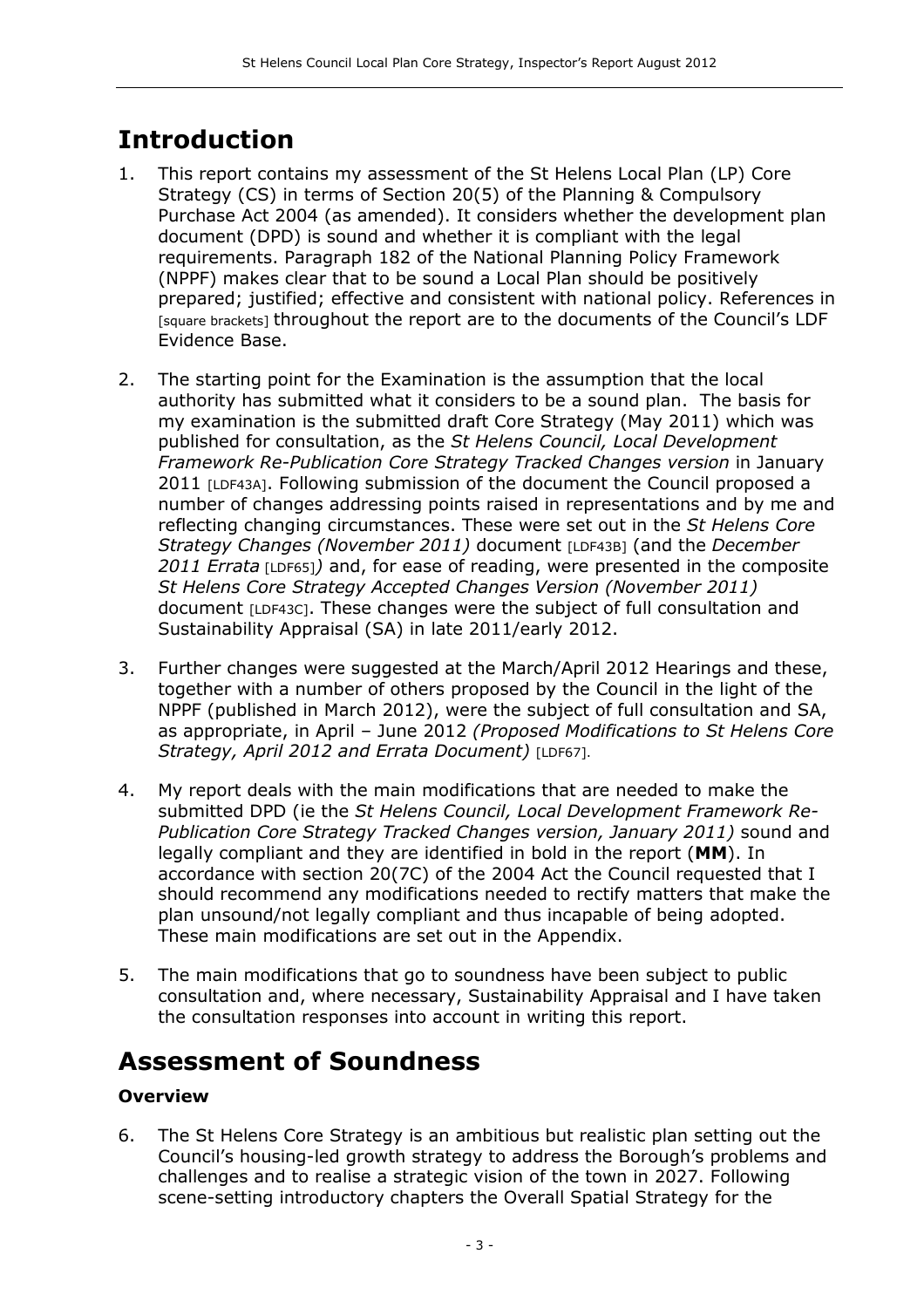Borough is explained, supported by a Key Diagram and individual strategies for five geographical sub-areas. Six thematic chapters then detail how the Vision will be achieved in terms of ensuring quality development, creating an accessible St Helens, providing quality housing, ensuring a strong and sustainable economy, safeguarding and enhancing quality of life and meeting the Borough's resource and infrastructure needs. The strategy is clear as to where development will be promoted and where it would be inappropriate. Appendix 1 of the CS is the Delivery and Monitoring Strategy which explains how, and by whom, the strategy will be delivered and provides a framework for monitoring the achievement of its objectives. The CS is supported by an extensive economic, social and environmental evidence base summarised in a set of thematic background papers.

- 7. The National Planning Policy Framework (NPPF), replacing virtually all previously-existing national planning policy and guidance, was published whilst the Examination Hearings were in progress. It advises (para 153) that planning authorities should produce a Local Plan and that additional development plan documents should only be used where clearly justified. The Council's Core Strategy which (in line with its Local Development Scheme [LDF01]) is intended to be supplemented by a number of other DPDs, including an Allocations DPD, reflects in terms of its role as one of a suite of DPDs the now revoked Planning Policy Statement 12: Local Spatial Planning, and is somewhat at odds with the approach advocated in the NPPF. However, since it would be likely to take longer for the Council to get a new-style Local Plan in place than it would to adopt this Core Strategy and the related DPDs, it would not be in the interests of achieving plan-led sustainable development in St Helens for the Council to abandon the Core Strategy in order to prepare a new-style Local Plan.
- 8. The Council has formally self-assessed compliance of the Core Strategy with the NPPF [EX123] and in the light of this has proposed a number of consequent changes discussed below. There is nothing in the NPPF which suggests that a fundamental review of a far-advanced, but yet to be adopted, plan is, as a matter of course, necessary to ensure compliance with new national policy.

#### Main Issues

9. Taking account of all the representations, written evidence and the discussions that took place at the Examination Hearings I have identified nine main issues upon which the soundness of the plan depends.

#### Issue 1 – Is the Spatial Vision soundly and positively based reflecting the Borough's context, issues, problems and challenges and community views?

10. Chapter 4 of the CS sets out the Spatial Vision for the Borough in 2027, the end of the plan period. The vision is clear, succinct, positive and locally distinctive. Whilst the aims of having a vibrant economy, a healthy, safe and attractive environment and inclusive, sustainable communities are common to most districts in the United Kingdom, these are challenging aspirations for St Helens, bearing in mind the problems facing the area detailed in Chapter 3 of the CS – in particular high levels of multiple deprivation, poor health, derelict land and a lack of knowledge-based businesses. The Borough's built-up areas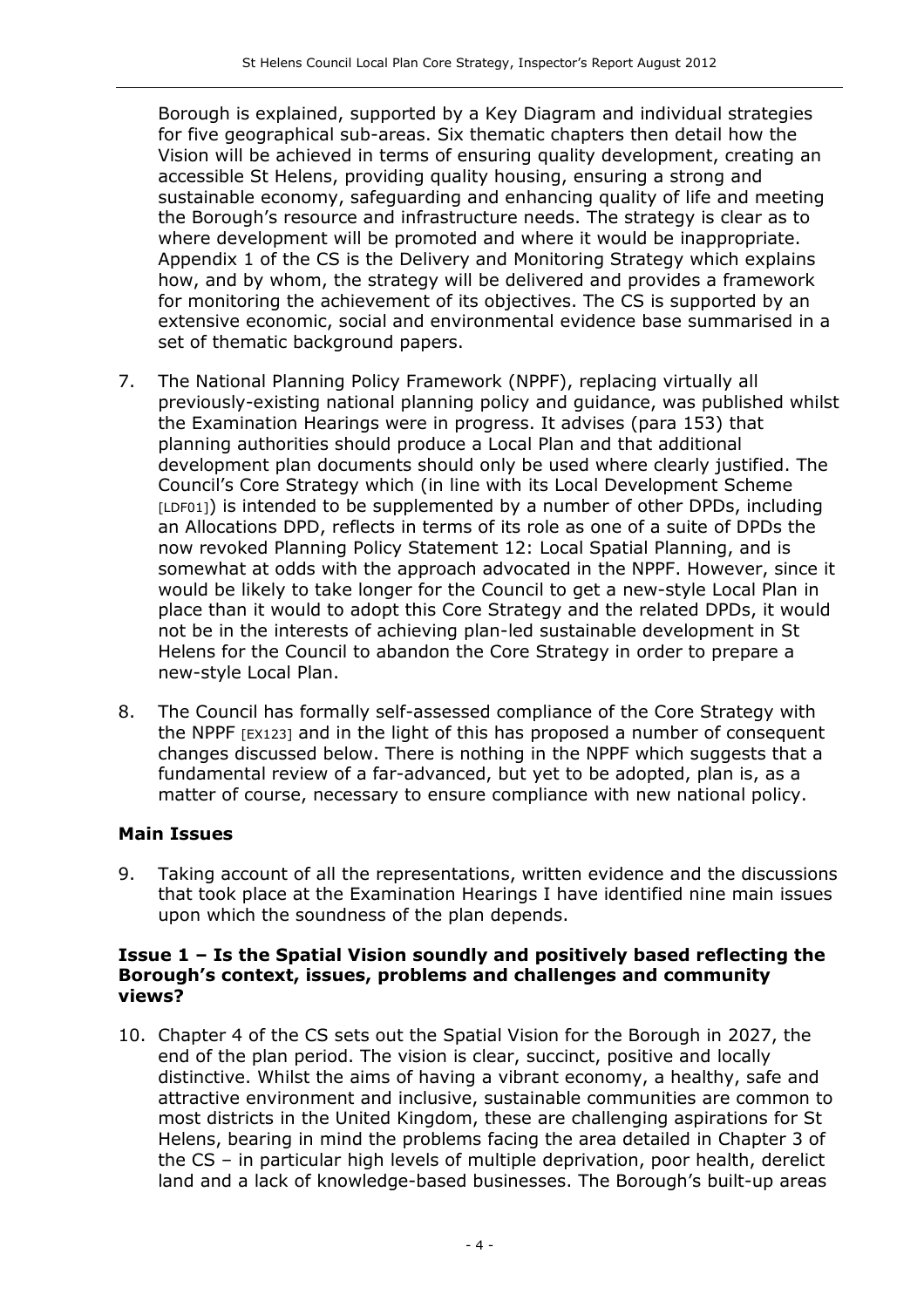are surrounded by Green Belt which representations indicate is highly valued locally. The challenge of positively meeting development needs whilst protecting the Green Belt lies at the heart of the CS and the Council's proposed changes MM007 and MM008 would appropriately make this clear in the Issues, Problems and Challenges introductory chapter of the plan. These changes are thus necessary to the soundness of the CS.

- 11. The Spatial Vision recognises that St Helens can take advantage of its location between Liverpool and Manchester and identifies as its main elements a regenerated town centre, new housing (including affordable accommodation) in the main settlements and growth of existing employment areas, together with a possible Strategic Rail Freight Interchange at Parkside. In addition to explaining the relevance of national and regional planning policy to the plan and identifying the main cross-boundary issues and joint working arrangements with neighbouring authorities, Chapter 2 sets outs the wider local context of the CS including the St Helens Plan  $2011$ - $2014$  [LPS39] and the St Helens City Growth Strategy [LPS02A]. The CS's Spatial Vision reflects the vision of the Sustainable Community Plan, which is to make St Helens "a modern, distinctive, economically prosperous and vibrant Borough", and the overarching themes of the City Growth Strategy which are to transform the town's business base, the ambition of its residents and the physical condition and perceptions of the Borough.
- 12. Chapter 4 also explains how the Spatial Vision will be delivered through seven Strategic Aims, each of which has one or more specific Strategic Objectives. Table 4.1 effectively and concisely indicates the issues each Strategic Aim and Objective will address and identifies the policies which will deliver them. Each policy of the CS is accompanied by an inset box which indicates the Strategic Aims and Objectives it will support and the relevant delivery items which are key to its implementation.
- 13. The CS has been developed over a number of years and has included seven formal stages of public consultation (involving local organisations and residents, voluntary groups, businesses and neighbouring authorities) from that on the Issues and Options in August 2005 through to the seeking of views on the plan's accordance with the NPPF in April-June 2012. The somewhat drawn-out process and the number of stages of consultation and document revisions has, no doubt, confused and exasperated some members of the public. However, it is evident that, partly thanks to the hard work of both Council officers and community organisations, public engagement has been maintained and a large number of representations from the general public were submitted at each of the main stages of consultation. These mostly concern the identification of a strategic location for a possible Strategic Rail Freight Interchange. As explained under Issue 5 below, although there is fundamental opposition to this proposal from a significant proportion of the local community, in preparing the CS the Council has sought to balance this local concern with the Borough's need to positively plan for the development needs of the local area, the region and the country. The number of changes to the plan proposed by the Council in response to representations is demonstration of its commitment to take account of the views of the local community.
- 14. That there have been few representations from the public on other aspects of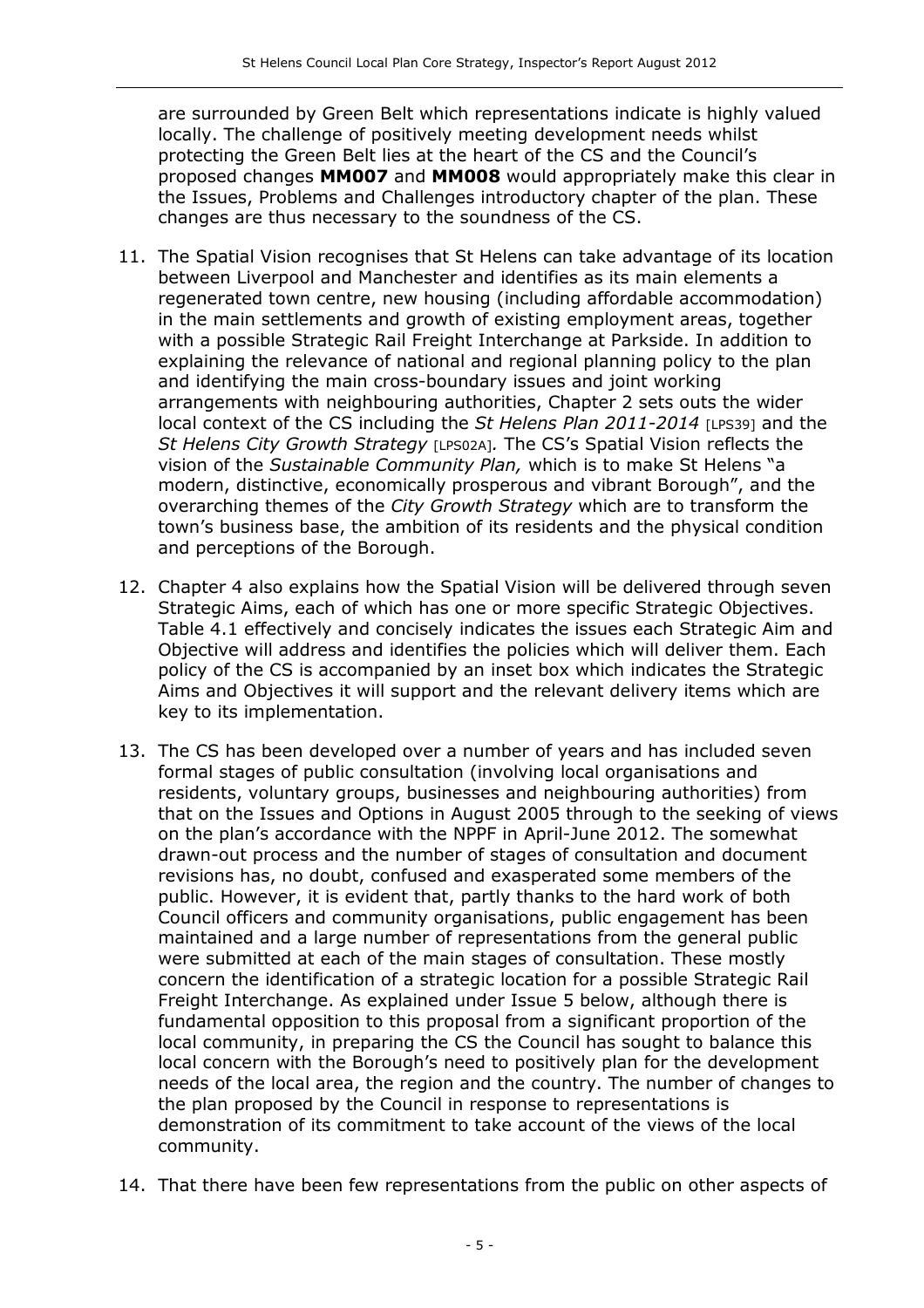the plan is, in my view, demonstration of the general level of, albeit passive, public support for the strategy. Given the range of other ways in which the Council sought to engage the public, in accordance with its Statement of Community Involvement (SCI) [LDF55 and LDF55B], I am not persuaded that the lack of references to the CS in the Council's magazine has significantly undermined community involvement in the development of the plan or prejudiced anybody's interests.

15. Subject to the changes indicated above the Spatial Vision is soundly and positively based and appropriately reflects the Borough's context, problems, issues and challenges and the views of the community.

#### Issue 2 – Are the Overall Spatial Strategy and the strategies for each of the five sub-areas soundly and positively based, effective and deliverable and consistent with regional and national policy?

#### Overall Spatial Strategy

- 16. Policy CSS 1 sets out the overall spatial strategy of the CS. It is the overarching policy of the plan and is supported by the Key Diagram (Figure 5.1). It accords with and adds detail to the Spatial Vision and indicates that:
	- the majority of all new development will be directed to the regional town of St Helens;
	- some new residential development will take place in other settlements in the Borough and that the main focus for economic development will be the M62 Link Road Corridor in St Helens and Haydock Industrial Estate;
	- the re-use of previously-developed land in sustainable locations will be prioritised;
	- in the short-medium term the existing general extent of the Green Belt will be maintained;
	- St Helens town centre will enhance its market share in the region and will be complemented by a hierarchy of other town, district and local centres; and
	- an area of land in the Green Belt, based on the former Parkside Colliery, is identified as a strategic location for a Strategic Rail Freight Interchange (SRFI).
- 17. The soundness of the hierarchy of centres, the amount and location of new residential and employment development and the SRFI strategic location (and the robustness and credibility of the evidence supporting these matters) are considered below under Issues 4, 6, 7 and 5 respectively. However, the overall spatial strategy of building sustainable communities, by concentrating the majority of new development in existing settlements on previously-developed land is a positive one; it logically flows from the plan's Spatial Vision and the analysis of the Borough's problems, opportunities and challenges and accords with national guidance and regional policies. In particular the strategy reflects the core planning principles set out in the NPPF of proactively supporting sustainable economic development to deliver the homes and business that St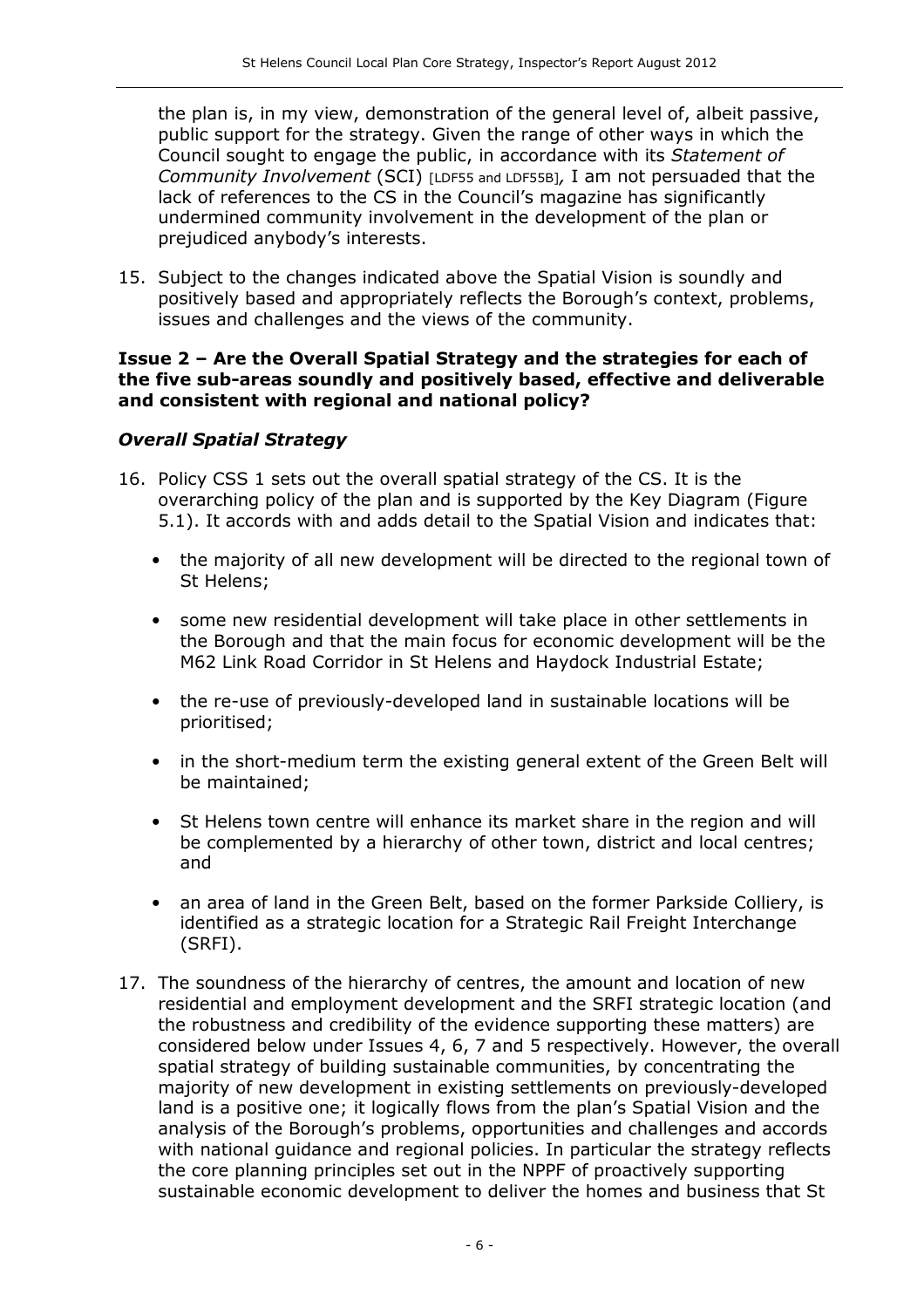Helens, the region and the country needs, protecting the Green Belt, promoting the reuse of previously-developed land and actively managing patterns of growth to make the fullest possible use of sustainable modes of transport.

- 18. Nonetheless, as it sets the strategy for the future allocation of sites and the determination of planning applications, it is necessary to the clarity and soundness of the CS that (1) the Council's intention that the main focus for economic development will be on previously-developed land in sustainable locations within the M62 Link Road Corridor and Haydock Industrial Estate; (2) how the re-use of previously-developed land in sustainable locations will be prioritised and (3) that part (ix) of the policy applies to the Green Belt other than the Parkside site are made clear in policy CSS 1. Amendments MM 6-05, MM 6-06 and MM 6-07 are therefore necessary to the soundness of the plan.
- 19. The overall spatial strategy conforms with the relevant overarching policies (RDF 1 and LCR 3) of the North West of England Plan, Regional Spatial Strategy to 2021 (RS) [RP09] which identify St Helens as a priority town for development in the outer part of the Liverpool City Region where development should be focussed in and around the centre of the town. The submission CS was prepared at a time at which it had been announced that the RS had been revoked and it includes a number of amendments to earlier versions of the plan to reflect this. However, it has subsequently been determined that the RS remains extant and that DPDs should be in general conformity with it. Changes MM1-14, MM1-15, MM1-16, MM1-19, MM2-02, MM2-04, MM2- 05, MM2-06, MM6-22, MM8-02, MM8-04, MM9-17, MM14-10 and MM14- 11 proposed by the Council to reflect this are thus necessary to the clear demonstration of the legal compliance of the CS.

## Presumption in favour of Sustainable Development

20. The NPPF indicates that Local Plans should be consistent with its presumption in favour of sustainable development. The Council's proposed modifications MM106 – MM108 would introduce a new policy CSD 1 (supported by a statement of the relevant key delivery items and related targets and indicators) stating that the Council will take a positive and proactive approach to development proposals and will grant permission for schemes where there are no up to date relevant local/national policies, unless material considerations indicate otherwise. This change is necessary to the CS's accordance with national policy. The slight change to the wording of the model policy published by the Planning Inspectorate is appropriate given that whilst the Council can seek solutions to enable development proposals to be approved it cannot guarantee that it will find them.

#### Strategies for each of the five sub areas

21. Policies CAS 1, CAS 2, CAS 3.1, CAS 4 and CAS 5 provide more detailed spatial strategies for the St Helens Core Area, the St Helens Central Spatial Area, Newton-le-Willows and Earlestown, Haydock and Blackbrook and Rural St Helens. The sub areas are soundly based reflecting geographically identifiable and distinct parts of the Borough and the policies provide a clear and deliverable strategy for each area reflecting its particular needs and aspirations.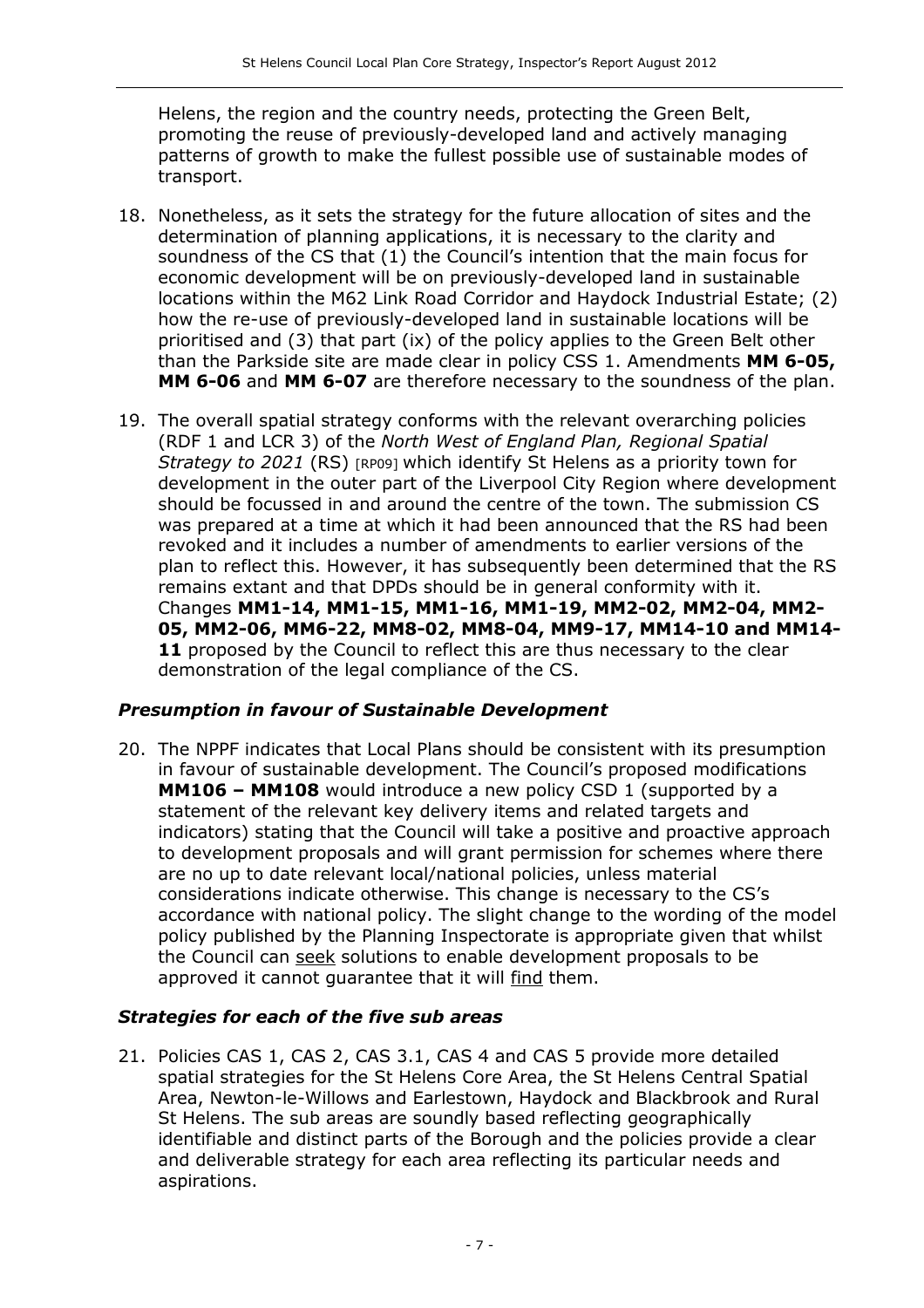## Major Developed Sites in the Green Belt

- 22. Policy CAS 5 indicates that development will be restricted to within existing rural settlement boundaries and within existing identified major developed sites and that, outside of these areas, development will comply with Green Belt policy. The policy also states that Bold Industrial Estate will continue to be identified as a Major Developed Site in the Green Belt and that the case for identifying other such sites will be considered in preparing the Allocations DPD. Subsequently (in November 2011) the Council proposed additional text setting out the criteria by which additional Major Developed Sites in the Green Belt would be assessed.
- 23. The NPPF removes previous references in national policy to the need to identify major developed sites in the Green Belt in development plans and instead indicates that the limited infilling or the partial or complete redevelopment of previously-developed sites, whether redundant or in continuing use (excluding temporary buildings), which would not have a greater impact on the openness of the Green Belt and the purpose of including land within it than the existing development, is not inappropriate development in the Green Belt. In the light of this the Council has proposed amendments removing references from the CS to Major Developed Sites in the Green Belt and which would result in the plan indicating that development should be in accordance with Green Belt policy. Changes MM013, MM027, MM037, MM038, MM039, MM040 and MM104 ensure that the CS accords with national policy in this respect and are thus necessary to the soundness of the plan.
- 24. The case for infilling or redevelopment of already developed sites in the Borough's Green Belt is appropriately considered on a case by case basis through development management decisions and none of the sites referred to in representations are of such strategic significance as to warrant specific reference to them being made in the CS.

#### Issue 2 - Conclusions

25. Subject to the changes indicated above, and to the consideration of other issues below, the Overall Spatial Strategy and the strategies for each of the five sub areas are soundly and positively based, effective and deliverable and consistent with national and regional policy.

#### Issue 3 – Does the Core Strategy provide a soundly based framework for ensuring access to jobs and services which is effective and deliverable, supported by robust and credible evidence and consistent with national policy?

26. The overall spatial strategy (Policy CSS 1) seeks to concentrate development in the main urban settlements of the Borough in order to provide good access to jobs and services, minimise journey lengths and maximise the potential for use of sustainable modes of transport. This approach accords with the core planning principle set out in the NPPF that patterns of growth should be actively managed to make the fullest possible use of public transport, walking and cycling. Policy CP 2 sets out the detailed criteria by which development proposals will be assessed in order to ensure that there is a realistic choice of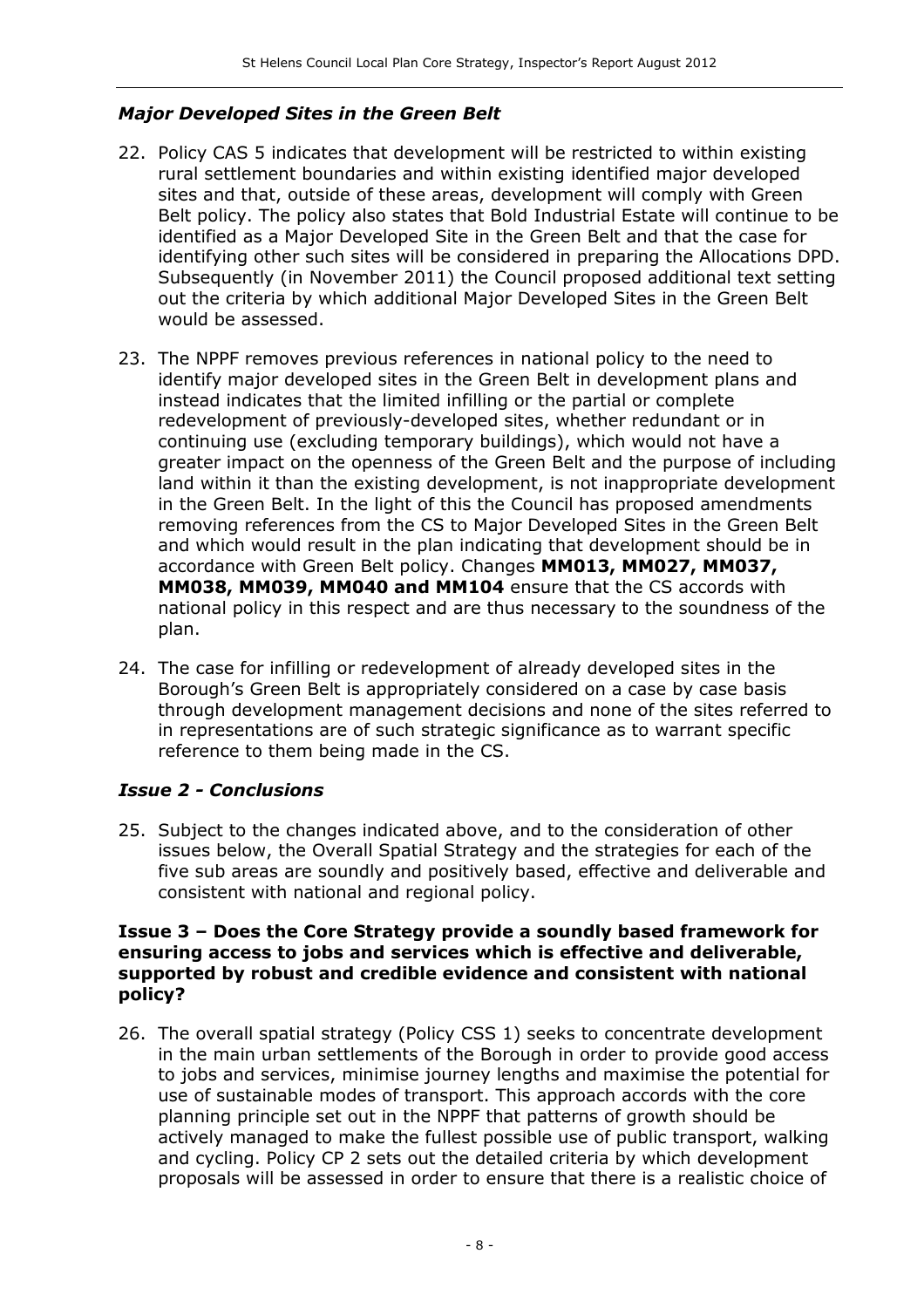travel, including for people with mobility difficulties, to new jobs and services.

- 27. It is evident that parts of the M62 Link Road Corridor and Haydock Industrial Estate, which policy CSS 1 identifies as the main foci for economic development, are not currently well-served by public transport [EX327]. However, there are no obviously more sustainable locations for this development and additional employment activity at these locations will assist in creating the critical mass necessary to the provision of improved/viable public transport services. Improvements to sustainable modes of transport may be necessary to the acceptability of certain developments, as required by policies CIN 1 and CP 2. The text accompanying policy CP 2 notes that improvements to sustainable modes of transport are also likely to come forward through other funding streams.
- 28. The CS is predicated on the transport modelling undertaken for the Third Local Transport Plan for Merseyside (LTP3) [SRP21]. This forecasts that, by the end of the LTP3 period, there will be reductions in highway traffic growth and significant increases in public transport trips. Whilst this is a challenging objective, there is nothing to indicate that it is not realistic or that the evidence on which it is based is not robust or credible. On this basis the Council considers that, with the exception of a Strategic Rail Freight Interchange at the former Parkside Colliery (see Issue 5 below), the CS can be delivered without any new infrastructure of strategic significance. The Statement of Common Ground [EX024] agreed between the Council, the Highways Agency (HA) and Warrington Borough Council indicates that the HA is supportive of the overall amount and location of development proposed by the CS, subject to assessment of its individual and cumulative impacts on the transport network at the stage of the Allocations DPD and the determination of planning applications. These are the appropriate times at which to consider these detailed matters and it would be inappropriately onerous, and contrary to NPPF para 32, for the CS to require, in blanket form, that development does not have a material impact on the strategic road network.
- 29. Consequently, no changes to the  $CS$  are necessary to ensure that it provides a soundly based, deliverable framework for ensuring access to jobs and services which is based on robust and credible evidence and is in accordance with national policy.

#### Issue 4 – Does the Core Strategy provide a sound framework for the development of town, district and local centres in the Borough which is effective and deliverable, supported by robust and credible evidence and consistent with national policy?

#### Hierarchy of Centres

30. Policy CSS 1 defines a hierarchy of two town centres, two district centres and 12 local centres in the Borough and explains that St Helens town centre will protect and enhance its market share in the region by securing further retail and leisure development. This hierarchy is based on the evidence of the 2006 Local Centre Study [TP13] (reviewed by the Council in 2011) and the St Helens and Earlestown Retail and Town Centre Uses Study 2012 [TP10B]. The CS does not propose the continued designation of Clock Face as a local centre which is appropriate in the light of the very limited facilities it currently provides and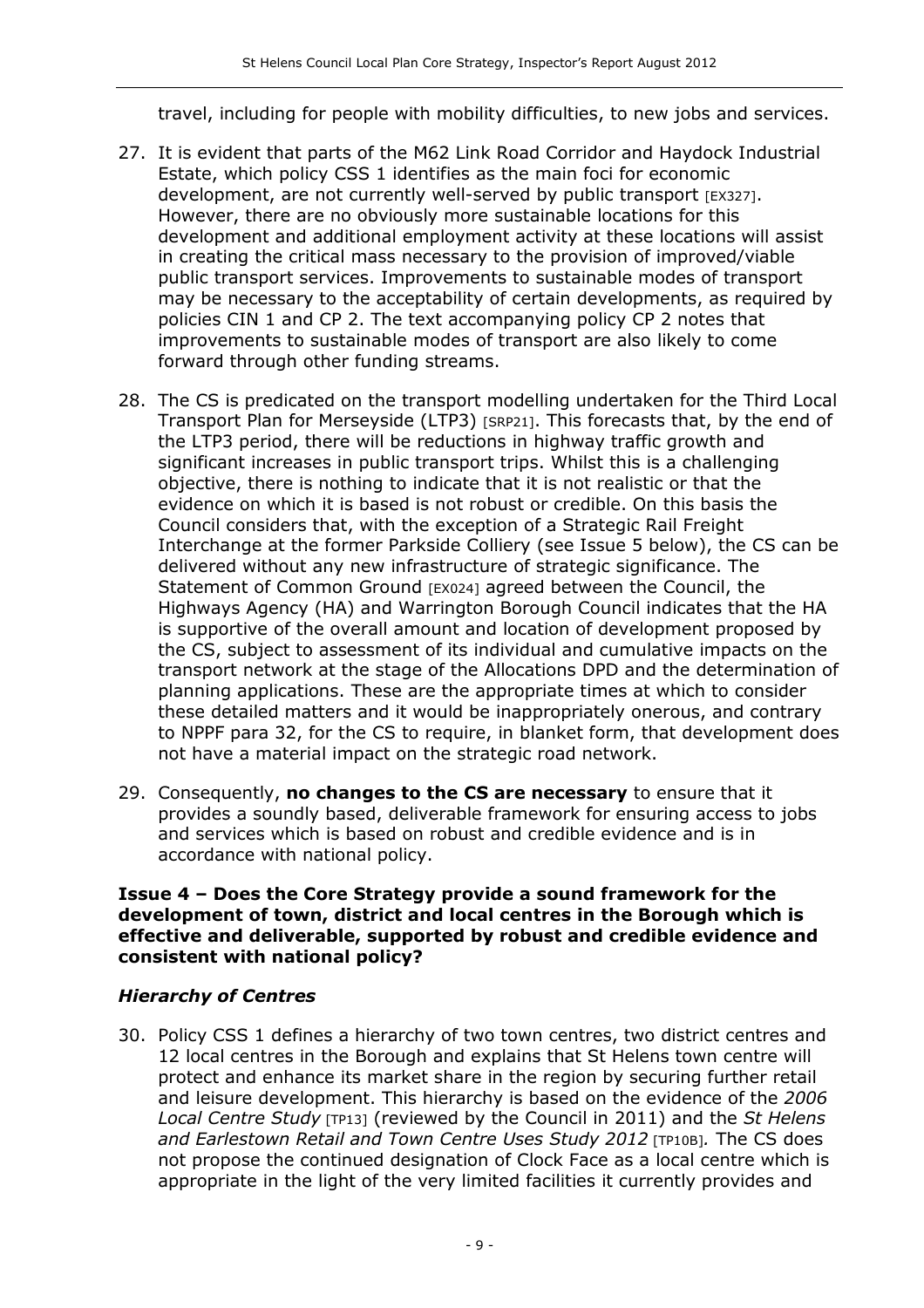the presence of the Marshall's Cross local centre a few hundred metres away. Despite the facilities/services the current Asda proposal at this location could provide, it would, if approved and constructed, be a free-standing supermarket, not a collection of shops which is to my mind the essence of a local centre. Moreover, the land which would be taken by the Asda scheme would realistically prevent any other shopping facilities being provided at Clock Face. For the same reasons 'de-designation' of the Boundary Road local centre is also appropriate.

31. The local centre lying to the north of Clipsley Lane is separated by both distance and the busy highway itself from the Tesco supermarket on the south side of the road and there is little evidence to indicate that the facilities to the north and south of the road operate as a single shopping centre. Furthermore, there are no non-retail public facilities/services in this location which would warrant its designation as a district centre and the Council reported at the Hearings that there is nothing to suggest that such facilities are needed in this part of the Borough or are likely to be provided in the future. Nonetheless, policy CAS 4 appropriately indicates that the situation at Clipsley Lane will be monitored and changes made to its status if warranted in a future revision of the CS.

## Additional Comparison Shopping Floorspace

32. To provide for the anticipated growth in expenditure in comparison goods policy CAS 2 provides for at least 17,000 sq m (net) of additional comparison retail floorspace in St Helens Central Spatial Area (which, in the light of the St Helens and Earlestown Retail and Town Centre Uses Study, January 2012 [TP10B], the Council intends to revise by additional modification to "around 20,000" sq m). The policy states that this will be provided through redevelopment of the now vacant Tesco superstore site at Chalon Way and the enhancement of the Church Square shopping centre. However, this lacks appropriate flexibility, particularly in the light of the lack of development to date of the Chalon Way site and the existence of other town centre sites identified by the Council as possible locations for the additional shopping floorspace. MM018, which provides for more flexibility in the location of the new floorspace, is therefore necessary to the soundness of the plan. This change does not formally preclude the additional floorspace being provided within the St Helens Central Spatial Area but outside the town centre boundary. However, given the potential for it to be located on sequentially preferable town centre sites, and the guidance in the NPPF (para 24) that it should be so if possible, specific reference in the policy to its provision within the Central Spatial Area (ie, potentially outside the town centre) would be inappropriate.

## The St Helens Town Centre Primary Shopping Area

33. Policy CAS 2 and Figure 8.1 define the Primary Shopping Area (PSA) of St Helens town centre which is a 'tighter' area than previously defined (as the 'Central Shopping Area') in the St Helens Unitary Development Plan [LPS32]. In the light of the definition of the PSA in the NPPF (the area of retail development generally comprising the primary and those secondary frontages which are adjoining and closely relate to the primary shopping frontage) it is appropriate to exclude from the PSA the areas to the north of King Street and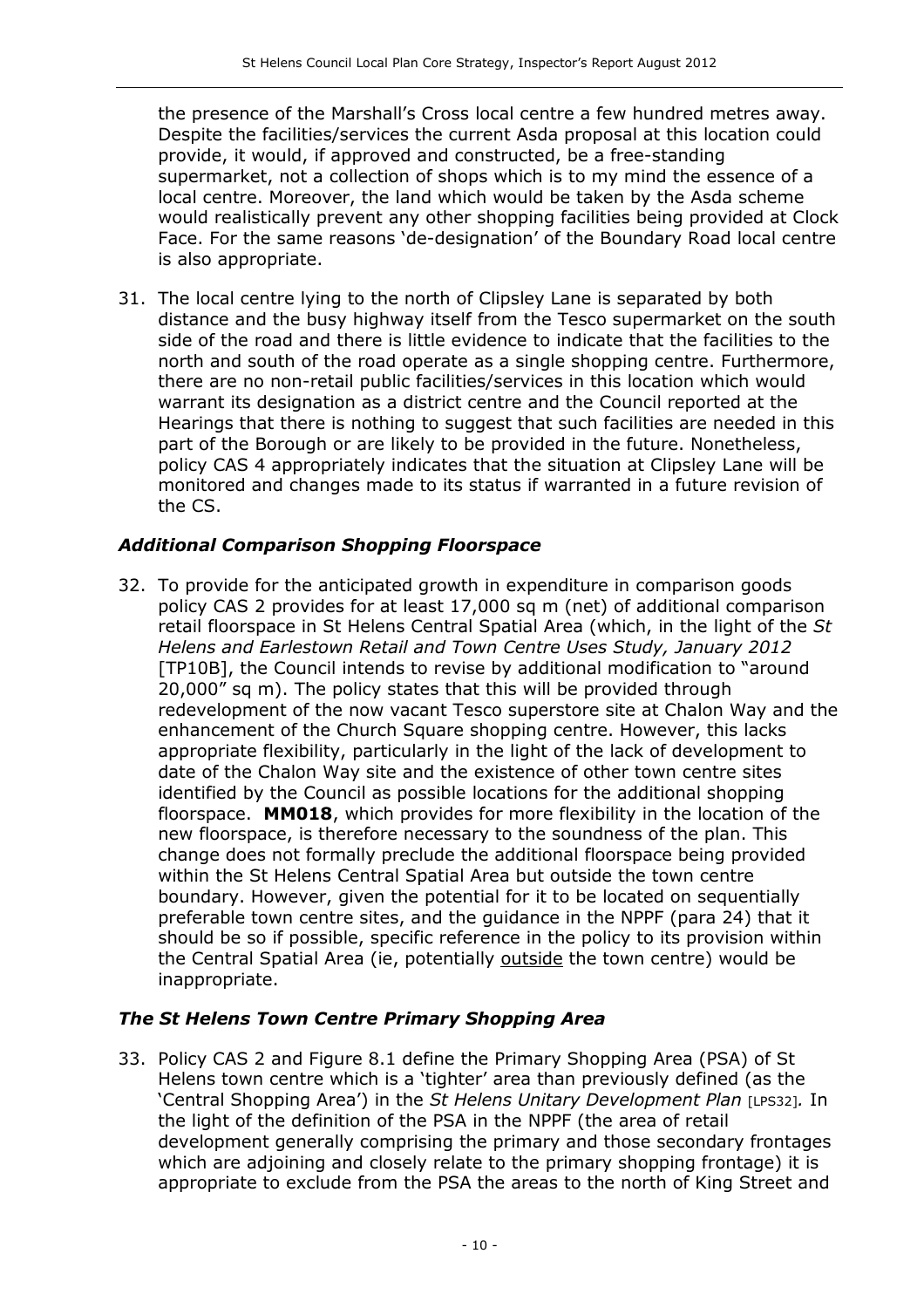the education quarter around Water Street. Given its proximity to the primary frontage at Bridge Street and its envisaged role in accommodating additional comparison shopping floorspace, the Chalon Way site has potential to be part of the PSA. However, bearing in mind that the site currently provides no shopping facilities and that its building is some 250m or so from the primary frontage and separated from it by Chalon Way and a surface level car park, it is sound to exclude this site from the PSA at this stage. Redevelopment of the site in a format and including measures which would facilitate linked trips between it and the rest of the town centre would be a prerequisite of its successful development and thus amendment MM019 is necessary to provide clarity to potential developers in this respect.

#### Town Centre Uses Impact Assessments

34. The Council's proposed changes to policy CSS 1, MM6-03 and MM6-04, would require impact assessments for applications for main town centre uses (including offices) of 200, 300 and 500 sq m in edge/out of local, district and town centre locations respectively. This approach accords with the guidance in the NPPF and, in being a key means by which the viability and vitality of the Borough's shopping centres would be supported, the principle of these changes is necessary to the soundness of the CS. Although in actual terms the floorspace thresholds are not indicative of large scale developments, bearing in mind that they amount to around 10% of the total floorspace in a number of the centres, they are, in relative terms, appropriate. To ensure that the impact assessment requirements are proportionate to the scale of the development and to make clear that the, currently undefined, boundaries of the local and district centres and Earlestown Town Centre will be designated in the Allocations DPD, amendment MM015 to paragraph 6.9A of the plan is necessary. National policy no longer indicates that plans should specify the geographical areas to which such thresholds apply. Moreover, bearing in mind the number and potentially overlapping catchments of the Borough's centres it would not be feasible for the CS to specify these areas which will need to be agreed on a case by case basis.

#### Issue 4 - Conclusions

35. Subject to the changes indicated above the CS provides a sound framework for the development of town, district and local centres in the Borough which is effective and deliverable, supported by robust and credible evidence and consistent with national policy.

#### Issue 5 – Is the identification within the Core Strategy of land at/around the former Parkside Colliery as a strategic location with the potential to facilitate the transfer of freight between road and rail soundly based, supported by robust and credible evidence and consistent with regional and national policy?

36. Policy CAS 3.2 states that the Council supports in principle the delivery of a Strategic Rail Freight Interchange (SRFI) at, and adjacent to, the site of the former Parkside Colliery which is situated in the Green Belt. The policy indicates that, subject to it meeting a number of criteria, planning permission will be granted for such a development on the site, identified in broad terms in figure 9.2, to the west side of the M6. Amendments MM9-08 and MM9-14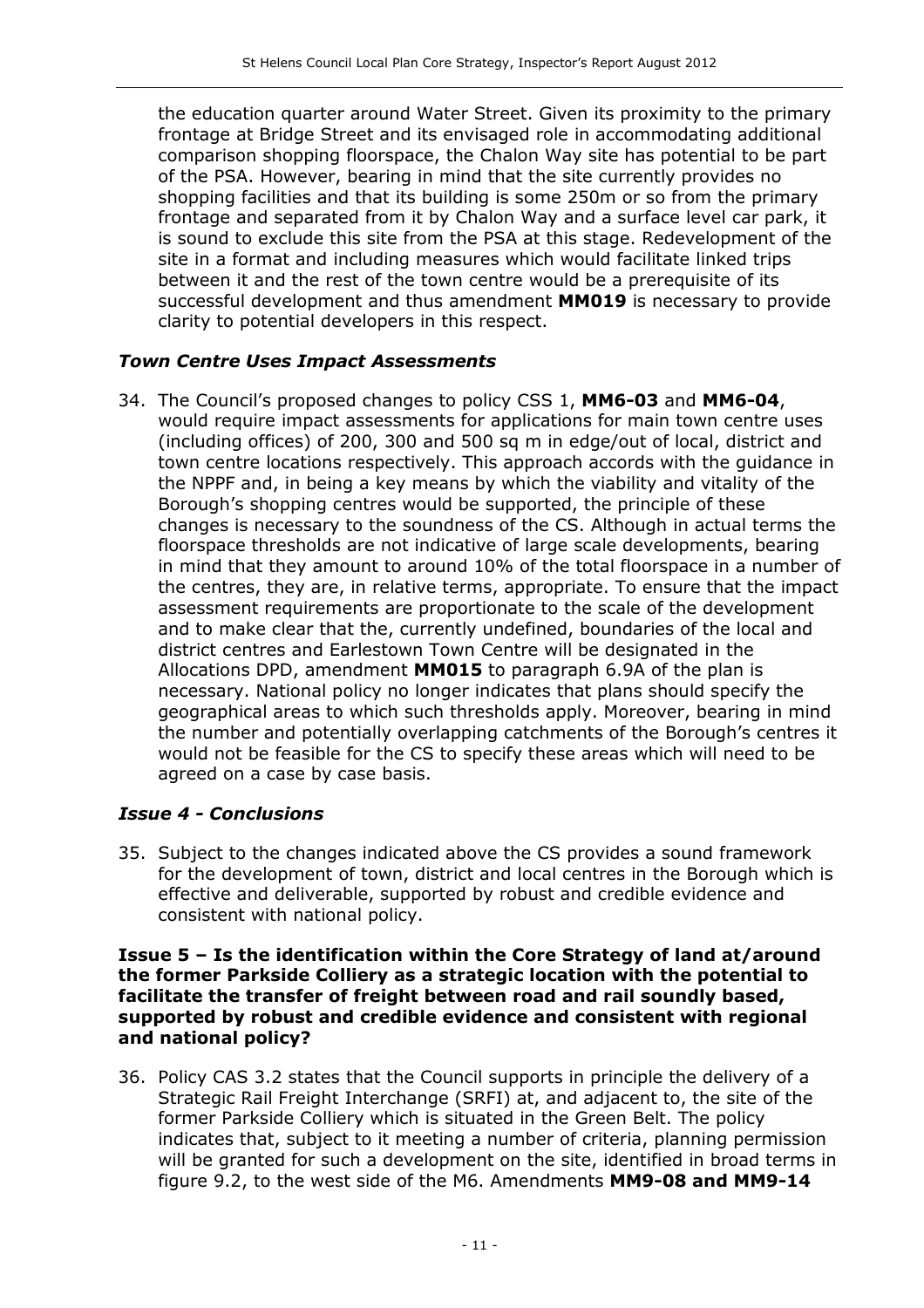reflect the fact that a development of the scale envisaged would be considered by the Major Infrastructure Unit of the Planning Inspectorate and would be the subject of a ministerial decision. Thus, as factual corrections of significance (which alter the policy to one setting out the criteria an SRFI scheme would need to meet to secure the support of the Council), these modifications are necessary to the soundness of the CS.

- 37. For many years national policy has encouraged the reservation of sites for, and the development of, large scale rail freight interchange facilities in order to achieve a modal shift in the movement of freight from road to rail. Para 31 of the NPPF states that "Local authorities should work with neighbouring authorities and transport providers to develop strategies for the provision of viable infrastructure necessary to support sustainable development, including large scale facilities such as rail freight interchanges….". In support of reducing carbon emissions and easing road congestion policy RT 8 of RS indicates that consideration in plans and strategies should be given to the allocation of land for inter-modal freight terminals in four broad locations, including Newton-le-Willows, with which CS policy CAS 3.2 accords. The Parkside site, located midway between Merseyside and Greater Manchester (two of the UK's largest centres of population) with potential for direct access to the West Coast Main and Liverpool – Manchester rail lines and the M6 and with the M62 a short distance away is, in principle, an ideal location for a rail freight facility of regional/national significance. Assuming it was to have the primary purpose of facilitating the movement of freight by rail the national/regional benefits of the scheme, in terms of carbon emission and traffic congestion reduction arising from reduced lorry movements, could be significant.
- 38. Doubts are expressed about the need for and viability of an SRFI at Parkside in the light of current economic conditions and the existing and approved rail freight interchange capacity elsewhere in the North West and it is notable that economic viability concerns have been cited as leading to the withdrawal in 2010 of a planning application for an SRFI at the site. However, over the 15 year life of the CS there is the potential for the UK's economy to expand significantly and it is a key objective of the NPPF that development plans should cater for this. Moreover, in the event of a step-change in the amount of freight moved by rail (which is an objective of national policy and could arise relatively quickly as a result of factors beyond planning control) the evidence set out in the Parkside Strategic Rail Freight Interchange (Update, May 2011) Background Paper [TP42C] suggests that the existing/approved SRFI capacity in the North West would be insufficient to cater for demand. The expansion of container facilities at the Port of Liverpool and possible worldwide changes in container movements could reduce the potential for movement of freight by rail from southern/eastern ports to the north west, although at this stage this (and its precise effects were it to happen) is little more than speculation and is not a sound basis for development planning.
- 39. I have sympathy with the view that, notwithstanding the national/regional support for the provision of additional SRFI capacity, it is appropriate to build only as many such developments as are needed rather than to build as many as possible, particularly where use of Green Belt land is concerned. However, whilst need can only be thoroughly examined in relation to a specific proposal (and Green Belt tests are likely to require detailed evidence that the need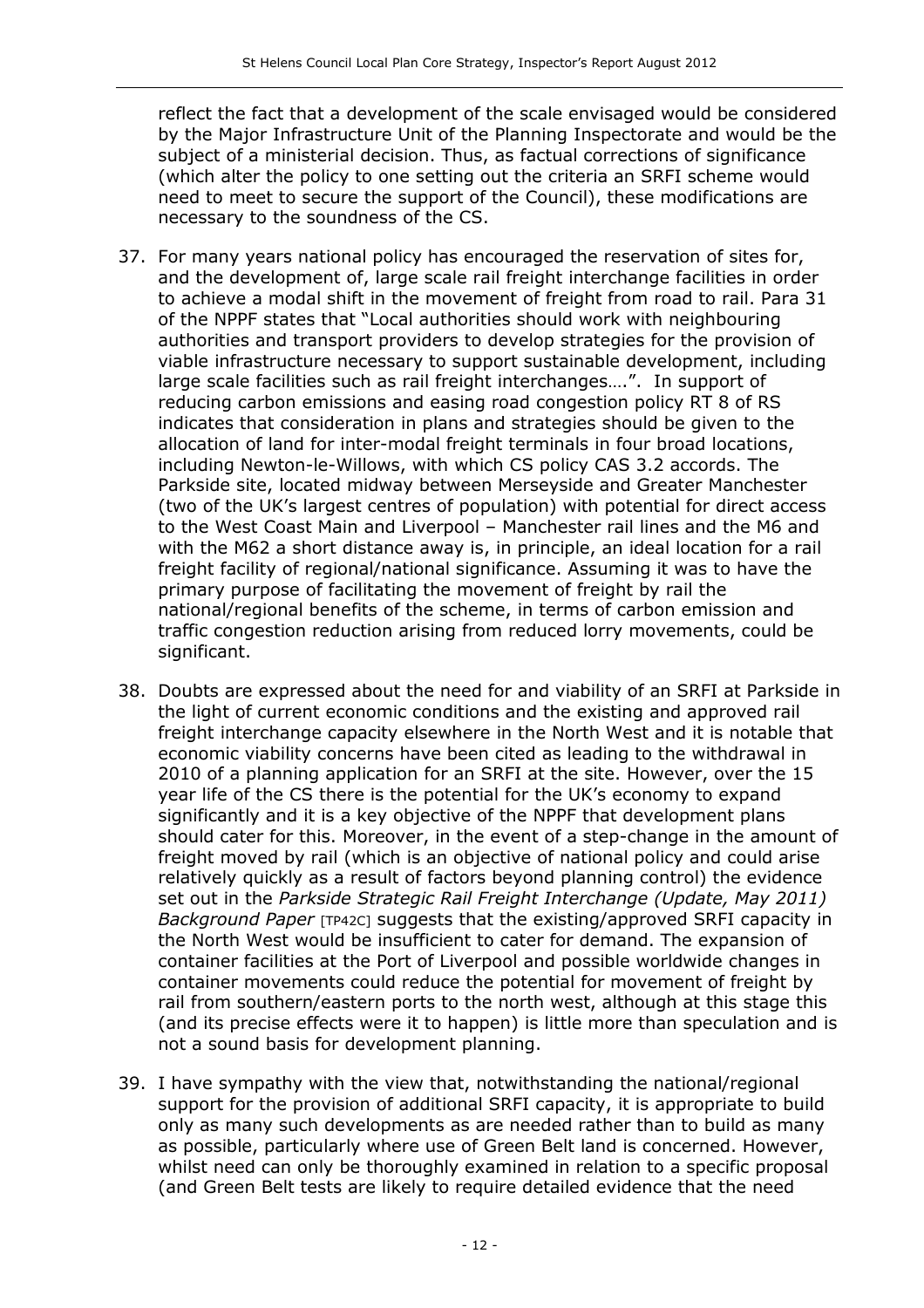could not be met on other, non-Green Belt, sites) it would be inappropriate for the CS not to plan for a potentially necessary SRFI simply because the need for it has yet to be convincingly proven.

- 40. At the Hearings it was indicated that the majority owner of the Parkside site is confident that an SRFI scheme would be developed during the plan period although there is of course no certainty about this. Nonetheless, bearing in mind its locational attributes as a site for an SRFI, this lack of certainty is not good reason not to plan for such a facility. Indeed, notwithstanding the level of local public opposition to an SRFI scheme, to do otherwise would not be the positive planning of seeking opportunities to meet the development needs of the area and taking account of the need for strategic infrastructure, including nationally significant infrastructure, required by the NPPF.
- 41. It is of course very likely that an SRFI scheme at Parkside would be inappropriate development in the Green Belt (as defined by Section 9 of the NPPF), it is inevitable that it would transform the appearance of the mostly 'open' countryside site and that its presence would alter the character of the surrounding area and impact on the lives of local people to a significant degree. Health, air quality (bearing in mind that there is already an Air Quality Management Area in the vicinity), light and noise impacts, together with effects on biodiversity (including the nearby SSSI), farming, archaeology/heritage (including battlefields), landscape, agricultural land and a range of other issues would need to be carefully assessed in detail and the potential for, and likely impact of, mitigation measures considered. Even so, it is likely that not all local harm could be avoided, mitigated or compensated for.
- 42. In the light of this I appreciate the local residents' concern at the lack of up to date detailed analysis of the impacts of an SRFI scheme at this stage. Nonetheless, the detailed effects of a specific proposal would be appropriately assessed through an Environmental Assessment. Bearing in mind that it is an assessment of a strategic level policy document, the Sustainability Appraisal/Strategic Environmental Assessment of the CS adequately assesses the likely impacts of a possible SRFI at this stage. Moreover, since the assessment is an integral and iterative part of the preparation of a DPD, there is no conflict of interest arising from its production by the same consultants who advised the Council on various matters relating to the Parkside SRFI proposal. The now abolished Strategic Rail Authority's 2004 Strategic Rail Freight Interchange Policy document [NP96] states that SRFIs "may not be considered suitable adjacent to uses such as residential", although based on my visits to the Parkside area I envisage that there is potential for an SRFI scheme to achieve adequate separation from residential properties.
- 43. The traffic implications of such a scheme would also be significant on both the M6 and local roads. However, whilst it has been pointed out that no evidence has been presented to demonstrate that a scheme would "work" in highway terms, there is also none which convincingly indicates that it could not do so. It is evident from the discussion at the Hearings that the Highways Agency's support in principle for an SRFI at Parkside is predicated on the majority of the employees arriving for/departing from shift work outside normal peak hours and mitigation measures in the form of infrastructure provision and/or demand management measures. Whilst I appreciate concerns about the lack of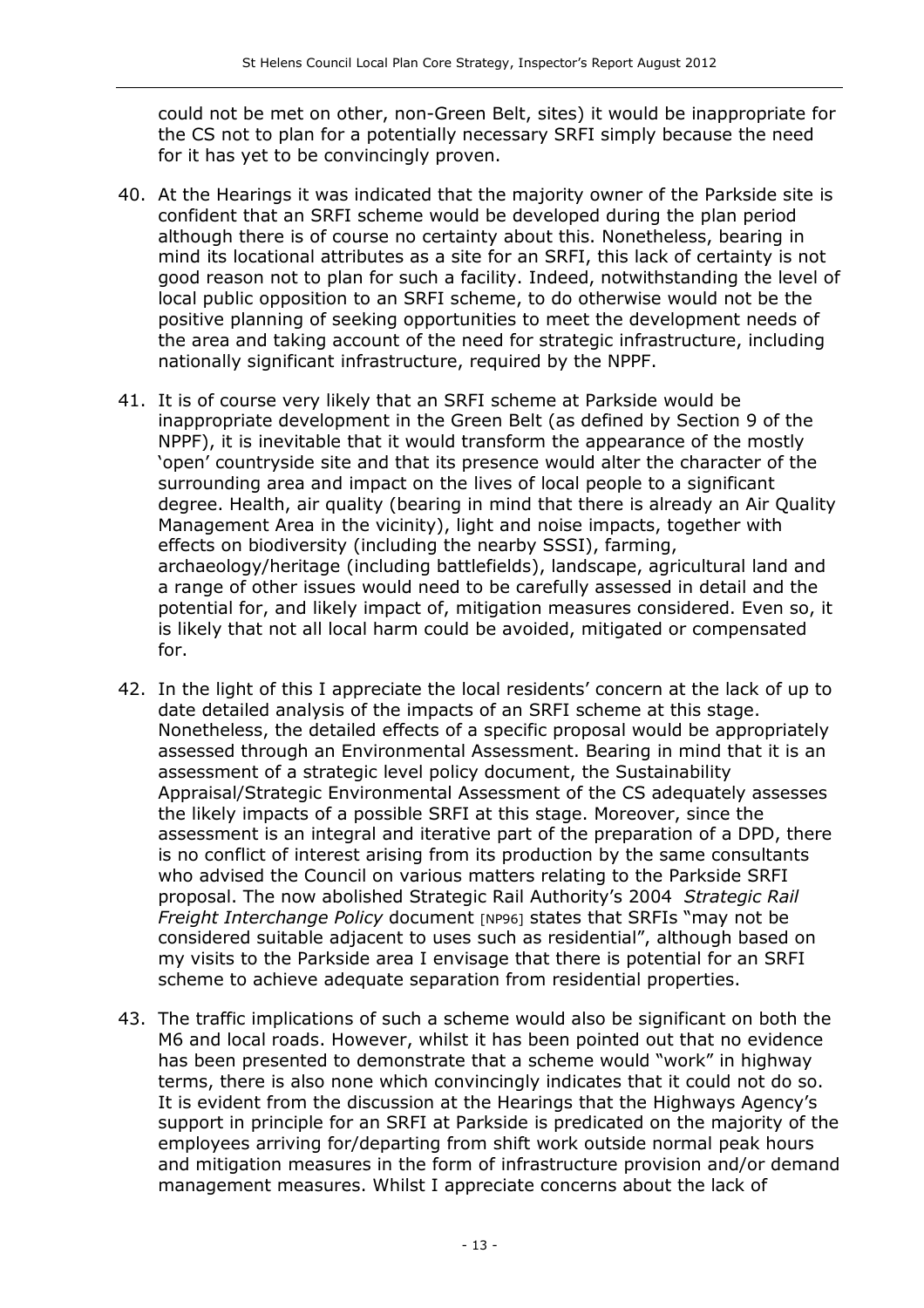certainty about these matters at this stage, they are issues most appropriately considered in determining a specific proposal. Moreover, there are a number of ways in which the likely traffic impacts of an SRFI could be restricted: conditions of a consent and/or a s106 agreement could control lorry routeing, limit employee car parking spaces at the development, provide for non-car modes of travel and effectively restrict to acceptable levels the volume of traffic entering/leaving the site at certain times of day through, for example, the payment of 'premiums' for traffic movements in excess of a defined level. Whilst a Parkside SRFI would be likely to have substantial effects on the neighbouring Warrington and Wigan Boroughs neither have expressed any outstanding concerns of significance.

- 44. Weighing the precise balance of mostly national/regional benefits and predominantly local harm of an SRFI at Parkside can only be undertaken in the light of a specific proposal. However, it is to my mind a reasonable planning assumption that, notwithstanding the level of local opposition to an SRFI, the benefits of such a scheme could potentially clearly outweigh the harm it would cause to the Green Belt and any other harm and could potentially represent the sustainable development advocated by national policy. Thus, it is sound for the CS to identify the Parkside site as a strategic location with the potential for development as an SRFI, subject to the demonstration of the 'very special circumstances' necessary to permit inappropriate development in the Green Belt, whilst otherwise protecting the land as Green Belt. However, para 9.32J of the text accompanying policy CAS 3.2 states "It is considered that the benefits of the development outweigh the impacts on the Green Belt….". I am not persuaded that it is reasonable to reach this conclusion (which in any case appears to pre-determine criterion 1 of the policy concerning national Green Belt Policy tests) in the absence of an assessment of the benefits and disbenefits of a specific scheme. Consequently, in the light of my findings above, the Council's proposed change MM9-21 ("It is considered that the benefits of the development could potentially outweigh the impacts on the Green Belt….") is also necessary to ensure that the plan is sound.
- 45. Points 1-12 of policy CAS 3.2 set out the criteria an SRFI scheme would need to meet to secure the support of the Council. Heritage impacts and the requirement for adverse impact on the Strategic Road Network to be mitigated and for a travel plan to be prepared/implemented are notable omissions and amendments MM9-10, MM031 and MM032 to include these considerations, and to remove inconsistency between the requirements of points 5 and 8, are necessary to the soundness of the CS. Whilst the, in principle, opposition of many local residents to the policy remains strong, no other changes of significance to it, necessary to the soundness of the plan, have been suggested. The appearance of any development would be covered by the 'visual intrusion' criterion and the specific prohibition of the treatment of imported waste at the site is not necessary given that, even if brought in by rail, this would not accord with criterion 6. Specific reference to national policy documents is not necessary to the soundness of the CS.
- 46. In addition to supporting the principle of the use of land to the west of the M6 for an SRFI policy CAS 3.2 sets out criteria by which it would be determined if development of land to the east of the M6 (also indicated in Figure 9.2) for the same use would be supported – essentially that an SRFI is not deliverable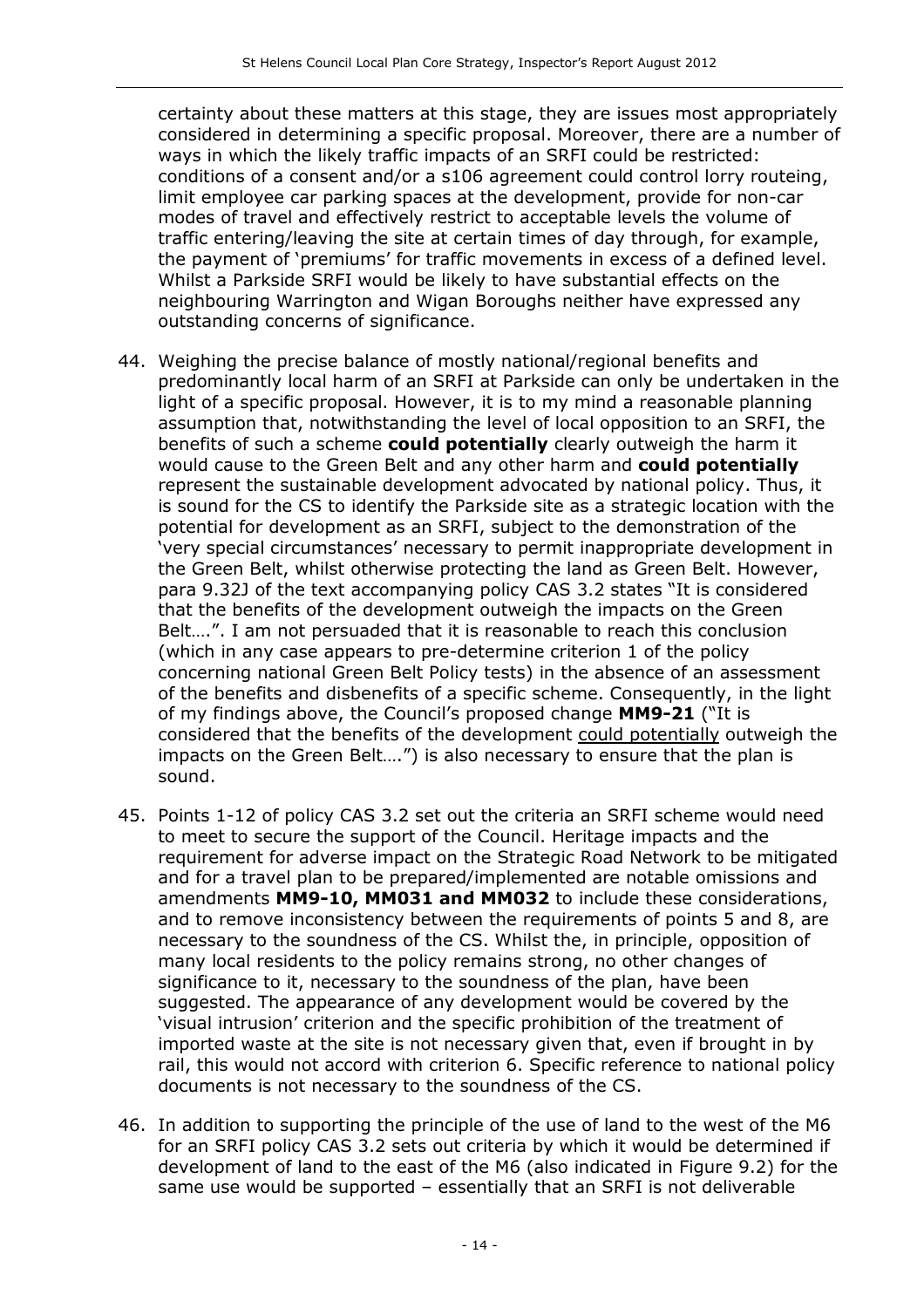without use of this land and that the land to the west of the M6 is developed first. It would not be sound to completely rule out the possibility of development east of the M6 on the basis that a Railtrack SRFI proposal of more than 10 years ago would have only utilised the land to the west. However, given the eastern land's greater separation from the built-up area and its more isolated position in the Green Belt, policy CAS 3.2's approach to its development is appropriate. It would not be sensible to require only that development is "commenced" first on the land to the west of the M6 as this could result in some 'token' works on this land with the major part of the SRFI being developed only to the east of the motorway. Notwithstanding this point of principle, the phasing of the development to ensure its commercial viability is appropriately considered in relation to a specific proposal.

- 47. Bearing in mind that the area's Green Belt designation presumes against most forms of development in any case it is appropriate for policy CAS 3.2 to state that planning permission will not be granted for any use of the land shown in Figure 9.2 which would prejudice its use as a rail freight interchange. However, determining the extent to which a development on the site would prejudice an SRFI scheme and/or assessing whether, despite such prejudice, the benefits of this development would in any case warrant its approval, are most appropriately considered through the development management process. It would not be feasible for policy CAS 3.2 to set out the circumstances in which such development would be likely to be approved. Furthermore, whilst it is possible that an SRFI scheme would come forward which would require only part of the land indicated in Figure 9.2, the extent of land identified is appropriate given the potential for a SRFI of this scale to be developed on the site within the plan period. I can understand why many local residents would prefer the site to be used as a country park, although, bearing in mind the Council's contention that there is no evidence of a need for such a facility in the area and the minimal likelihood of its delivery, its omission from the CS does not make it unsound.
- 48. A number of very detailed arguments are put forward that, in relation to policy CAS 3.2, the CS is not legally compliant [HS020, HS044, EX124-EX166 and EX306-EX321]. However, having regard to the detailed responses of the Council [including M5-SHC-Supp] and the requirements of the relevant legislation I am satisfied that the CS is legally compliant in this respect.
- 49. Subject to the changes indicated above the identification of land at/around the former Parkside Colliery as a strategic location with the potential to facilitate the transfer of freight between road and rail is soundly based, supported by robust and credible evidence and is consistent with regional and national policy.

Issue 6 – Does the Core Strategy make appropriate provision for new housing, in terms of its amount, location, phasing and affordability, and is it supported by robust and credible evidence and consistent with regional and national policy?

#### The Amount, Location and Phasing of New Housing

50. RS Policy L4 requires St Helens to provide at least 10,260 new dwellings in the period 2003 to 2021 with an average completion rate of 570 dwellings per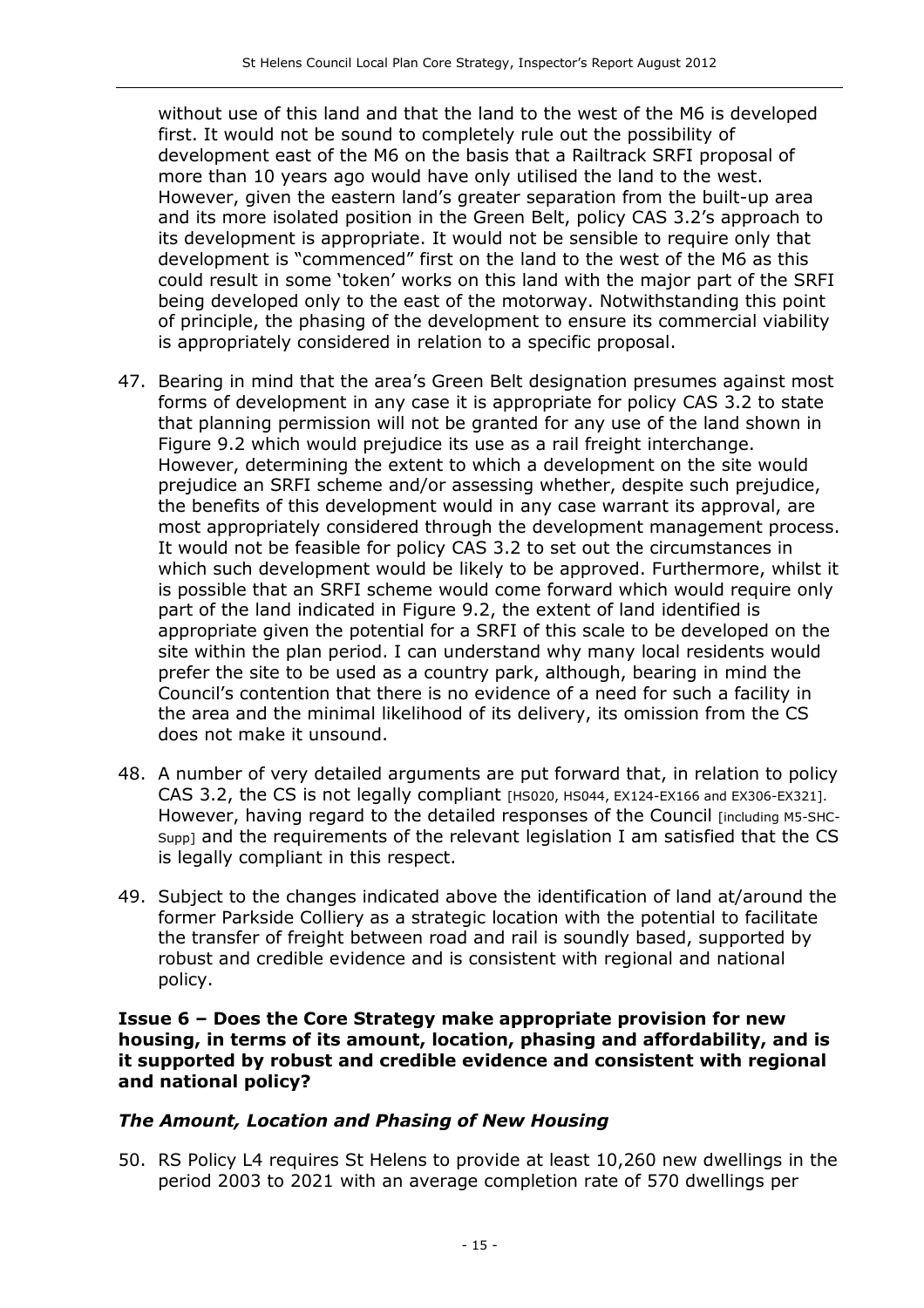year, net of clearance replacement. In the light of an analysis of population and household trends, migration patterns and labour market growth forecast projections [TP39D] the Council believes it is appropriate to maintain this completion rate (which is in support of the Borough's ambitious growth aspirations) to the end of the CS period and there is nothing to suggest that this is not a sound approach. Thus, policy CH 1 indicates that the net housing requirement for the period 2003 – 2027 is 13,680 new dwellings. For the plan period (2011/12 – 2026/27) the requirement is 10,320 dwellings. Fig 14.1 indicates that whilst more than 570 dwellings per year were completed in the years 2003/04 – 2006/07, less than this number were completed in the years  $2007/08 - 2010/11$ , there being an overall deficit in the period 2003/04 – 2010/11. The Council's contention that this is primarily accounted for by the difficult economic conditions of recent years is a convincing one and there is nothing to suggest that it resulted from there being a lack of available and suitable sites for new housing.

- 51. The 2010 Strategic Housing Land Availability Assessment (SHLAA) [TP35B], prepared alongside that for neighbouring Halton and Warrington Councils and the robustness of which is not challenged, identifies more than sufficient land to accommodate the requirement for housing in the first ten years of the plan period (including addressing the undersupply from the 2007/08 – 2010/11 period) and policy CSS 1 indicates the broad location of this, the majority (around 69%) of which will be, appropriately, in the main town of St Helens in support of the overall spatial strategy. The Housing Land Position Statement 2003-2012 [TP01E] demonstrates that there are specific deliverable sites to accommodate in excess of 150% of the new dwelling requirement in the first five years of the plan period. However, whilst the CS expresses it in different terms, there is, in effect, a shortfall of land for some 1920 or so new dwellings in the period 2022-2027, accounting for around 19% of the total 2011/12 – 2026/27 plan period requirement.
- 52. Policy CH 1 identifies four possible ways of addressing the shortfall: releasing sites from other uses; increasing housing densities throughout the plan period and thus reducing the total land requirement for new dwellings; reconsidering the potential for housing of sites identified by the SHLAA as being possibly suitable for new dwellings subject to further investigation; and, if necessary, releasing land from the Green Belt. Para 14.16 of the CS explains that the Council is reluctant to consider releasing Green Belt land at this stage. This is a sound approach given that the shortfall in land for housing is at least ten years away, that the measures identified in policy CH 1 have the potential to eliminate or reduce the shortfall and that it is national policy that Green Belt land (which is shown to be much valued locally) should only be released in exceptional circumstances. However, to ensure clarity, the Council's proposed change MM14-02, indicating that the increased housing densities would be higher than those set out in part 6 of the policy, is necessary to the soundness of the plan.
- 53. Paras 6.2 and 6.10 of the text accompanying policy CSS 1 explain in detail the intended timescale and procedure for considering the case for releasing land from the Green Belt: relatively early in the plan period as part of the preparation of the Allocations DPD (which, in accordance with the definition set out in the NPPF, will be part of the Local Plan) and involving the sensible approach (in line with that advocated by RS policy RDF4) of it being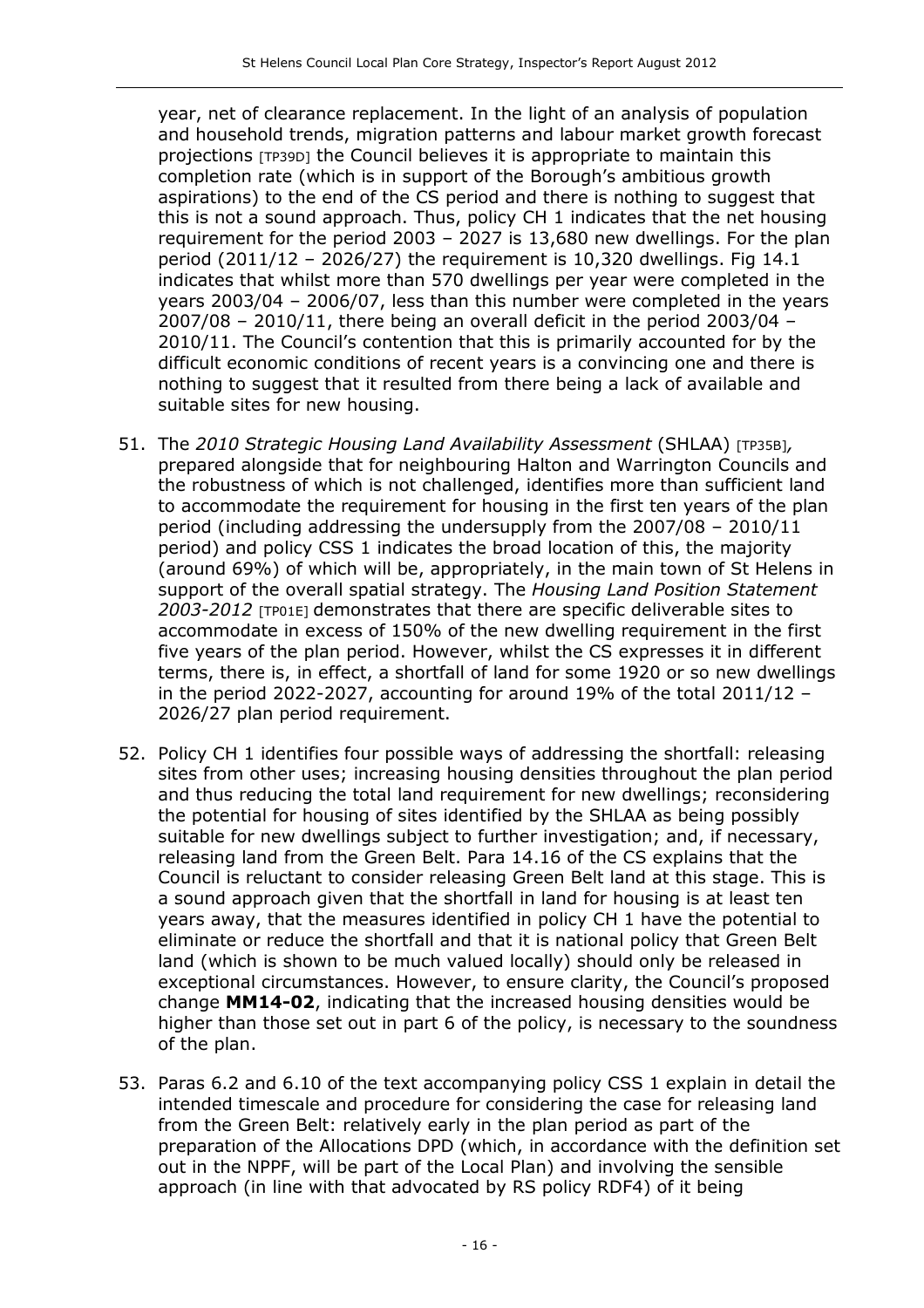investigated on a sub-regional basis, including assessment of the potential for housing needs to be met in neighbouring districts. Para 6.10 has been through several iterations and, as evidenced by at least one representation in response to the St Helens Core Strategy Accepted Changes Version (November 2011) document, is ambiguous with the potential to be misunderstood. Given the importance of this paragraph, amendment MM016 is necessary to the soundness of the CS and provides clarity as to when and how a review of Green Belt boundaries would be undertaken. The proposed amendment adequately details joint working with neighbouring authorities, explanation of the precise arrangements for which is not necessary to the soundness of the plan. The Council's proposed change MM010, which ensures consistency in wording between policy CSS 1 and its accompanying text, is also necessary to the clarity and soundness of the plan. Specific sites within the Green Belt which have been suggested as suitable for housing would be appropriately considered, alongside others, if and when release of Green Belt land is identified as necessary. The Council advised at the Hearings that there is no part of the Borough where there is a particular need for the new housing and, thus, it would neither be necessary nor sound to, at this stage, identify an 'area of search' in the Green Belt for new housing.

54. Policy CH 1 sets out the Council's objective of delivering at least 80% of new dwellings on previously-developed land over the plan period as a whole. Given the amount of derelict land in the Borough, the Green Belt designation of most land outside its existing built-up areas and the evidence of the SHLAA, this approach is a sound one and accords with the NPPF's core planning principle of encouraging the reuse of previously-developed land. However, there is the potential for confusion between points 3 and 8 of policy CH 1 and amendment MM043 is required in order that the circumstances in which greenfield housing development would be permitted are clear and that the CS is thus sound. The Council's proposed changes MM14-05 and MM14-06, which specify the appropriate densities for housing in locations well served by public transport and in/adjacent to town centres and explain the circumstances in which lower density development would be permitted, provide clarity important for developers, and are fundamental to achieving the Council's objectives for the re-use of previously-developed land. These changes are thus also necessary to the soundness of the plan.

## Affordable Housing

55. The Mid-Mersey Strategic Housing Market Assessment, October 2011 (involving St Helens, Halton and Warrington districts) [TP55D] identifies the Borough's need for affordable homes between 2011 and 2016. This broadly reflects the findings of the 2006 Housing Market and Needs Assessment [TP20A] which recommended that, Borough-wide, at least 30% of the total capacity of all new residential development on suitable sites should be affordable. The February 2009 Housing Viability Study [TP36] assessed the viability of the 30% target under a range of market conditions: house prices being between 90% and 120% of their April 2008 value. Whilst the 30% affordable housing requirement would be unlikely to be economically viable at lower prices on many sites it would, in most cases, be viable under better housing market conditions. The Housing Viability Study also recommended that a threshold of five units for requiring affordable housing should be applied. Thus, in addition to supporting affordable housing provision by Registered Providers of Social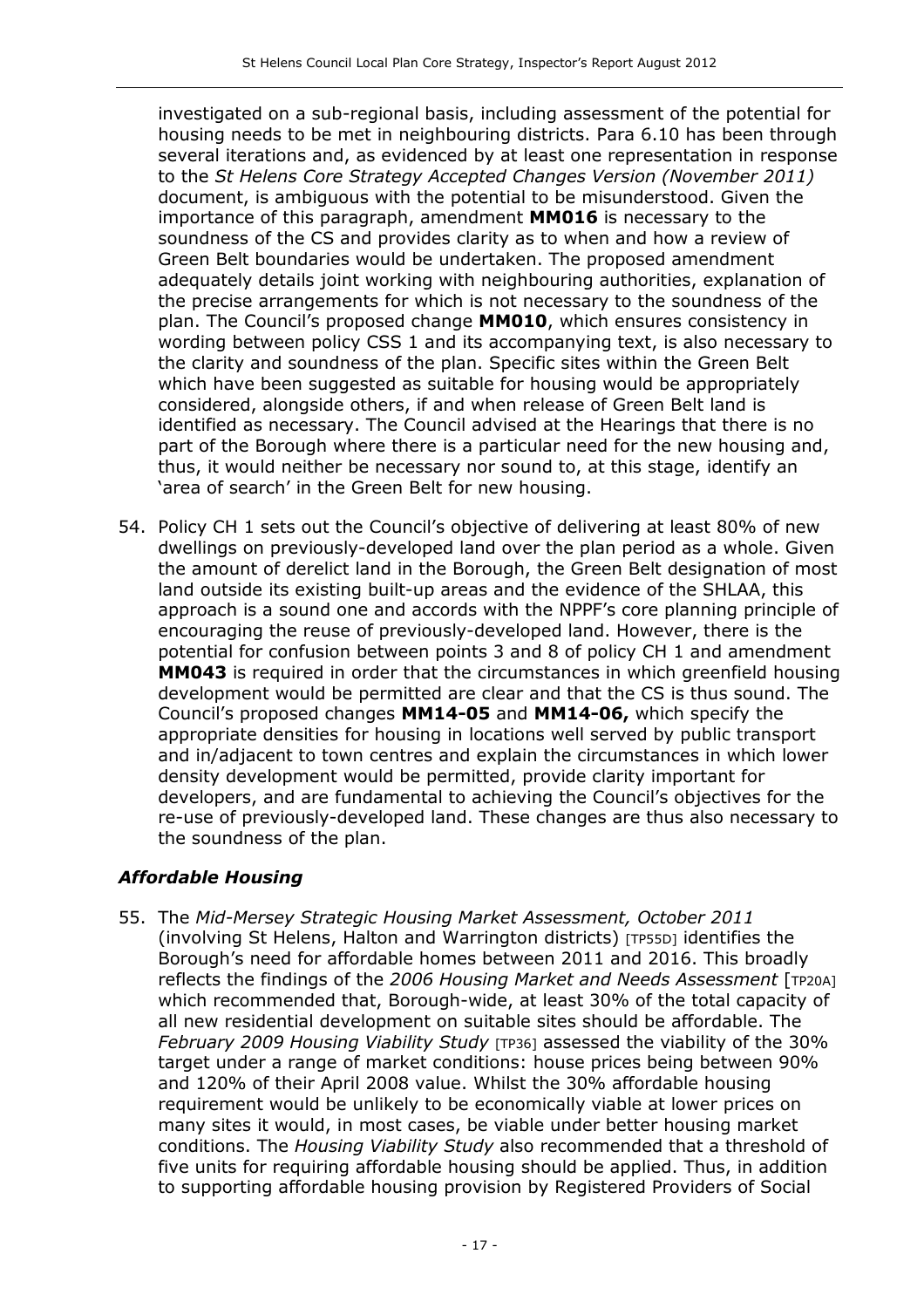Housing, policy CH 2 sets out this requirement with the proviso that a relaxation will be considered if fully justified by an independent site-specific economic viability study. To avoid the need for separate, comparison, studies by both the developer and Council an independent study is appropriate. Thus, over the lifetime of the CS, and bearing in mind the relaxation proviso, the requirements of policy CH 2 are a sound basis for seeking to secure the maximum possible contribution towards meeting the overall identified need for affordable housing within the Borough.

#### Accommodation for Gypsies, Travellers and Travelling Showpeople

56. Policy CH 3 states that the Council will take account of identified needs for permanent pitches for Gypsies and Travellers and plots for Travelling Showpeople when determining planning applications for new, or the loss of existing, sites. It also indicates that the need for allocated sites will be reviewed and, if necessary, sites will be identified in the Allocations DPD. With reference to policies CP 1 and CP 2 the policy also sets out criteria that such sites should meet. The text accompanying the policy indicates that, despite a steadily growing population of Gypsies and Travellers, vacancies exist on several authorised sites and there is not a pressing need for new sites. Although the evidence produced as part of a, never adopted, partial review of RS [RP14] presents a somewhat different picture, there are no representations which suggest that the approach proposed by policy CH 3 is unsound. Moreover, the approach proposed accords with the March 2012 DCLG document Planning Policy For Traveller Sites which makes clear that it is for local planning authorities to make their own assessment of need for sites for Gypsies and Travellers and to identify a supply of deliverable and developable sites in their Local Plan.

## Issue 6 - Conclusions

57. Subject to the changes indicated above the CS makes positive and appropriate provision for new housing, in terms of its amount, location, phasing and affordability, which is supported by credible evidence and is consistent with regional and national policy. In this respect the CS is thus sound.

#### Issue 7 – Does the Core Strategy provide a soundly based framework for economic growth and appropriate provision for new employment development which is supported by robust and credible evidence and is consistent with national policy?

#### The Amount and Location of Employment Land

58. As set out in the submission Core Strategy Policy CE 1 indicates that, to strengthen and diversify the Borough's economic base, at least 46 ha of land for new B1, B2 and B8 uses (primarily the latter) will be provided through identification of sites within the Allocations DPD, a review of 'surplus' B2 sites which could be reused for B1 or B8 and Parkside SRFI meeting an element of the demand for B8. Table 15.2 shows that an additional 41ha of land for B8 is forecast to be required by 2027 by the 'Labour Supply Local Housing Demand Variant' Scenario. A total supply of 9ha for such land is identified, none of which is deemed to be 'unconstrained'. Policy CE 1 also states that should the Parkside SRFI not proceed or be further delayed allocation to meet demand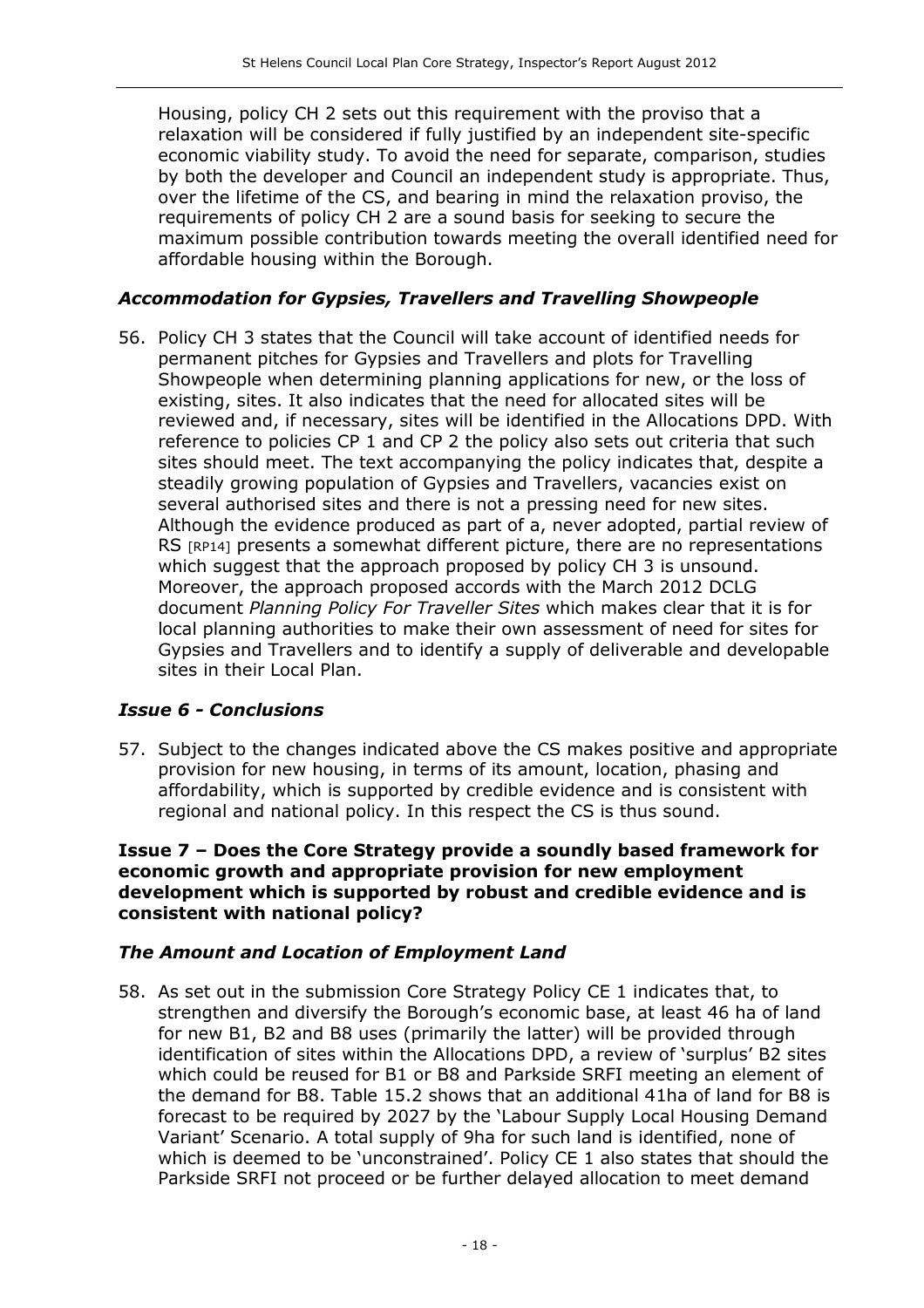will need to be identified, likely to mean an assessment of sites in the Green Belt.

- 59. At the Exploratory Meeting in August 2011 I explained my concerns about this approach given that no 'unconstrained' land suitable to meet the 41ha requirement for B8 could be identified and that there could be no certainty that the Parkside SRFI, which in any case would cater only for primarily railbased B8 uses, would proceed. In light of this I was not persuaded that it would be sound for the CS to postpone identifying Green Belt sites to some undetermined point in the future. The Council argued that, having undertaken further analysis, policy CE 1 and its accompanying text misrepresented the latest situation with regard to the analysis of both the demand for and supply of additional land for B8 uses. It has thus proposed changes MM15-01, MM15- 02, MM15-05 and MM15-06 which reduce the stated total B1, B2 and B8 land requirement to 37ha and remove references to this need being met by either the Parkside SRFI or Green Belt release. Changes MM15-08 – MM15-24 accordingly amend the accompanying text and tables. Proposed Table 15.4 identifies a plan period demand for 32ha of additional land for B8.
- 60. Although many authorities use different approaches to forecasting the demand for employment land there is no, in principle, challenge to the appropriateness, in St Helens' case, of the 'Labour Supply Local Housing Demand Variant' Scenario, developed over a number of years by Regeneris Consulting. However, it has been argued that a number of assumptions used in the scenario are inappropriate: in essence the proportion of 'large scale' (in excess of 100,000 sq ft) B8 developments likely to come forward, the floorspace per employee requirements for such development and the 'dampening effect' adjustments. Based on different assumptions using the same scenario, Peel Investments Ltd contends [HS027] that the requirement for additional employment land is 59ha.
- 61. It is common ground that forecasting requirements for employment land is not an exact science and that a figure within a realistic range is likely to be the most appropriate outcome of such modelling. The proponents of both the 32ha and 59ha figures argue these to be 'mid-point' requirements and I find the assumptions on which both figures are based to be, in their own rights, credible. If the 59ha requirement were to be catered for, including in the form of large sites close to motorway junctions, it is likely that 'land hungry', low employee density, very large scale B8 development would locate within the Borough. However, that is not to say that basing the CS on a 32ha additional B8 land requirement means that smaller scale B8 development (some of which, nevertheless, could be in excess of 100,000 sq ft), providing the employment required in the Borough, would not be attracted to, or could not be accommodated within, St Helens.
- 62. Moreover, it is apparent that larger scale B8 development is primarily 'footloose' and of regional, or at least sub-regional, significance. Whilst I find the evidence on the extent to which there is, in the long term, sufficient land identified in the region for large scale B8 development somewhat inconclusive, it is clear that there is, in the short-medium term at least, a significant amount of land suitable for such uses, including sites close to motorway junctions. The May 2011 GVA Study (Housing and Economic Development Evidence Base Overview Study) [SRP24], jointly commissioned by the Liverpool City Region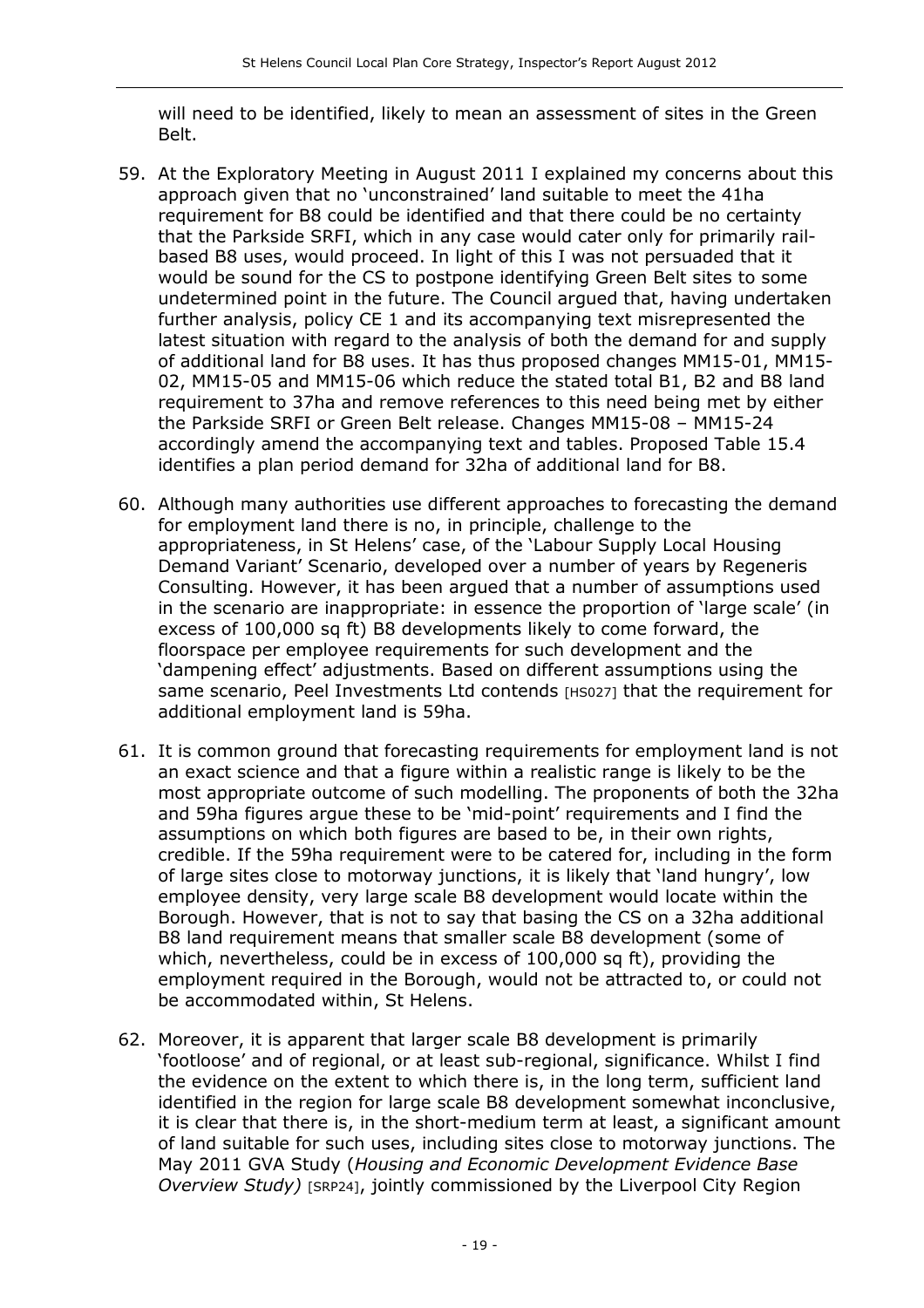Partners, concludes that in the longer term there is the potential need to identify additional employment land supply in the City Region. Clearly there will be a need to carefully monitor the demand for and supply of employment land in the Borough. However, in the light of the above, there is not a persuasive case at this time that additional employment land provision in St Helens, over and above that proposed in the plan, is essential to the region's needs.

- 63. It is the case that the Council's proposed employment land requirement (when projected to 2031) is the lowest, in actual terms, of all the Merseyside authorities plus Halton and West Lancashire [HS027A]. However, when compared with population it is higher than that of Sefton. Furthermore, based on the discussion at the Hearings, it seems that the identified land requirements in these districts as much reflect the availability of suitable land as they do any consistent approach to forecasting the need for employment land, either of local or regional significance, It is also the case that the 37ha figure (32ha for B8 plus 5ha for B1) would be a lower level of provision than has been taken up for employment purposes in St Helens in recent years, although the Council argues that this is explained by significant 'spikes' in B8 developments and it is notable that the Borough already has one of the highest proportions of employees working in B8 uses in the region. However, the soundness of the plan is not dependent on the explicit statement of these facts in the document.
- 64. In the light of the concerns I raised at the Exploratory Meeting the Council commissioned additional work [TP57D], re-appraising the St Helens Employment Land and Premises Study (May 2011) [TP57], in order to more closely assess the suitability, availability and deliverability of the supply of employment land in the Borough. Whilst the Allocations DPD is the appropriate place in which to identify specific sites for employment use  $^1$ , the results of the re-appraisal work (shown in proposed table 15.3 (MM15-17) indicate there to be a total of 86ha of land suitable for B1/B2/B8 purposes, 59 ha of which is suitable for small-medium scale B2/B8 uses and 15ha for large scale B2/B8 (on three sites), 10 ha (two of the three sites) being deliverable in the short-term. Doubts are expressed as to the suitability of these sites for modern B8 development. It is true that none have immediate access to motorway junctions, that one is close to residential properties and that at least two of them have layout constraints which could prevent the provision of 'crossdocked' facilities. On this basis some B8 developers are likely to find none of these sites suitable for their needs. However, bearing in mind that two of the sites are adjacent to existing, modern, large Sainsbury's and Co-operative warehouses, on apparently similar land, I envisage that they would be suitable for/attractive to many developers seeking land for large scale B8 development.
- 65. The constraints in St Helens are such that to provide additional employment land over and above the identified 86ha supply would require use of sites in the Green Belt. The preparation of a development plan is the appropriate time at which to review Green Belt boundaries and the NPPF identifies a key role of

l  $1$  The CS does specifically refer to a small number of locations for employment development (eg land at Lea Green Farm East) which is appropriate given their size and potential strategic importance. There is also not persuasive evidence that these sites are unlikely to be developed for employment use during the plan period.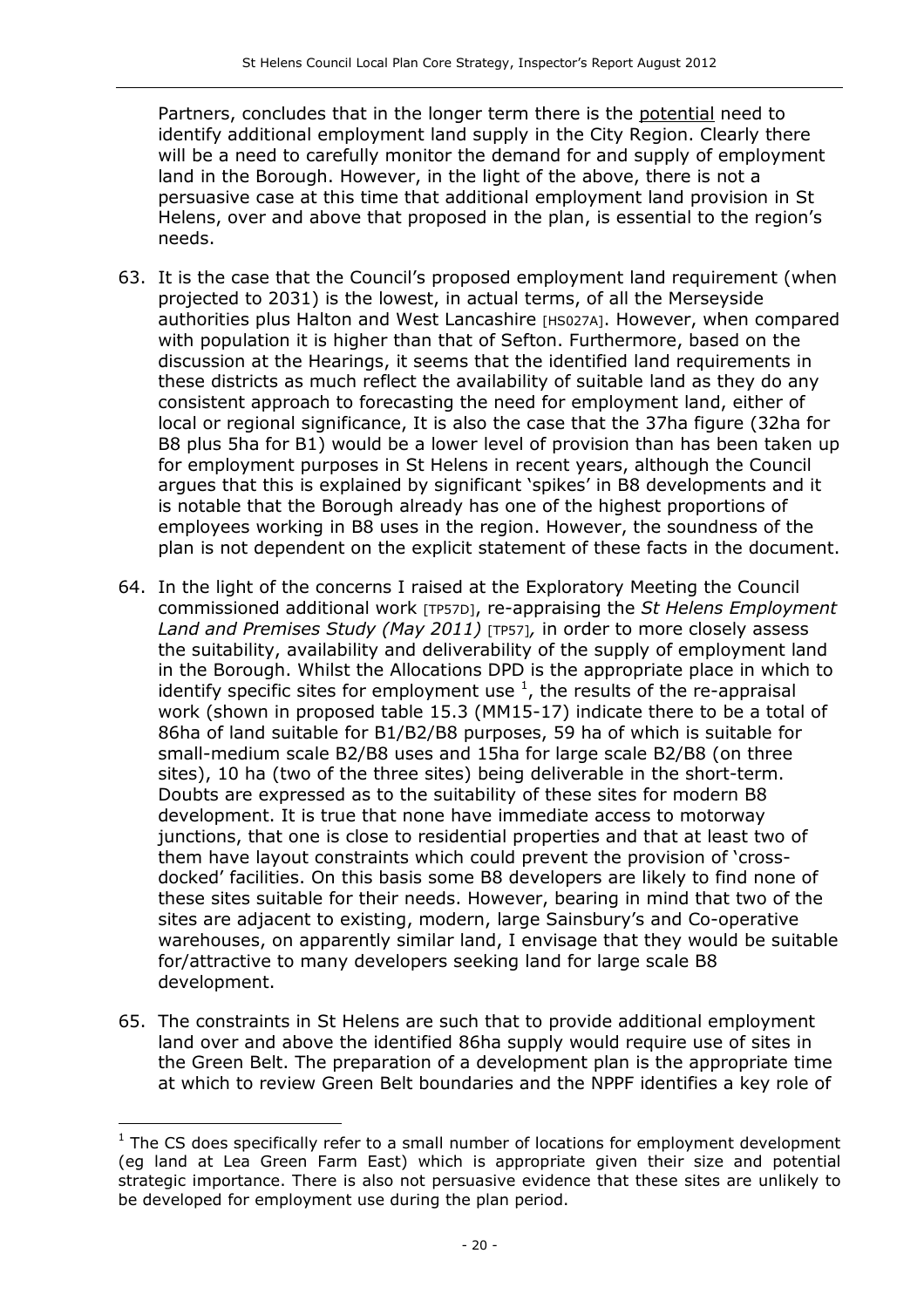the planning system as being to contribute to building a strong, responsive and competitive economy by ensuring that sufficient land of the right type is available in the right place and at the right time to support growth and innovation. However, the NPPF is also clear that Green Belt boundaries should only be altered in exceptional circumstances and it is also relevant that para 14 of the document indicates that local plans should meet objectively assessed needs with sufficient flexibility to adapt to rapid change, unless specific policies in the Framework (for example land designated as Green Belt) indicates that development should be restricted.

- 66. The 37ha of additional land required for B1/B2/B8 uses identified by the Council's proposed changes is based on robust and credible evidence concerning the potential for growth and employment needs. There is also evidence to indicate that sufficient/appropriate land exists in the Borough to meet this requirement and to accommodate most types of employment development which are likely to come forward. That an also credible case can be put forward for a significantly higher employment land requirement does not make the Council's proposed approach inappropriate, unjustified or unsound, particularly as the higher employment land requirement figure is, in effect, predicated on St Helens competing with neighbouring authorities to attract 'footloose', large scale B8 development of regional significance.
- 67. Equally, while some other authorities in the region have altered/are seeking alterations to the Green Belt to provide additional employment land, this does not, in itself, make St Helens' decision not to do so unsound, particularly in the light of the context of St Helens already having one of the highest proportions of employees working in B8 uses in the region. And, in any case, such an approach is proposed by the Council in respect of Green Belt land at Parkside, in view of its potential unique locational advantages for rail-based warehousing/distribution development of regional/national significance, demonstrating St Helens' positive approach to meeting regional/national development needs. Furthermore, given the lack of convincing evidence at this stage that the North West's regionally significant B8 employment needs cannot be appropriately met outside the Green Belt, it is unlikely that the exceptional circumstances necessary to alter St Helens' Green Belt boundaries to provide additional employment land could be demonstrated. An existing business located next to the Green Belt boundary is looking to expand. It is appropriate for this, and any other similar, proposal to be considered through normal development management procedures which can identify whether or not the very special circumstances exist which would, exceptionally, justify such development in the Green Belt.
- 68. In view of my conclusion that there is unlikely to be a case for releasing Green Belt land for employment use during the life of the Core Strategy it would be inappropriate for the document to set out 'triggers' which would indicate the need for such an action. However, notwithstanding this, the Delivery and Monitoring strategy provides a mechanism for identifying the need for any unanticipated or exceptional change to the plan's policies.

#### Re-use for other purposes of employment land

69. The Council's proposed changes MM15-03, MM15-24 and MM15-26 would result in a more positively-prepared and less excessively onerous policy (CE 1)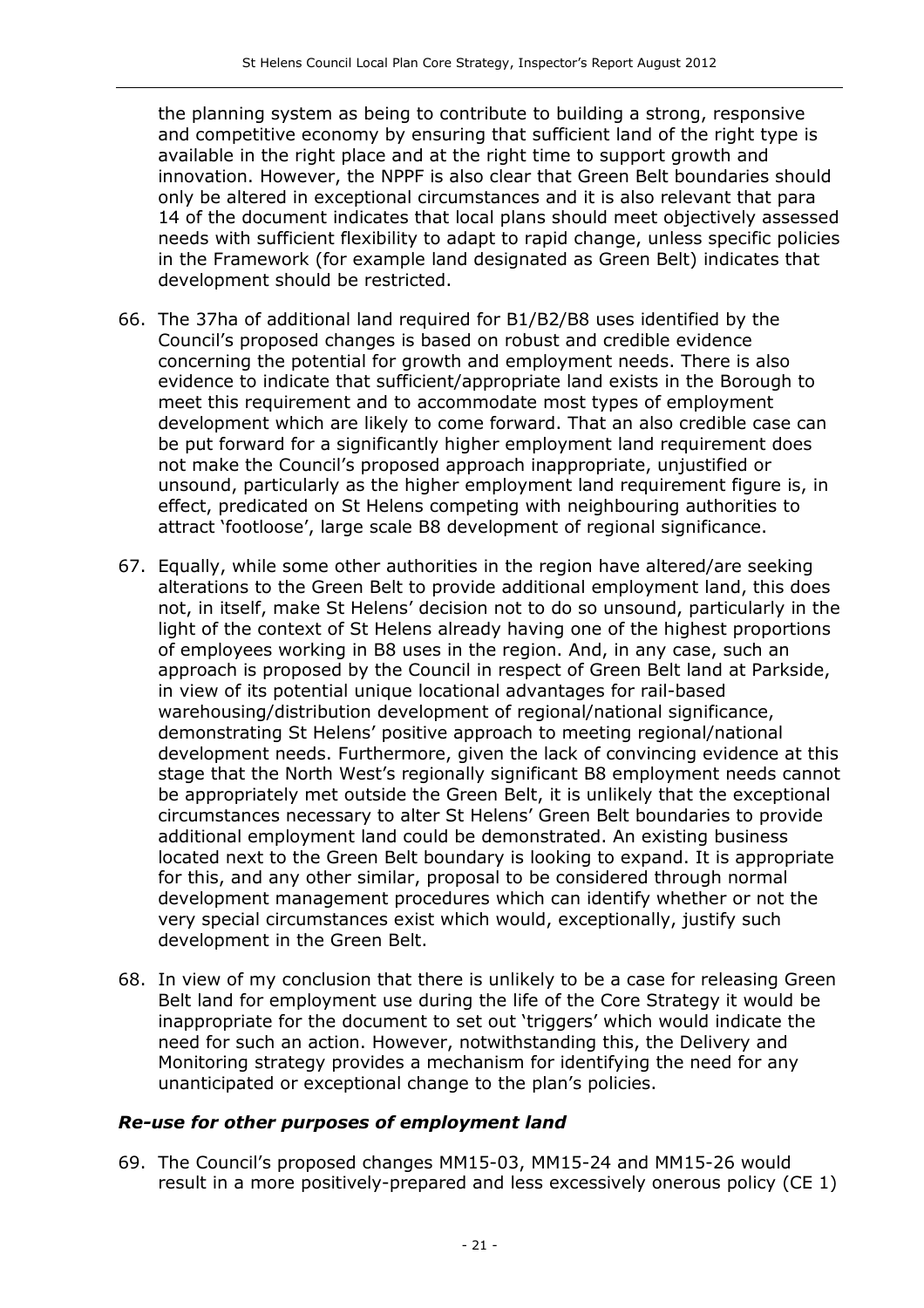concerning the reuse of employment sites and they appropriately reflect the fact that some sites may not be suitable for future employment use. Exceptionally there may be instances when another use is deemed suitable for a site which, in principle, remains viable for employment use although it is appropriate for these to be considered on a case by case basis instead of through criteria set out in the CS.

#### Issue 7 - Conclusions

70. As originally set out policy CE 1 and its accompanying text is not supported by the most up to date evidence and is thus not a sound approach to developing the Borough's economy. However, with the Council's proposed changes identified above in place, the CS provides an appropriate economic growth framework for St Helens which, supported by robust and credible evidence and consistent with national policy, positively plans for meeting the Borough's economic development requirements. Changes MM15-01 - MM15-03, MM15-05, MM15-06, MM15-08 - MM15-24 and MM15-26 are therefore necessary to the soundness of the CS. Notwithstanding the number of changes necessary in this regard I am satisfied that the overall thrust of the plan in relation to both employment land and the strategy as a whole is not significantly altered.

#### Issue 8 – Does the Core Strategy provide a soundly based framework, consistent with national policy, for ensuring quality development, safeguarding and enhancing quality of life and meeting the Borough's resource needs?

- 71. Policy CP 1 sets out criteria against which development proposals will be assessed to ensure that they are of an appropriately high quality with particular respect to the built environment, protection of the natural and historic environment, pollution control and resource management. The policy is positively prepared and supports many aspects of national policy set out in the NPPF, in particular requiring good design, promoting healthy communities, meeting the challenge of climate change and flooding and conserving and enhancing the natural and historic environment.
- 72. Policies CQL 1, CQL 2, CQL 3, CQL 4 and CQL 5 provide for safeguarding and enhancing quality of life in St Helens addressing, respectively, green infrastructure, trees and woodlands, biodiversity and geological conservation, heritage and landscape and social infrastructure. Although in terms of their requirements for new developments these policies to some extent repeat the contents of policy CP 1, this does not undermine the soundness of the plan. The policies also set out a positive framework for work by the Council and others to enhance quality of life in the Borough, including restoration of specific industrial sites, delivery of the Mersey Forest, completion of Conservation Area Appraisals and the preparation and adoption of a number of other DPDs, Area Action Plans and Supplementary Planning Documents.
- 73. Policy CR 1 indicates that the Council will seek to achieve a steady and adequate supply of minerals to ensure that the Borough contributes towards meeting the region's identified needs. It also states that Mineral Safeguarding Areas (MSAs) will be identified around deposits of coal, brick clay, sandstone and peat considered to be of current or future economic importance. The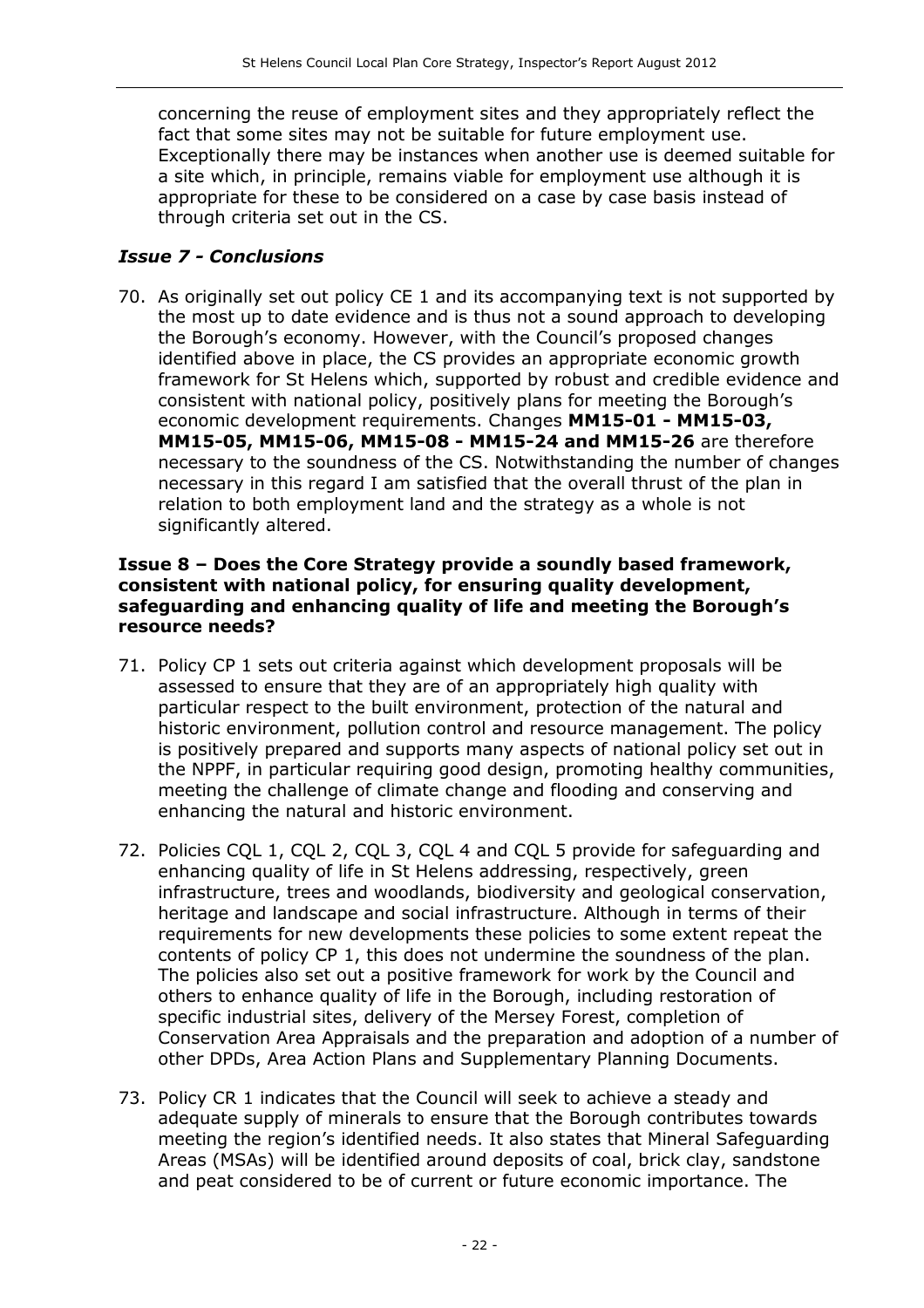Council's proposed modification MM17-02 removes the reference to peat, and this change is necessary to the plan's accordance with the NPPF's guidance that Local Plans should not identify new or extended sites for peat extraction. Whilst national policy no longer specifically refers to safeguarding minerals of 'economic' importance (referred to in policy CR 1) it does state (NPPF para 143) that they should be of local or national importance which implies they should be of economic value. Ideally the MSAs would be identified in the Core Strategy although, despite the existence of British Geological Survey maps and the Coal Authority's surface coal resource maps, the Council indicates that further work is needed to identify the extent of MSAs and the text accompanying policy CR1 advises that this will take place in the Allocations DPD. The Council indicates [EX003] that the ultimately identified MSAs would be unlikely to 'sterilise', in the long term, significant areas of land identified within the CS's evidence base as necessary for development. It would therefore be counterproductive to delay adoption of the CS until MSAs have been identified. Policy CR 2 states that the Council will work with other Merseyside authorities and Halton Council in the preparation of a Joint Waste DPD and sets out measures to minimise waste and to promote its sustainable management.

74. Thus, subject to the modification indicated above, the CS provides a soundly based framework, consistent with national policy, for ensuring quality development, safeguarding and enhancing quality of life and meeting the Borough's resource needs.

#### Issue 9 – Does the Delivery and Monitoring Strategy provide an appropriate basis for monitoring the delivery and effectiveness of the Core Strategy's policies?

- 75. Appendix 1 sets out the CS's Delivery and Monitoring Strategy (DMS). It indicates the key delivery items by which each policy will be implemented and identifies the broad cost of, and the organisation responsible for, its delivery and the time frame in which it is anticipated this will be achieved. For most of the CS's policies there are also one or more indicators and targets, by which the extent to which the policy is achieving its aims will be measured. The DMS strikes an appropriate balance between providing for comprehensively monitoring the implementation of the CS and ensuring that this does not become an excessively time consuming, complicated or resource intensive activity.
- 76. The results of the monitoring will be reported each year in the Annual Monitoring Report and this will identify if and when any revision to the CS's policies is needed. The Council has proposed change MM003 to explain the role of the Annual Monitoring Report in the Introduction Chapter and, as this is fundamental to an understanding of how any future review or revision of the CS will take place, the change is necessary to the soundness of the plan. Subject to this change the Delivery and Monitoring Strategy provides an appropriate basis for monitoring the delivery and effectiveness of the Core Strategy's policies.

## Other Matters

77. A wide and extensive range of other matters were raised in written representations and at the Hearing sessions which do not go to the heart of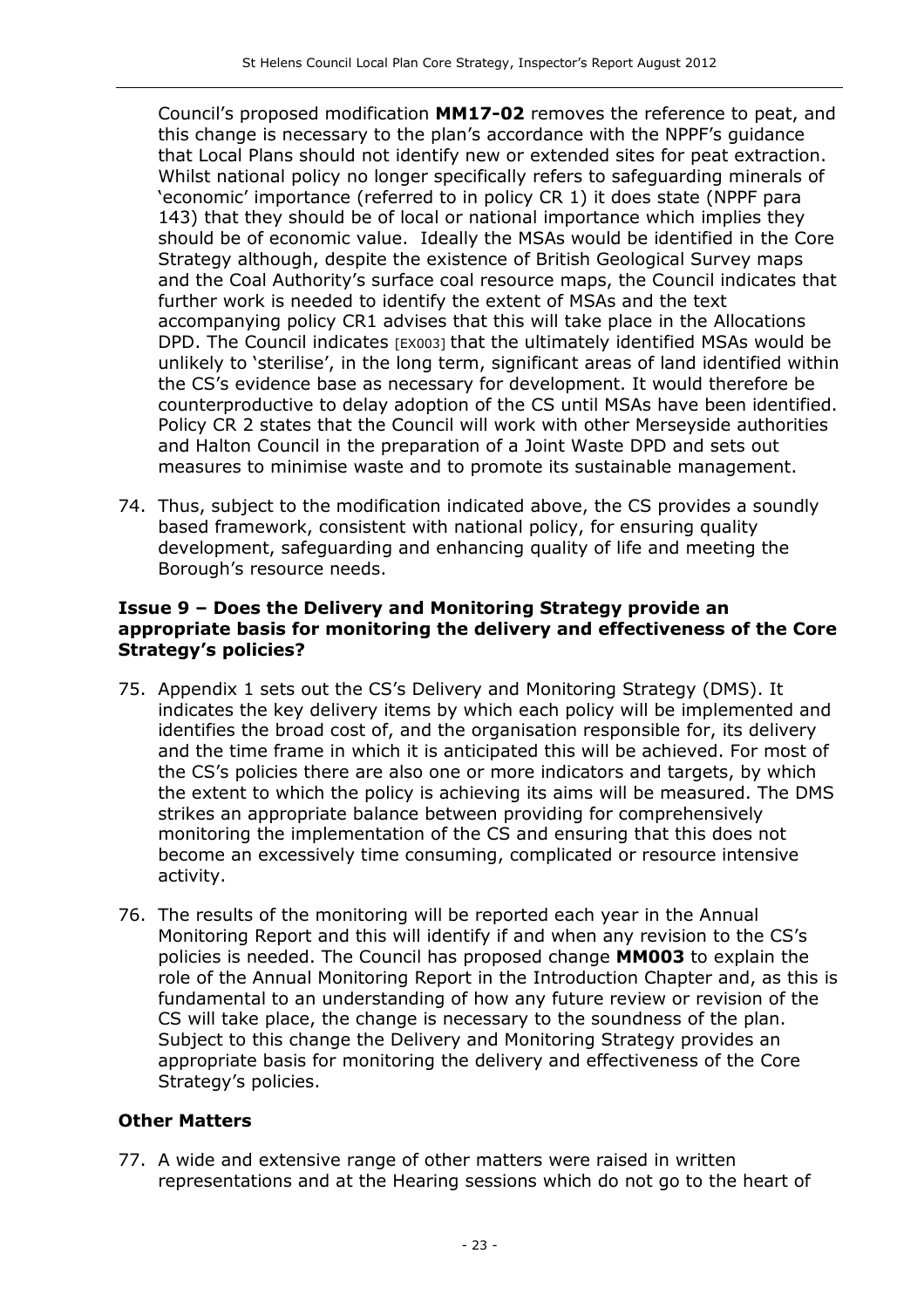the soundness of the Core Strategy. Moreover, a number of these are matters which the Council is proposing to address through 'additional' modifications to the plan or, appropriately, in future DPDs. Having considered all the other points raised I find that there are no further changes needed to ensure that the plan is sound in terms of the requirements in the NPPF.

78. In addition to the main modifications I consider to be necessary the Council has proposed a number of other changes which it has described as significant or main modifications. Whilst I do not consider these to be necessary to the soundness of the plan (and have thus not recommended them) this does not mean that I consider them to be inappropriate. The Council would be free to make them as 'additional' modifications to the plan if it is satisfied that they do not alone, or together, materially alter its policies.

## Assessment of Legal Compliance

79. My examination of the compliance of the plan with the legal requirements is summarised in the table below. Having careful regard to the detailed representations submitted in relation to legal requirements I conclude that the plan meets them all.

| <b>LEGAL REQUIREMENTS</b>                                                      |                                                                                                                                                                                                                                                                                                                                                                                                                                                                                                                                                                                                                                                                                                                                                                                                                                                                                                    |
|--------------------------------------------------------------------------------|----------------------------------------------------------------------------------------------------------------------------------------------------------------------------------------------------------------------------------------------------------------------------------------------------------------------------------------------------------------------------------------------------------------------------------------------------------------------------------------------------------------------------------------------------------------------------------------------------------------------------------------------------------------------------------------------------------------------------------------------------------------------------------------------------------------------------------------------------------------------------------------------------|
| Local Development<br>Scheme (LDS)                                              | The Core Strategy is identified within the approved<br>LDS of April 2007 which sets out an expected<br>submission date of June 2008. However, there has<br>been significant slippage in the preparation of the<br>plan since the adoption of the LDS resulting from a<br>number of factors including the withdrawal of the<br>Parkside SRFI planning application and the period of<br>uncertainty regarding the status of the RS. An<br>amended LDS is anticipated to be adopted shortly<br>and in the meantime the revised progress in the<br>preparation of the CS has been set out in the Annual<br>Monitoring Report, that of December 2010 correctly<br>forecasting submission of the document to the<br>Secretary of State in May 2011. The Core Strategy's<br>content is compliant with the adopted LDS and<br>delays in submitting the CS are not a fundamental<br>failing in the process. |
| <b>Statement of Community</b><br>Involvement (SCI) and<br>relevant regulations | The SCI was adopted in January 2007 and,<br>notwithstanding some detailed variations,<br>consultation has been compliant with the<br>requirements therein, including the consultation on<br>the post-submission proposed 'main modification'<br>changes (MM).                                                                                                                                                                                                                                                                                                                                                                                                                                                                                                                                                                                                                                      |
| Sustainability Appraisal<br>(SA)                                               | SA has been carried out and is adequate.                                                                                                                                                                                                                                                                                                                                                                                                                                                                                                                                                                                                                                                                                                                                                                                                                                                           |
| Appropriate Assessment<br>(AA)                                                 | Reports on Appropriate Assessment under the<br>Habitat Regulations have been undertaken<br>satisfactorily.                                                                                                                                                                                                                                                                                                                                                                                                                                                                                                                                                                                                                                                                                                                                                                                         |
| <b>National Policy</b>                                                         | The Core Strategy complies with national policy<br>except where indicated and modifications are                                                                                                                                                                                                                                                                                                                                                                                                                                                                                                                                                                                                                                                                                                                                                                                                    |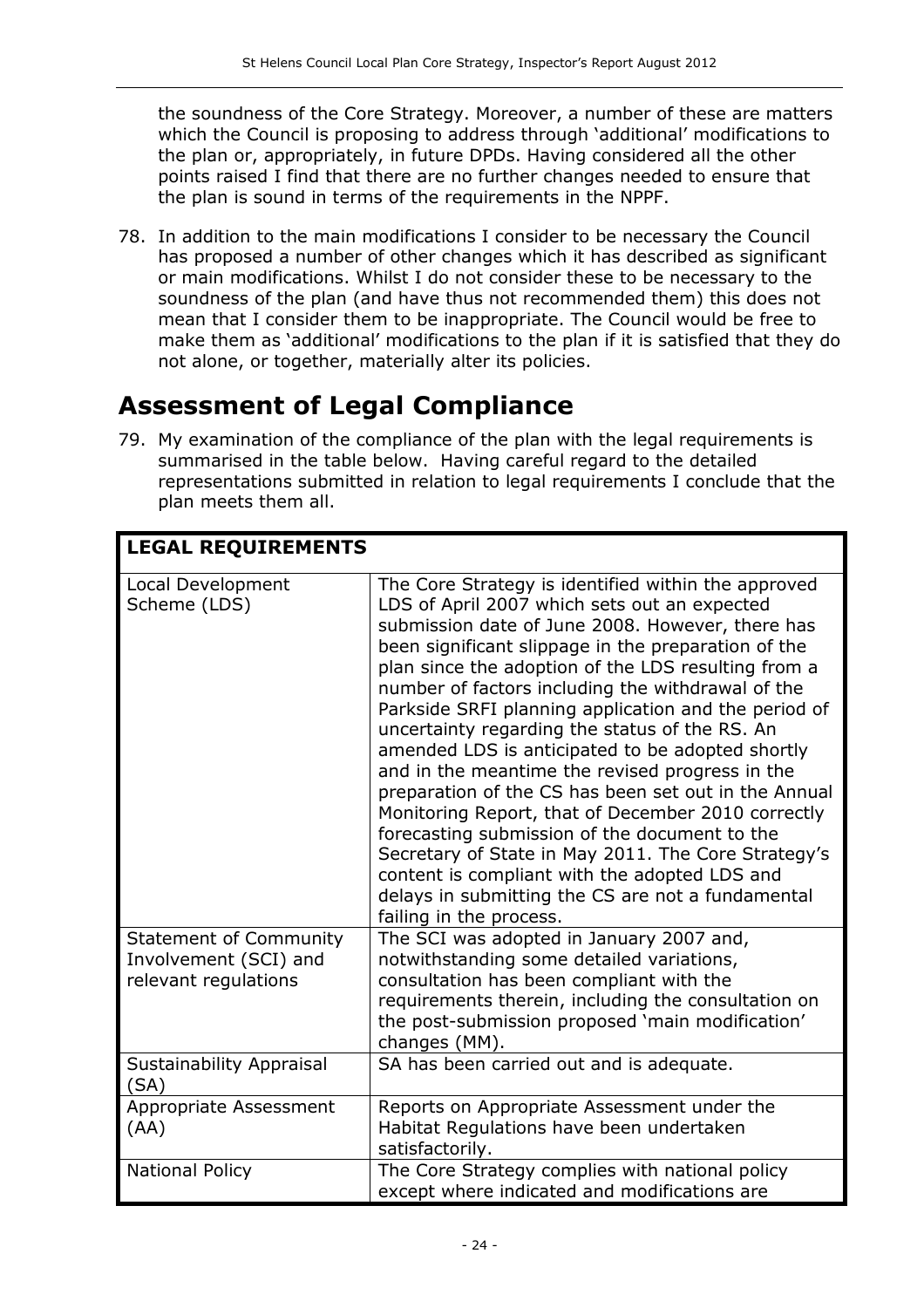|                                          | recommended.                                                    |
|------------------------------------------|-----------------------------------------------------------------|
| Regional Strategy (RS)                   | The Core Strategy is in general conformity with the<br>RS.      |
| Sustainable Community<br>Strategy (SCS)  | Satisfactory regard has been paid to the SCS.                   |
| 2004 Act and Regulations<br>(as amended) | The Core Strategy complies with the Act and the<br>Regulations. |

## Overall Conclusion and Recommendation

- 80. The plan has a number of deficiencies in relation to soundness and legal compliance for the reasons set out above which mean that I recommend non-adoption of it as submitted, in accordance with Section 20(7A) of the Act. These deficiencies have been explored in the main issues set out above.
- 81. The Council has requested that I recommend main modifications to make the plan sound and/or legally compliant and capable of adoption. I conclude that with the recommended main modifications set out in the Appendix the St Helens Local Plan Core Strategy DPD satisfies the requirements of Section 20(5) of the 2004 Act and meets the criteria for soundness in the NPPF.

Malcolm Rivett

INSPECTOR

This report is accompanied by the Appendix containing the Main Modifications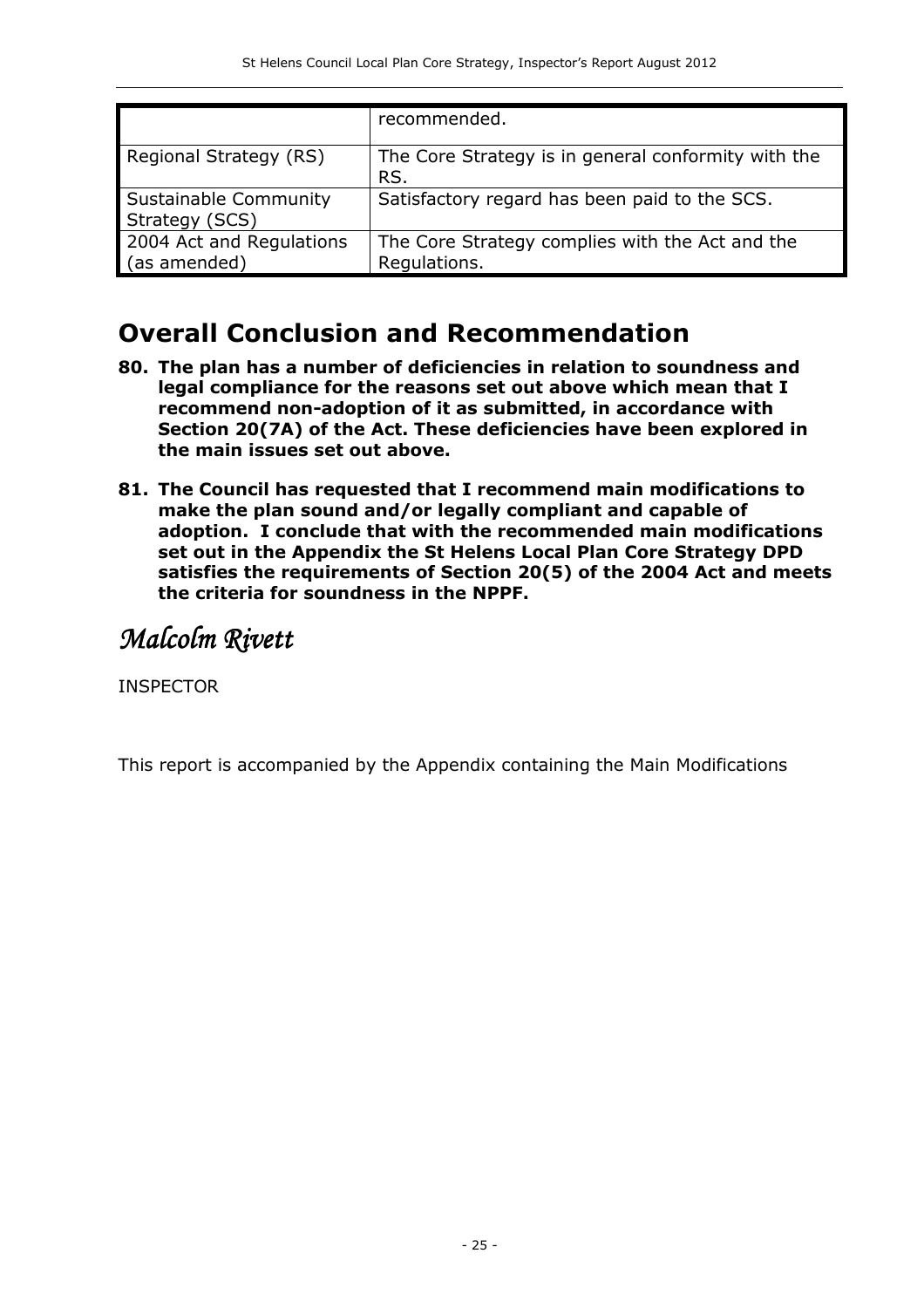## Appendix – Main Modifications

The modifications below are expressed either in the conventional form of strikethrough for deletions and underlining for additions of text, or by specifying the modification in words in italics.

The page numbers and paragraph numbering below refer to the submission DPD (ie the St Helens Local Development Framework Core Strategy Re-Publication Core Strategy Tracked Changes version, January 2011), and do not take account of the deletion or addition of text. The text of the modifications below does not include previously deleted text shown in 'struckthrough' format in the January 2011 document. Text that was underlined in the January 2011 document (showing changes from previous versions) is shown here without underlining. In a small number of instances (eg MM027) these are main modifications to a previous 'additional' modification proposed by the Council. In these cases the text shown as to be altered incorporates the previously-proposed additional modification.

| <b>Ref</b> | Page           | Policy/<br>Paragraph                        | <b>Main Modification</b>                                                                                                                                                                                                                                                                                                                                                                                                                                                                                                                                                                                                                                                                                                                                                                                                                                                                       |
|------------|----------------|---------------------------------------------|------------------------------------------------------------------------------------------------------------------------------------------------------------------------------------------------------------------------------------------------------------------------------------------------------------------------------------------------------------------------------------------------------------------------------------------------------------------------------------------------------------------------------------------------------------------------------------------------------------------------------------------------------------------------------------------------------------------------------------------------------------------------------------------------------------------------------------------------------------------------------------------------|
| MM003      | 6              | New para<br>1.19A                           | [insert new paragraph 1.19A]                                                                                                                                                                                                                                                                                                                                                                                                                                                                                                                                                                                                                                                                                                                                                                                                                                                                   |
|            |                |                                             | Policies within the Core Strategy provide a balance between<br>providing certainty and the need to build in flexibility to<br>take account of changing circumstances over the plan<br>period. The DMS is an essential tool in ensuring the<br>effectiveness of the Core Strategy, acting as both an action<br>plan and monitoring tool. The DMS will be monitored at<br>least every year though the Annual Monitoring Report<br>(AMR), which is the main mechanism for assessing the Core<br>Strategy's performance and effectiveness. The AMR looks at<br>performance for the period April to March every year and is<br>issued by the end of December each year. It will identify<br>where a policy is being effective or where a revision is<br>needed. The successful monitoring of the Core Strategy will<br>ultimately depend on drawing trends from data spanning a<br>number of years. |
| $MM1-14$   | 6              | Para 1.21<br>bullet<br>points 8<br>and $10$ | <b>List of Saved UDP-St. Helens Unitary Development</b><br>Plan (1998) Policies to be Replaced by the Core<br>Strategy Background Paper The Core Strategy and the<br>Regional Spatial Strategy Background Paper Impact of<br>planned abolition of RSS                                                                                                                                                                                                                                                                                                                                                                                                                                                                                                                                                                                                                                          |
| MM1-15     | $\overline{7}$ | Para 1.26                                   | The adopted RSS (to be abolished) indicates that<br>consideration should be given to the development of an<br>inter-modal freight terminal in this broad location. Given<br>the planned abolition of RSS, Policy CAS 3.2 now addresses<br>this issue.                                                                                                                                                                                                                                                                                                                                                                                                                                                                                                                                                                                                                                          |
| MM1-16     | $\overline{7}$ | 1.27,<br>second<br>bullet point             | $\Box$ Compliance with RSS (now revoked)                                                                                                                                                                                                                                                                                                                                                                                                                                                                                                                                                                                                                                                                                                                                                                                                                                                       |
| MM1-19     | 8              | 1.29C                                       | Following publication of the Amendments Core Strategy in<br>March 2010, further revisions were required                                                                                                                                                                                                                                                                                                                                                                                                                                                                                                                                                                                                                                                                                                                                                                                        |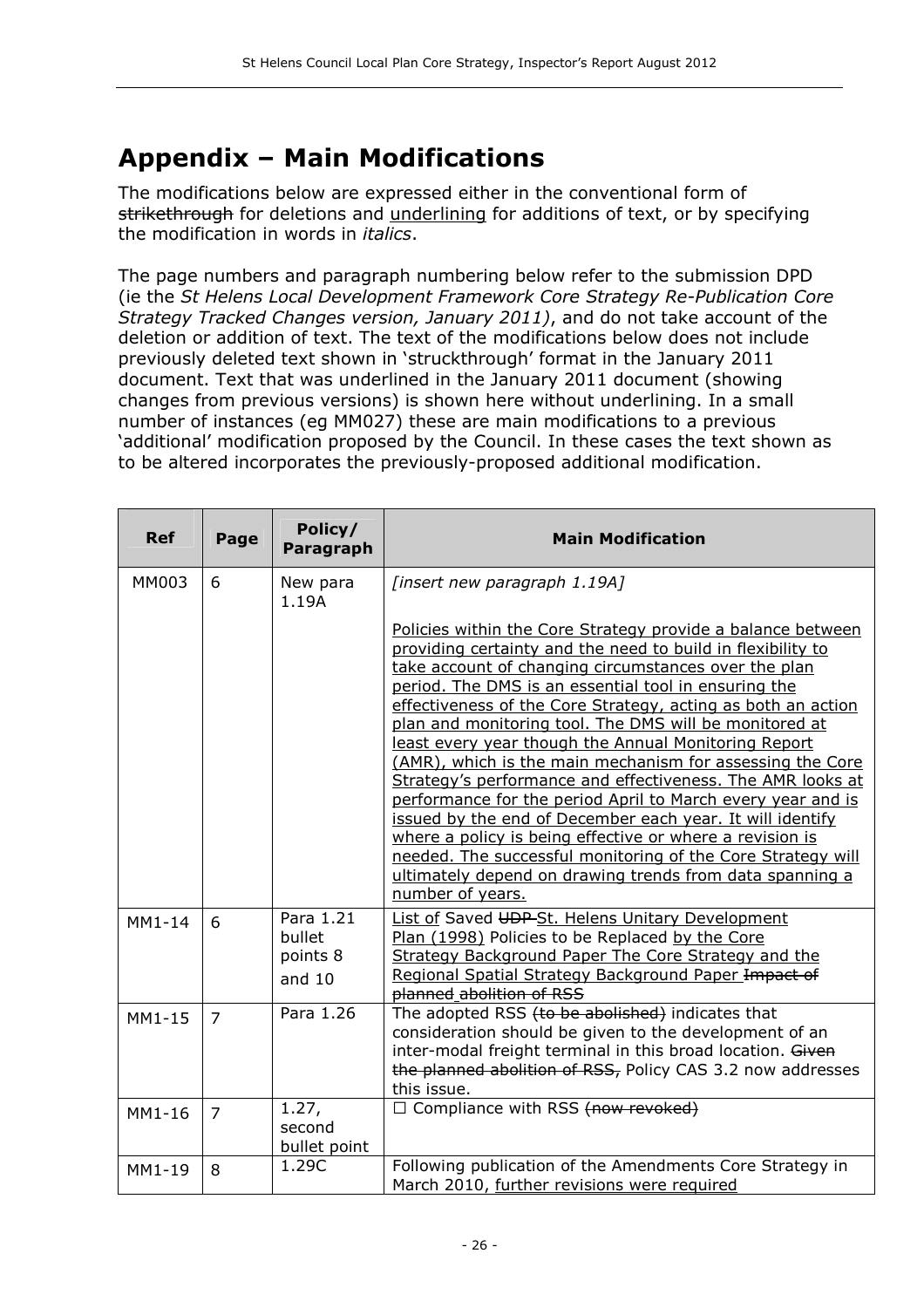| <b>Ref</b>   | Page | Policy/<br>Paragraph | <b>Main Modification</b>                                                                                                                                                                                                                                                                                                                                                                                                                                                                                                                                                         |
|--------------|------|----------------------|----------------------------------------------------------------------------------------------------------------------------------------------------------------------------------------------------------------------------------------------------------------------------------------------------------------------------------------------------------------------------------------------------------------------------------------------------------------------------------------------------------------------------------------------------------------------------------|
|              |      |                      | to address issues that had arisen. the Council received<br>notification from the Coalition Government that the<br>North West Regional Spatial Strategy was to be<br>abolished. As RSS forms part of the Local<br>Development Framework, further changes were<br>necessary to address its planned abolition. As a result<br>of these planned changes, we have been advised to                                                                                                                                                                                                     |
|              |      |                      | publish a revised version of the Core Strategy for<br>representation. We have taken this opportunity to make<br>changes to incorporate suggested revisions and<br>update the Core Strategy where necessary.                                                                                                                                                                                                                                                                                                                                                                      |
| MM2-02       | 16   | Para 2.7             | There are several key influences on the Core Strategy.<br>These are described in full in the Strategic Fit Background<br>Paper. The most important include:<br>i. National Guidance<br>ii. Regional Spatial Strategy (to be abolished)<br>iii. Sub-regional Strategy<br>iv. St. Helens Policy Context                                                                                                                                                                                                                                                                            |
| MM2-04       | 16   | Para 2.9             | [Reinstate text in paragraph deleted in January<br>2011:7                                                                                                                                                                                                                                                                                                                                                                                                                                                                                                                        |
|              |      |                      | RSS confirms St. Helens' position in the regional<br>hierarchy, which influences the distribution of<br>housing, retail policy and public transport<br>framework. St. Helens' position in the outer part of<br>the Liverpool City Region places emphasis on<br>meeting local needs. Support is given to<br>regeneration and improvement providing a<br>complementary function to Liverpool City Centre.                                                                                                                                                                          |
| MM2-05       | 16   | Para 2.10            | 2.10 The key RSS requirements for St. Helens wereare:<br>$\Box$ Delivery of 570 dwellings per annum<br>$\Box$ Delivery of at least 65% of the housing requirement on<br>previously developed land<br>$\Box$ Land at Newton-le-Willows is identified as an area of<br>search for an inter-modal freight terminal<br>$\Box$ Continued investment in comparison retailing facilities in<br>St. Helens Town Centre, to ensure a sustainable distribution<br>of high quality retail facilities.                                                                                       |
| MM2-06       | 16   | Para 2.10a           | Where the evidence is justified, and not superseded my by<br>more recent studies, the overall policy direction of RSS has<br>been maintained in the Core Strategy despite the<br>Government's plans to abolish Regional Spatial Strategies.                                                                                                                                                                                                                                                                                                                                      |
| <b>MM007</b> | 24   | New para<br>3.10A    | [Insert new paragraph 3.10A]<br>3.10A The Borough of St. Helens has almost equal<br>proportions of urban and rural areas. The countryside<br>surrounding the built-up area is designated as Green Belt,<br>which protects it from inappropriate development. The<br>overall spatial strategy seeks to direct future development<br>to the urban areas and maintain the existing extent of the<br>Green Belt. Sufficient land for development needs has been<br>identified within the urban area for the short to medium<br>term, however, beyond the first ten years of the plan |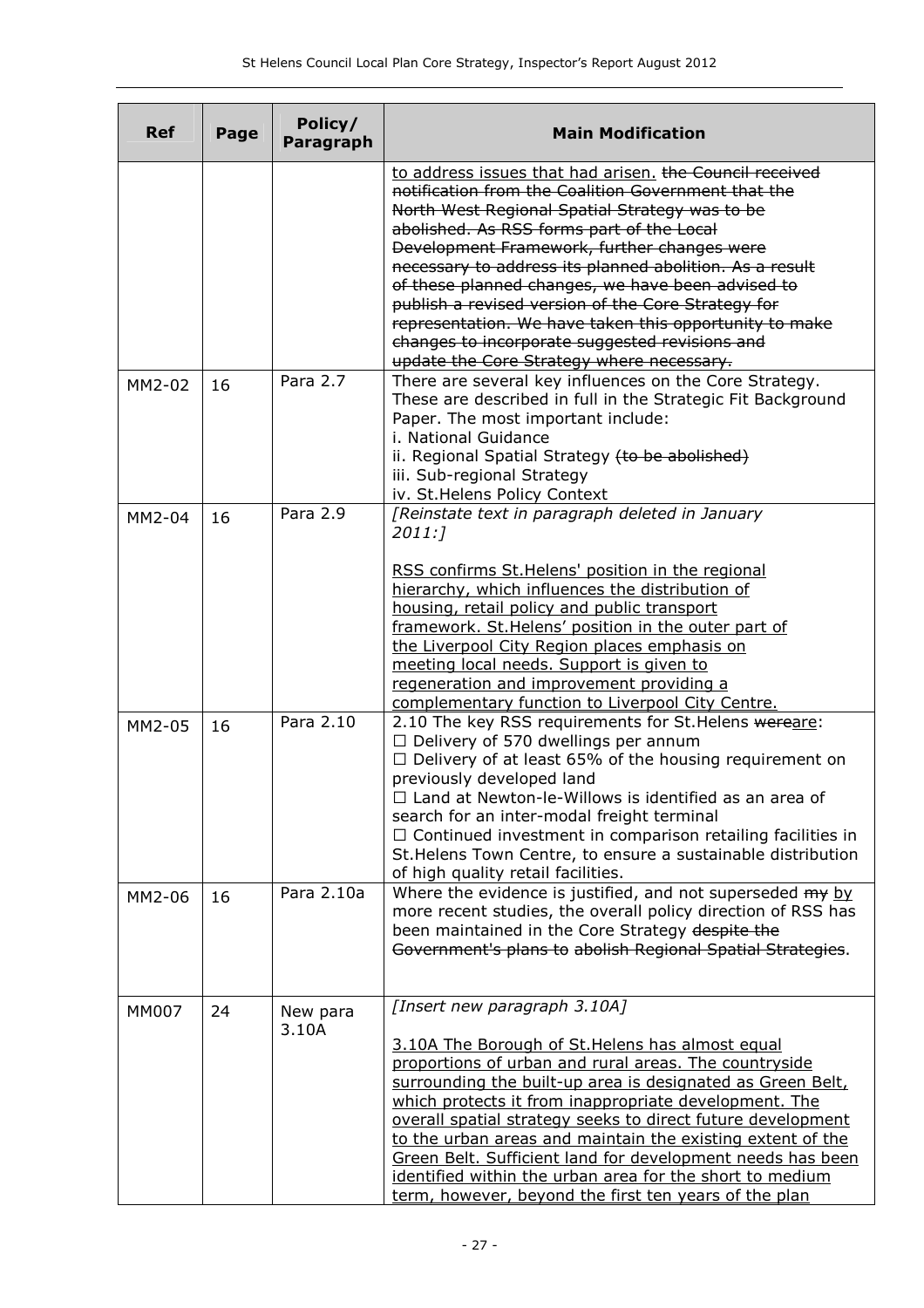| <b>Ref</b>   | Page | Policy/<br>Paragraph   | <b>Main Modification</b>                                                                                                                                                                                                                                                                                                                                                                                                                                                                                                                                                                                                                                                                                                                                                       |
|--------------|------|------------------------|--------------------------------------------------------------------------------------------------------------------------------------------------------------------------------------------------------------------------------------------------------------------------------------------------------------------------------------------------------------------------------------------------------------------------------------------------------------------------------------------------------------------------------------------------------------------------------------------------------------------------------------------------------------------------------------------------------------------------------------------------------------------------------|
|              |      |                        | period, removal of land from the Green Belt may be<br>required to meet development needs.                                                                                                                                                                                                                                                                                                                                                                                                                                                                                                                                                                                                                                                                                      |
| <b>MM008</b> | 24   | New para<br>3.10B      | [Insert new paragraph 3.10B]<br>3.10B Any removal of land from the Green Belt will be<br>informed by a study having regard to what is happening in<br>the sub region. This review will take into account, amongst<br>other factors, land supply and needs, and policy approaches                                                                                                                                                                                                                                                                                                                                                                                                                                                                                               |
| MM010        | 40   | CSS1<br>part 1 (ii)    | across the sub-region. Where possible joint working will be<br>undertaken to provide a coordinated approach.<br>In the first ten years of the plan Up to 2023/4, the majority<br>(approximately 69%) of new residential development will be<br>directed towards the regional town of St. Helens. The<br>remainder will be directed towards Newton-le-Willows and<br>Earlestown (approximately 23%), Haydock and Blackbrook<br>(approximately 5%) and Rural St. Helens (approximately<br>$3\%$ );                                                                                                                                                                                                                                                                               |
| MM6-03       | 40   | CSS1<br>Part 1 (iii)   | St. Helens Town Centre will maintain enhance and protect<br>its market share within the region by securing further retail<br>and leisure development opportunities. Applications for<br>town centre uses providing greater than 500 square metres<br>gross floorspace in an edge-of-town centre or out-of-town<br>centre location will require an Impact Assessment.                                                                                                                                                                                                                                                                                                                                                                                                           |
| MM6-04       | 40   | CSS1<br>Part 1<br>(iv) | Earlestown will remain the second Town Centre within the<br>Borough, whilst Rainhill and Thatto Heath will be classed<br>as District Centres. Applications for town centre uses<br>providing greater than 300 square metres gross floorspace<br>in an edge-of-district centre or out-of-district centre<br>location will require an Impact Assessment. The following<br>will serve as Local Centres: Billinge; Chain Lane; Chancery<br>Lane; Clipsley Lane; Eccleston; Fingerpost; Marshall's<br>Cross; Newton-le-Willows; Newtown; Rainford; Sutton and<br>Denton's Green. Applications for town centre uses providing<br>greater than 200 square metres gross floorspace in an<br>edge-of-local centre or out-of-local centre location will<br>require an Impact Assessment; |
| MM6-05       | 40   | CSS1<br>Part 1<br>(v)  | The main focus for economic development will continue to<br>be previously developed land in sustainable locations within<br>the M62 Link Road Corridor in St. Helens and Haydock<br>Industrial Estate.                                                                                                                                                                                                                                                                                                                                                                                                                                                                                                                                                                         |
| MM6-06       | 40   | CSS1<br>Part 1<br>(vi) | The reuse of previously developed land in sustainable<br>locations will be prioritised through policy CH1 parts 3, 4<br>and 5 and the Allocations DPD;                                                                                                                                                                                                                                                                                                                                                                                                                                                                                                                                                                                                                         |
| MM6-07       | 40   | CSS1<br>Part 1<br>(ix) | Elsewhere within the Green Belt area, development will be<br>restricted to within existing settlement boundaries or major<br>developed sites in the Green Belt;                                                                                                                                                                                                                                                                                                                                                                                                                                                                                                                                                                                                                |
| MM013        | 40   | CSS1<br>part 1<br>(ix) | Elsewhere within the Green Belt area, development will be<br>restricted to within existing settlement boundaries or major<br>developed sites in the Green Belt and outside of these areas<br>development will comply with Green Belt policy;                                                                                                                                                                                                                                                                                                                                                                                                                                                                                                                                   |
| MM6-22       | 43   | 6.9                    | St. Helens Town Centre is the major retail and service<br>centre serving the Borough. It is was identified in the RSS<br>as a second tier centre in the region, after Manchester and<br>Liverpool, based on the (North West) Town Centre                                                                                                                                                                                                                                                                                                                                                                                                                                                                                                                                       |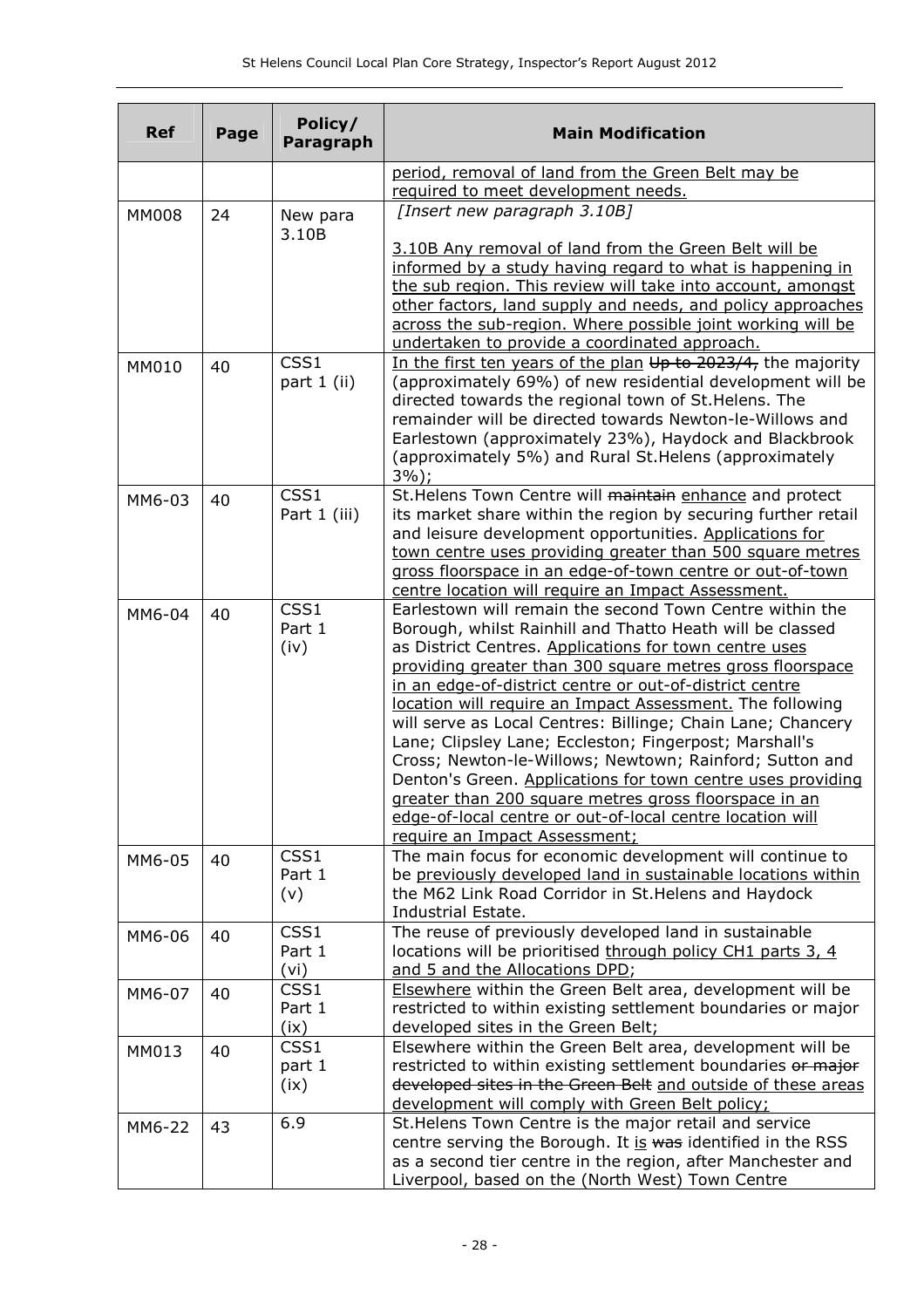| <b>Ref</b> | Page | Policy/<br>Paragraph | <b>Main Modification</b>                                                                                                                                                                                                                                                                                                                                                                                                                                                                                                                                                                                                                                                                                                                                                                                                                                                                                                                                                                                                                                                                                                                                                                                                                                                                                                                                                                                                                                                                                                                                                                                                                                                                                                                                                                                                         |
|------------|------|----------------------|----------------------------------------------------------------------------------------------------------------------------------------------------------------------------------------------------------------------------------------------------------------------------------------------------------------------------------------------------------------------------------------------------------------------------------------------------------------------------------------------------------------------------------------------------------------------------------------------------------------------------------------------------------------------------------------------------------------------------------------------------------------------------------------------------------------------------------------------------------------------------------------------------------------------------------------------------------------------------------------------------------------------------------------------------------------------------------------------------------------------------------------------------------------------------------------------------------------------------------------------------------------------------------------------------------------------------------------------------------------------------------------------------------------------------------------------------------------------------------------------------------------------------------------------------------------------------------------------------------------------------------------------------------------------------------------------------------------------------------------------------------------------------------------------------------------------------------|
|            |      |                      | Assessment Study. The policy seeks to maintain the role of<br>St. Helens Town Centre as the key service centre for the<br>Borough and a significant centre in the region. Earlestown<br>maintains its Town Centre designation. All centres within<br>the Borough have been assessed, in line with PPS4/PPG6<br>methodology, and given appropriate designations. The<br>policy reflects these designations.                                                                                                                                                                                                                                                                                                                                                                                                                                                                                                                                                                                                                                                                                                                                                                                                                                                                                                                                                                                                                                                                                                                                                                                                                                                                                                                                                                                                                       |
| MM015      | 43   | 6.9A                 | The St. Helens & Earlestown Retail & Town Centre Uses<br>Study 2011 recommends a range of locally set thresholds<br>for the requirement of an Impact Assessment<br>commensurate to the hierarchy of centres set out in CSS1.<br>Where an Impact Assessment is required the applicant<br>should agree the scope of the Impact Assessment with the<br>Council at an early stage to ensure the Impact Assessment<br>is proportionate to the scale of the proposed development<br>and provides the required information to address the<br>concerns of the Council. Applicants will still be required to<br>demonstrate compliance with the sequential approach to<br>development for all proposals for town centre uses located<br>at the edge of or outside a defined centre. The Allocations<br>DPD will define the Earlestown Town Centre, district centre<br>and local centre boundaries.                                                                                                                                                                                                                                                                                                                                                                                                                                                                                                                                                                                                                                                                                                                                                                                                                                                                                                                                        |
| MM016      | 43   | Para<br>6.10         | [Delete existing paragraph 6.10 and replace with the<br>following paragraphs: ]<br>6.10 The precise boundary of the Green Belt is currently<br>defined by saved UDP policy S1 and is shown on the<br>Proposals Map. It is envisaged that the general extent [see<br>footnote 1] of the Green Belt will be maintained in the short<br>to medium term (the first 10 years of the plan). Minor<br>amendments to make the detailed Green Belt boundary<br>more robust, and a review to address longer term land<br>requirements, will be considered in the preparation of the<br>Allocations DPD. However, the RSS approach of<br>considering the land supply and needs of the sub-region as<br>a whole is considered appropriate in order to see if needs<br>can be met sustainably, including in neighbouring authority<br>areas, before the release of Green Belt land is considered.<br>Consideration needs to be given to the Liverpool City<br>Region Cabinet Area (Halton, Knowsley, Liverpool, Sefton,<br>St Helens, Wirral), the Eastern Housing Market Area<br>(Halton, St Helens, Warrington) and other neighbours<br>(West Lancashire and Wigan). The cumulative impact of<br>individual authorities Green Belt releases in combination<br>needs to be taken into account to ensure that impacts on<br>the remaining Green Belt are minimised and that the<br>release is the most sustainable approach.<br>6.10A The assessment of land supply and need in the<br>Liverpool City Region (the Liverpool City Region Housing<br>and Economic Development Evidence Base Overview<br>Study (May 2011)) will inform the Green Belt review. This<br>found that housing and employment land supply is limited<br>in several immediate neighbouring authorities that share<br>employment and housing markets with St Helens. The |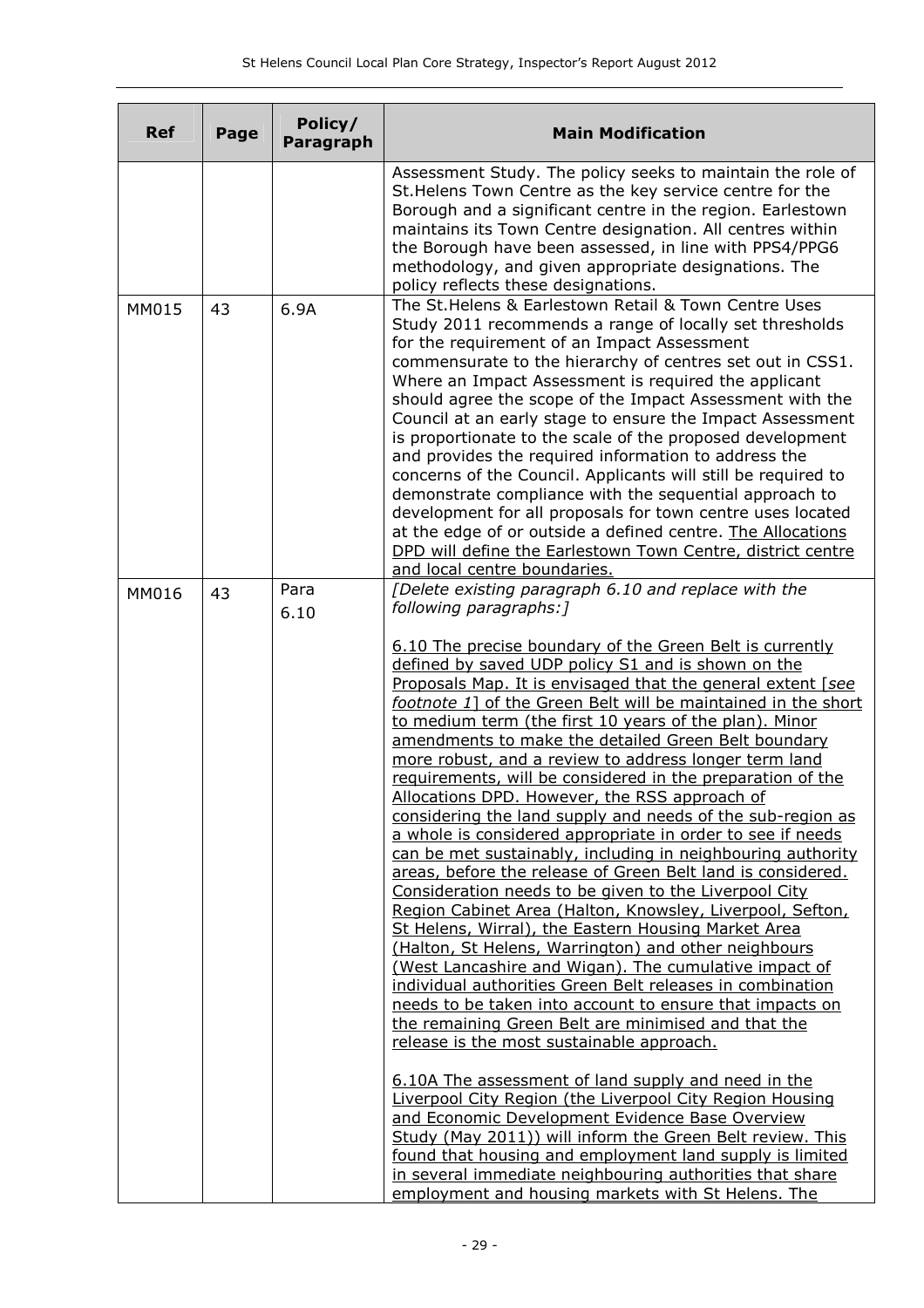| <b>Ref</b> | Page | Policy/<br>Paragraph                                     | <b>Main Modification</b>                                                                                                                                                                                                                                                                                                                                                                                                                                                                                                                                                                                                                                                                                                                                                              |
|------------|------|----------------------------------------------------------|---------------------------------------------------------------------------------------------------------------------------------------------------------------------------------------------------------------------------------------------------------------------------------------------------------------------------------------------------------------------------------------------------------------------------------------------------------------------------------------------------------------------------------------------------------------------------------------------------------------------------------------------------------------------------------------------------------------------------------------------------------------------------------------|
|            |      |                                                          | nature and extent of further work is yet to be agreed by the<br>authorities. However, it is expected to involve discussions<br>to determine whether or not any needs can be met in<br>neighbouring authority areas (taking into account the<br>findings of the Overview Study) and, if necessary, how to<br>identify and phase Green Belt release in a sustainable<br>manner that would not jeopardise urban regeneration. This<br>work is likely to be undertaken in 2013 subject to approvals<br>across the City Region.                                                                                                                                                                                                                                                            |
|            |      |                                                          | 6.10B In relation to housing the Overview Study found that<br>St Helens will be unlikely to meet the needs of<br>neighbouring authorities and that, to only a limited extent,<br>is its own undersupply likely to be able to be met by<br>housing capacity in Liverpool and/or Wirral. The study<br>concluded that, where demand cannot be redistributed,<br>further supply will need to be identified to meet St Helens'<br>own unmet needs beyond 2022/23 (as identified in the<br>2010 SHLAA) through appropriate planning actions. Policy<br>CH1 sets out possible such actions, beyond which release of<br>land from the Green Belt may be necessary and would be<br>identified in the Allocations DPD.                                                                          |
|            |      |                                                          | 6.10C Evidence from the original 2009 Employment Land<br>and Skills Review identified a potential shortage of land for<br>B8 (warehousing) employment uses in St Helens, however<br>further more recent research on both supply and demand<br>has identified more supply and the potential for surplus<br>existing employment land to be re-used to meet this<br>shortfall. Overall, the evidence indicates that St Helens<br>should be able to meet its needs for all employment land<br>uses until at least 2027. RSS highlights Newton-le-Willows<br>as an area of search for a regional rail freight facility as<br>discussed in more detail in Policy CAS 3.2, Development<br>of a Strategic Rail Freight Interchange at the Former<br>Parkside Colliery.                        |
|            |      |                                                          | Footnote 1:<br>The broad coverage of Green Belt in the area as defined in<br>national policy                                                                                                                                                                                                                                                                                                                                                                                                                                                                                                                                                                                                                                                                                          |
| MM106      | 45   | Insert<br>new<br>policy<br>CSD1<br>after<br>para<br>6.14 | [Insert new policy CSD1 and supporting paragraphs 6.15,<br>6.16 and 6.17 after paragraph $6.14$ :<br><b>Policy CSD1</b><br><b>National Planning Policy Framework - Presumption in</b><br><b>Favour of Sustainable Development</b><br>1. When considering development proposals the Council will<br>take a positive approach that reflects the presumption in<br>favour of sustainable development contained in the National<br>Planning Policy Framework. It will always work proactively<br>with applicants jointly to seek solutions which mean that<br>proposals can be approved wherever possible, and to<br>secure development that improves the economic, social and<br>environmental conditions in the area.<br>2. Planning applications that accord with the policies in this |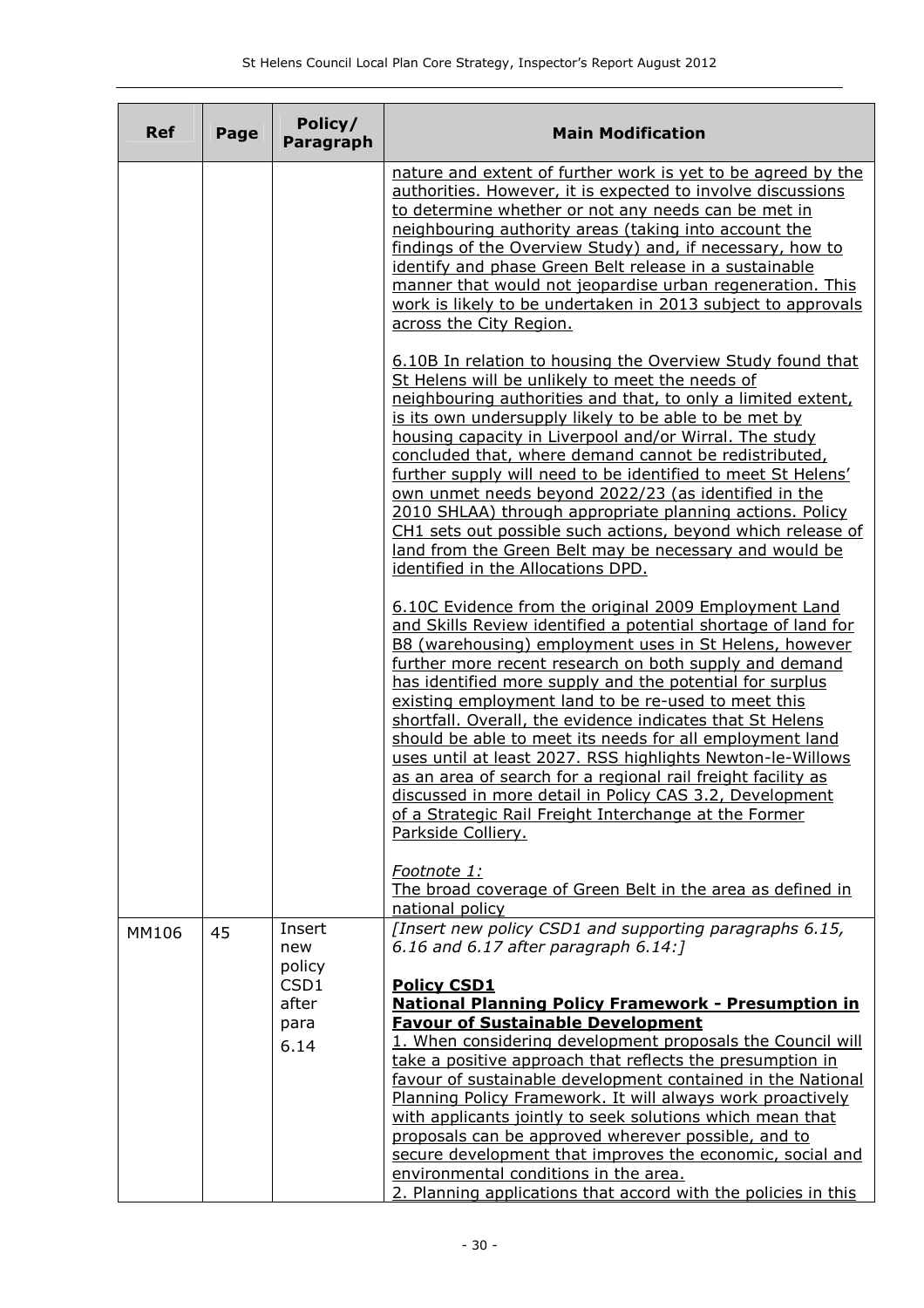| <b>Ref</b> | Page | Policy/<br><b>Paragraph</b> | <b>Main Modification</b>                                                                                                                                                                                                                                                                                                                                             |
|------------|------|-----------------------------|----------------------------------------------------------------------------------------------------------------------------------------------------------------------------------------------------------------------------------------------------------------------------------------------------------------------------------------------------------------------|
|            |      |                             | Local Plan (and, where relevant, with policies in other<br>DPDs, AAPs and Neighbourhood Plans) will be approved<br>without delay, unless material considerations indicate<br>otherwise.                                                                                                                                                                              |
|            |      |                             | 3. Where there are no policies relevant to the application or<br>relevant policies are out of date at the time of making the<br>decision then the Council will grant permission unless<br>material considerations indicate otherwise - taking into<br>account whether:                                                                                               |
|            |      |                             | Any adverse impacts of granting permission<br>i.<br>would significantly and demonstrably outweigh<br>the benefits, when assessed against the policies<br>in the National Planning Policy Framework taken<br>as a whole; or                                                                                                                                           |
|            |      |                             | ii.<br>ii. Specific policies in that Framework indicate<br>that development should be restricted.                                                                                                                                                                                                                                                                    |
|            |      |                             | [Create new table 6.4:]                                                                                                                                                                                                                                                                                                                                              |
|            |      |                             | <b>Strategic Aims met:</b><br>All                                                                                                                                                                                                                                                                                                                                    |
|            |      |                             | <b>Strategic Objectives met:</b><br>All<br><b>Key Delivery Items:</b>                                                                                                                                                                                                                                                                                                |
|            |      |                             | Determination of planning applications in line with<br>planning policies                                                                                                                                                                                                                                                                                             |
|            |      |                             | Adoption of Sustainable Development and Allocations DPDs<br>Adoption of a suite of SPDs and Development Briefs                                                                                                                                                                                                                                                       |
|            |      |                             | [Insert new paragraphs $6.15$ , $6.16$ and $6.17$ :]                                                                                                                                                                                                                                                                                                                 |
|            |      |                             | <b>Purpose</b><br>6.15 Policy CSD1 ensures that the Core Strategy is based<br>upon the presumption in favour of sustainable development,<br>as required by the National Planning Policy Framework<br>$(NPPF)$ .<br><b>Justification</b>                                                                                                                              |
|            |      |                             | 6.16 The NPPF was published on 27 March 2012 and came<br>into effect immediately. It contains a presumption in favour<br>of sustainable development ("the Presumption"), which the<br>NPPF states should be seen as a golden thread running                                                                                                                          |
|            |      |                             | through both plan making and decision taking. The Core<br>Strategy is the principal planning policy document for<br>St. Helens and the NPPF states that Local Plans should<br>follow the approach of the Presumption so it is clear that<br>development which is sustainable is approved without<br>delay.                                                           |
|            |      |                             | 6.17 Policy CSD1 ensures that the Core Strategy is based<br>upon the Presumption, as required by the NPPF. The<br>policies in the Core Strategy provide clear quidance on how<br>the Presumption will be applied locally. The Core Strategy<br>policies will be supplemented by the saved UDP policies<br>(in accordance with their consistency with the NPPF) until |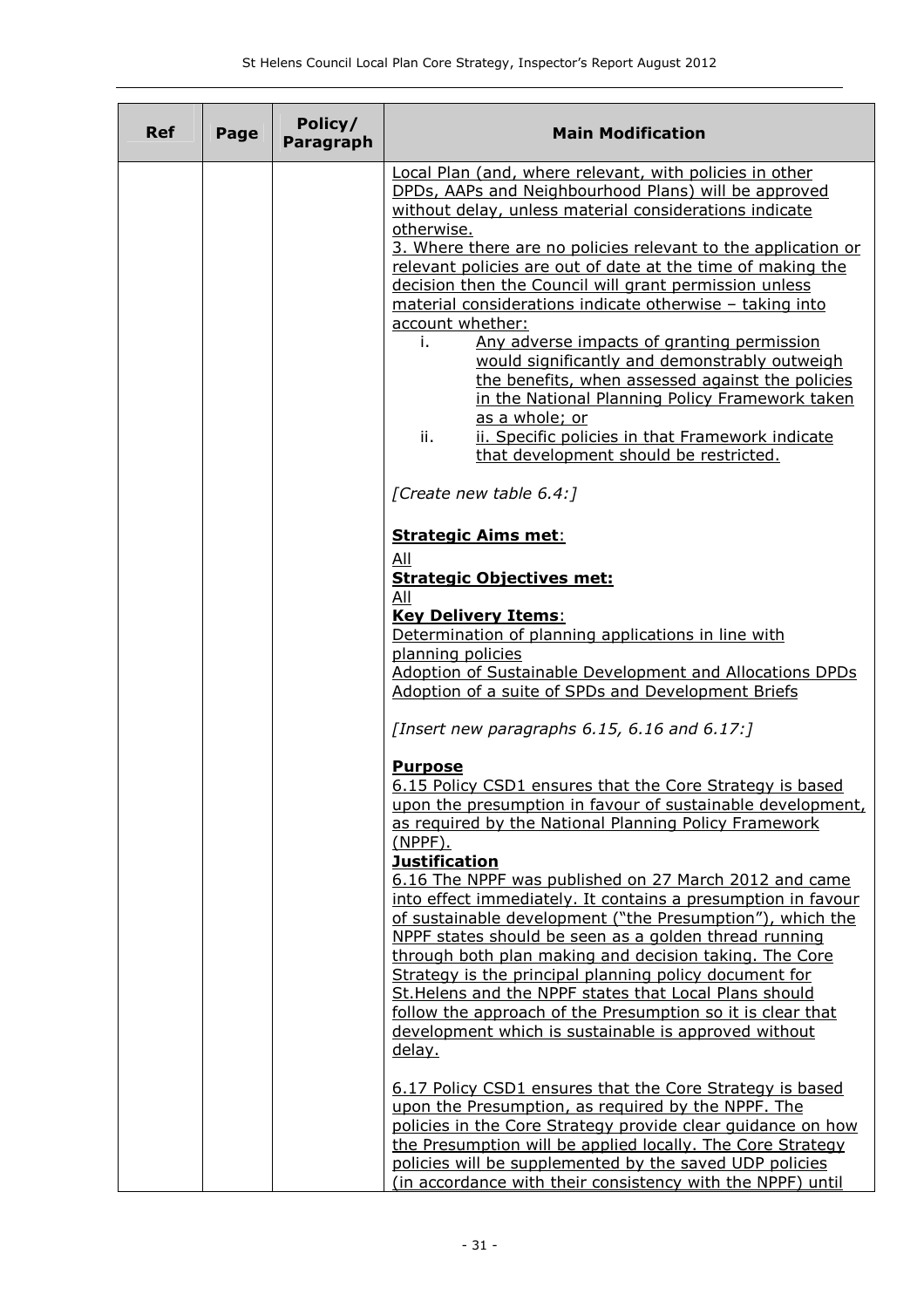| <b>Ref</b>   | Page | Policy/<br>Paragraph                   | <b>Main Modification</b>                                                                                                                                                                                                                                                                                                                                                                                                    |
|--------------|------|----------------------------------------|-----------------------------------------------------------------------------------------------------------------------------------------------------------------------------------------------------------------------------------------------------------------------------------------------------------------------------------------------------------------------------------------------------------------------------|
|              |      |                                        | they are replaced by policies in other DPDs and AAPs, such<br>as the Sustainable Development and the Allocations DPDs.<br>Should Neighbourhood Plans be produced, their policies will<br>also be relevant.                                                                                                                                                                                                                  |
| MM8-02       | 56   | CAS <sub>2</sub><br>second<br>sentence | The Council will work to enhance the St. Helens Central<br>Spatial Area as an accessible and welcoming destination for<br>shopping, leisure, culture, tourism, employment and<br>housing with a high quality built environment and maintain<br>its position in the regional hierarchy and where possible<br>enhance its market share by:                                                                                    |
| <b>MM018</b> | 56   | CAS 2,<br>part 1                       | Providing around 20,000m <sup>2</sup> (net) of additional comparison<br>retail floorspace. The Council's preference is for this to be<br>through the redevelopment of the existing former Tesco<br>superstore site on Chalon Way, and the enhancement of the<br>existing Church Square shopping centre, and / or the<br>development of other sequentially preferable sites in line<br>with national policy and policy CSS1. |
| MM019        | 56   | CAS 2,<br>part 3                       | Facilitating linked trips between the Primary Shopping Area<br>and other existing and proposed developments within the<br>St. Helens Central Spatial Area, including, amongst<br>others: Asda, the former Tesco superstore site on Chalon<br>Way, St. Helens and Ravenhead Retail Parks, and the<br>stadium site;                                                                                                           |
| MM8-04       | 57   | Para 8.3                               | [Reinsert para 8.3]<br>Policy W5 of the RSS confirms St. Helens as one of the retail<br>centres where comparison retailing facilities should be<br>enhanced and encouraged to ensure a sustainable<br>distribution of high quality retail facilities.                                                                                                                                                                       |
| MM027        |      | CAS<br>$3.1$ part<br>4                 | 4. Hope Academy will be considered for classification as a<br>major developed site within the Green Belt through the<br>Allocations DPD. The redevelopment of the former<br>St.Aelred's Catholic Technology College will also be<br>supported;                                                                                                                                                                              |
| MM9-08       | 69   | CAS 3.2<br>Third<br>Paragraph          | The Council will support Planning permission will be granted<br>for the development of the site identified to the west of the<br>M6 as a SRFI, provided that each of the following criteria<br>are met:                                                                                                                                                                                                                     |
| MM9-10       | 69   | CAS 3.2<br>criterion 2                 | Direct access to the site from the M6 for HGVs can be<br>obtained avoiding use of Traffic Sensitive Routes identified<br>in the Network Management Plan. Adverse impacts on the<br>Strategic Road Network will be mitigated;                                                                                                                                                                                                |
| MM031        | 69   | CAS 3.2<br>new<br>criterion<br>3A      | [Insert new criterion 3A:]<br>3A. Measures are incorporated which encourage travel<br>to/from the site using sustainable transport modes,<br>including access by public transport, cycle and foot, in<br>accordance with Policy CP2. A travel plan will be<br>essential;                                                                                                                                                    |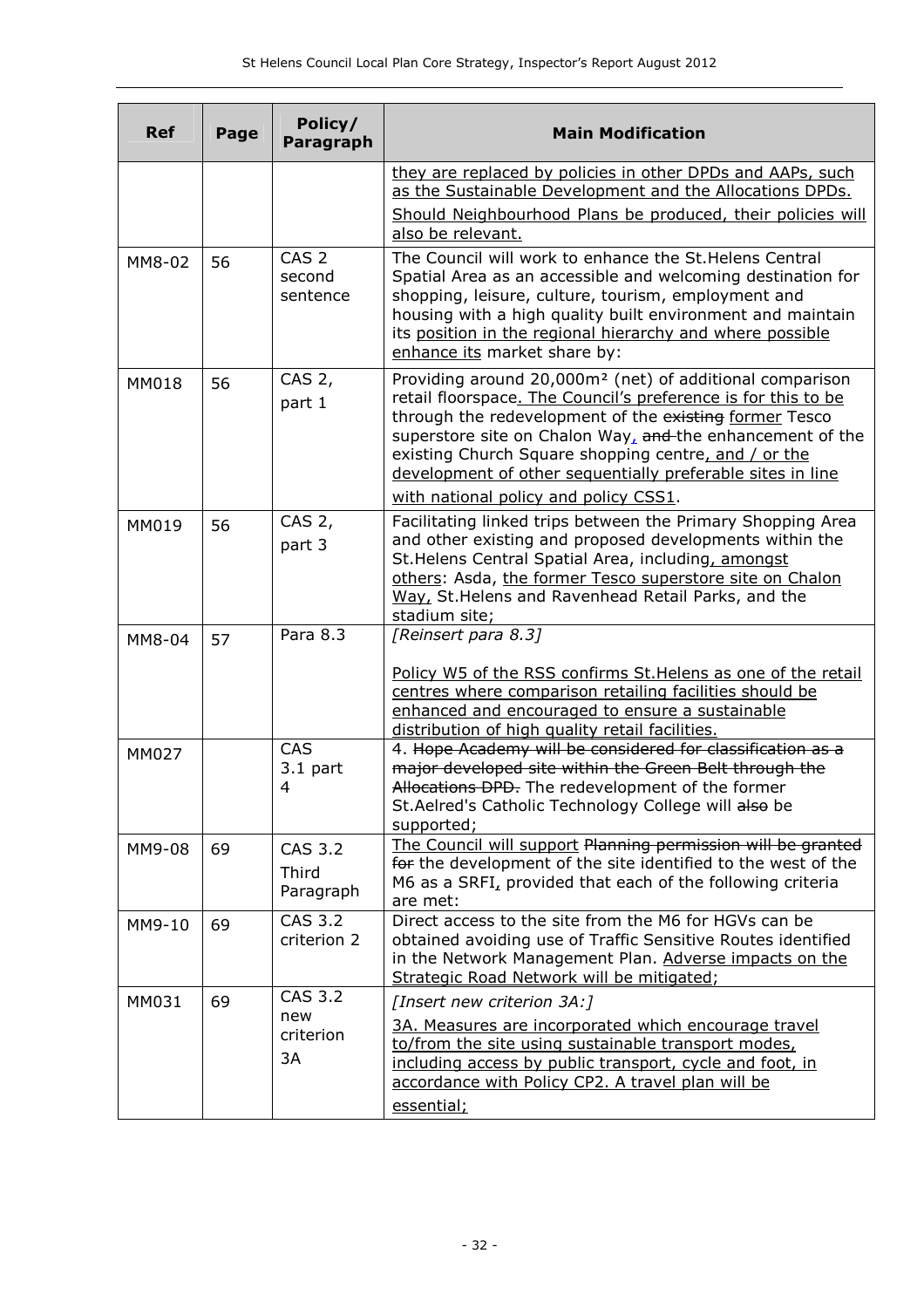| <b>Ref</b> | Page                             | Policy/<br>Paragraph                                                      | <b>Main Modification</b>                                                                                                                                                                                                                                                                                                                                                                                                                                                                                                                                                                                                                                                                                                                                                                                                                                                                                                                                                                                                                                                                                                                                                    |
|------------|----------------------------------|---------------------------------------------------------------------------|-----------------------------------------------------------------------------------------------------------------------------------------------------------------------------------------------------------------------------------------------------------------------------------------------------------------------------------------------------------------------------------------------------------------------------------------------------------------------------------------------------------------------------------------------------------------------------------------------------------------------------------------------------------------------------------------------------------------------------------------------------------------------------------------------------------------------------------------------------------------------------------------------------------------------------------------------------------------------------------------------------------------------------------------------------------------------------------------------------------------------------------------------------------------------------|
| MM032      | CAS<br>69-70<br>3.2<br>criterion | [Old criteria 5 and 8 to be deleted and replaced by one new<br>paragraph] |                                                                                                                                                                                                                                                                                                                                                                                                                                                                                                                                                                                                                                                                                                                                                                                                                                                                                                                                                                                                                                                                                                                                                                             |
|            |                                  | $5$ and $8$<br>deleted<br>and<br>replaced                                 | 5A. Significant adverse impacts from the development<br>itself or associated road and rail access routes should be<br>avoided and, wherever possible, alternative options which<br>reduce or eliminate such impacts should be pursued. Where<br>adverse impacts are unavoidable, measures to mitigate the<br>impact should be adopted. Where adequate mitigation<br>measures are not possible, compensatory measures should<br>be considered and adopted (if appropriate). The aim should<br>be to minimise any adverse impact. In applying this policy,<br>a developer should address the following land use impacts<br>as a minimum: environment; biodiversity/ecology;<br>heritage; archaeology; agricultural land; community;<br>quality of life; health; air quality; light; noise; visual<br>intrusion; buffer zones; contributions to sustainable<br>development; waste management; energy generation by<br>renewable means; energy efficiency; water conservation<br>and sustainable drainage; reuse of materials; traffic and<br>sustainable transport; and remediation of land affected by<br>contamination or surface hazards caused by past mining<br>activity. |
| MM9-14     | 70                               | CAS 3.2,<br>text after<br>criterion 12                                    | It is understood, however, that for operational, viability and<br>commercial reasons a larger area of land extending to the<br>east of the M6 motorway may also be required to<br>accommodate an enlarged SRFI. It is considered that any<br>expansion to the east would cover approximately 70<br>hectares of additional operational land, as shown<br>indicatively in Figure 9.2. Planning permission The Council<br>will also be granted for support the development of land to<br>the east of the M6 provided the above criteria are met plus<br>the following additional criteria:                                                                                                                                                                                                                                                                                                                                                                                                                                                                                                                                                                                     |
| MM9-17     | 75                               | 9.24C                                                                     | The Government, however, intends to revoke Regional<br>Spatial Strategies but the Council considers that all The<br>evidence in support of a SRFI in this location which was<br>heard at the Examination for the RSS and is still relevant<br>and therefore provides support into the future. Theis<br>aspiration to develop rail freight in the North West is<br>continued through into the Future North West: Our Shared<br>Priorities document produced in draft form by 4NW and<br>NWDA in August 2010.                                                                                                                                                                                                                                                                                                                                                                                                                                                                                                                                                                                                                                                                 |
| MM9-21     | 78                               | 9.32J                                                                     | It is clear that the development of a SRFI at Parkside would<br>represent inappropriate development in the Green Belt,<br>there would be significant harm to the openness of the<br>Green Belt (substantial impact on the functions of the Green<br>Belt) and other harm as a result of built development. It is<br>considered the benefits of such a development could<br>potentially outweigh the impacts on the Green Belt as the<br>five main purposes would to some extent be fulfilled and<br>not be completely undermined in that location. Any<br>development would, however, need to meet all of the<br>criteria in policy CAS 3.2 to be considered acceptable<br>by the Council.                                                                                                                                                                                                                                                                                                                                                                                                                                                                                  |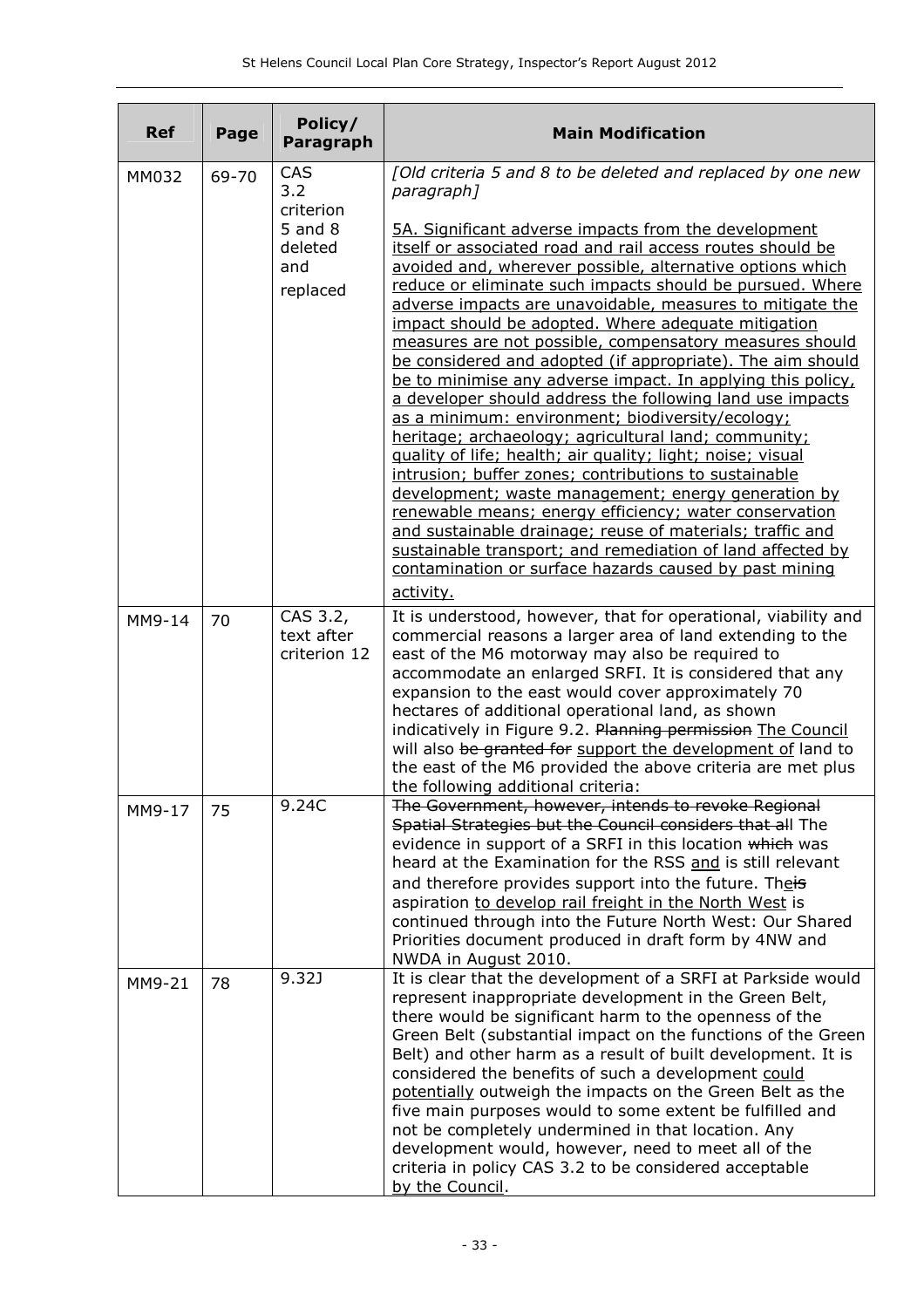| <b>Ref</b> | Page | Policy/<br>Paragraph                       | <b>Main Modification</b>                                                                                                                                                                                                                                                                                                                                                                                                                                                                                                                                                                                                                                                                                                                                                                                                                                                                                                                                                                                                                                                                                                                                                                                                                                                                                                                                                                                                                                                          |
|------------|------|--------------------------------------------|-----------------------------------------------------------------------------------------------------------------------------------------------------------------------------------------------------------------------------------------------------------------------------------------------------------------------------------------------------------------------------------------------------------------------------------------------------------------------------------------------------------------------------------------------------------------------------------------------------------------------------------------------------------------------------------------------------------------------------------------------------------------------------------------------------------------------------------------------------------------------------------------------------------------------------------------------------------------------------------------------------------------------------------------------------------------------------------------------------------------------------------------------------------------------------------------------------------------------------------------------------------------------------------------------------------------------------------------------------------------------------------------------------------------------------------------------------------------------------------|
| MM037      | 88   | Fig 11.1                                   | [Delete "Existing Major Developed Site in Green Belt"<br>symbol in figure 11.1, "Strategy for St. Helens Rural Area"]                                                                                                                                                                                                                                                                                                                                                                                                                                                                                                                                                                                                                                                                                                                                                                                                                                                                                                                                                                                                                                                                                                                                                                                                                                                                                                                                                             |
| MM038      | 89   | CAS <sub>5</sub><br>part 1                 | Development will be restricted to within existing rural<br>settlement boundaries and within existing identified major<br>developed sites. Outside of these areas development will<br>comply with Green Belt policy;                                                                                                                                                                                                                                                                                                                                                                                                                                                                                                                                                                                                                                                                                                                                                                                                                                                                                                                                                                                                                                                                                                                                                                                                                                                               |
| MM039      | 89   | CAS <sub>5</sub><br>part 2                 | Bold Industrial Estate will continue to be identified as a<br>Major Developed Site in the Green Belt. Other major sites<br>within the Green Belt within the built curtilage of: Haydock<br>Park Racecourse; Rainford High School; Carmel College;<br>Hope Academy and Selwyn Jones Leisure Centre, together<br>with other possible candidate sites, will be considered for<br>designation as Major Developed Sites in the Green Belt,<br>subject to an assessment using the following criteria :<br>i. The site is of significant size and characterised by a<br>substantial identifiable core of buildings taking into account<br>their footprint, height and volume<br>ii. The site offers opportunities for limited infilling for<br>continuing use without any greater impact on Green Belt<br>openness and purposes.<br>iii. The site has scope for partial or complete<br>redevelopment, which offers opportunity for environmental<br>improvements without any greater impact on Green Belt<br>openness and purposes. Detailed boundaries and<br>development criteria will be included in the Allocations<br>DPD and Forest Park AAP and shown on the Proposals<br>Map;                                                                                                                                                                                                                                                                                                    |
| MM040      | 92   | Para<br>11.13,<br>first<br>bullet<br>point | [Delete first bullet point of paragraph 11.13:]<br>Development in the rural areas while limited will<br>nevertheless be important in meeting broader objectives<br>and includes:<br>National Planning Guidance does not give a precise<br>definition of Major Developed Sites in the Green Belt,<br>although examples given provide some guidance. From this<br>it can be expected that they would be large sites, normally<br>accommodating a substantial built form and be in a well<br>established use. Where such a site is identified, it may merit<br>designation under part 2 criterion (ii) if it can be<br>demonstrated that infill development will help to secure<br>jobs, encourage tourism or support educational uses. In<br>these cases, limited infilling may be possible without<br>causing further harm to Green Belt openness and the<br>purposes of including land within it. Infilling means the<br>filling of small gaps between built development. The<br>boundary of such sites will be defined by the present extent<br>of the core built development. Substantial sites identified<br>with potential for partial or completed development under<br>criterion (iii), will need to demonstrate particular planning<br>problems or opportunities for environmental improvements,<br>which are most appropriately addressed through<br>redevelopment. The precise number and boundaries of the<br>Major Developed Sites in the Green Belt and any necessary |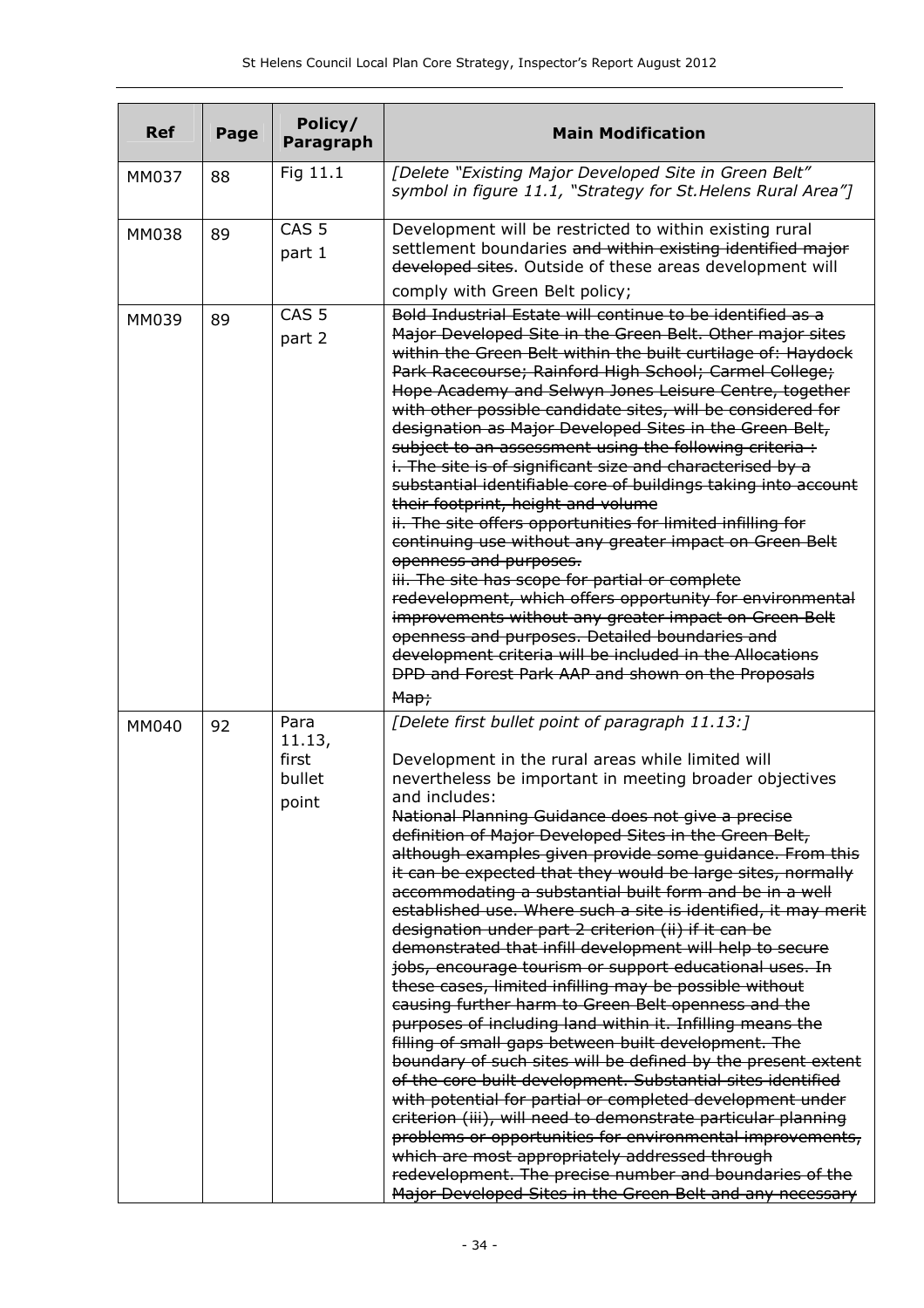| <b>Ref</b>  | Page | Policy/<br>Paragraph                          | <b>Main Modification</b>                                                                                                                                                                                                                                                                                                                                                                                                                                                                                                                                                                                                                                                                                                                                                                                                                                                                                                                                                                                                                                                               |  |  |  |
|-------------|------|-----------------------------------------------|----------------------------------------------------------------------------------------------------------------------------------------------------------------------------------------------------------------------------------------------------------------------------------------------------------------------------------------------------------------------------------------------------------------------------------------------------------------------------------------------------------------------------------------------------------------------------------------------------------------------------------------------------------------------------------------------------------------------------------------------------------------------------------------------------------------------------------------------------------------------------------------------------------------------------------------------------------------------------------------------------------------------------------------------------------------------------------------|--|--|--|
|             |      |                                               | additional site specific development criteria will be defined<br>in the Allocations DPD and Bold Forest Park AAP. Pending<br>the production of these DPDs, the extent of the Bold Major<br>Developed Site in the Green Belt will be the same as that<br>identified by the St. Helens UDP saved policy GB3 and<br>shown on the Proposals Map.                                                                                                                                                                                                                                                                                                                                                                                                                                                                                                                                                                                                                                                                                                                                           |  |  |  |
| MM14-<br>02 | 110  | CH <sub>1</sub><br>part 2A (ii)               | ii. Increasing densities higher than those required in part 6,<br>where appropriate and when considered necessary;                                                                                                                                                                                                                                                                                                                                                                                                                                                                                                                                                                                                                                                                                                                                                                                                                                                                                                                                                                     |  |  |  |
| MM043       | 110  | Policy<br>CH <sub>1</sub><br>parts 3<br>and 8 | 3. Delivering at least 80% of new dwellings on previously<br>developed land over the plan period as a whole by only<br>permitting new dwellings on a greenfield site where:<br>i. It forms a minor part of a larger development site and is<br>essential to the successful delivery of the development as a<br>whole; or<br>ii. It delivers an overriding significant social, economic and<br>environmental benefit, and it complies with policies for the<br>protection of open space; or<br>iii. The application is for a barn conversion and it can be<br>demonstrated that the site has been marketed for economic<br>use for 2 years, to the satisfaction of the Council, and is not<br>viable for these purposes; or<br>iv. It meets an identified shortfall of land for housing<br>8. Prioritising the development of previously developed<br>land. However, where the development relates to a<br>greenfield site, it will be permitted where:<br>i. It forms a minor part of a larger development site and is<br>essential to the successful delivery of the development as a |  |  |  |
|             |      |                                               | whole; or<br>ii. It delivers an overriding significant social, economic and<br>environmental benefit, and it complies with policies for the<br>protection of open space; or<br>iii. The application is for a barn conversion and it can be<br><del>demonstrated that the site has been marketed for economic</del><br>use for 2 years, to the satisfaction of the Council, and is not<br>viable for these purposes; or<br>iv. It meets an identified shortfall of land for housing.                                                                                                                                                                                                                                                                                                                                                                                                                                                                                                                                                                                                    |  |  |  |
| MM14-<br>05 | 110  | CH <sub>1</sub><br>part 6                     | 6. Requiring developments to achieve a minimum density of<br>30 dwellings per hectare (dph), and encouraging requiring<br>higher density developments of 40 dph in sustainable<br>locations, such as where well served by public transport and<br>50 dph within and adjacent to St. Helens and Earlestown<br>Town Centres and where well served by public transport;                                                                                                                                                                                                                                                                                                                                                                                                                                                                                                                                                                                                                                                                                                                   |  |  |  |
| MM14-<br>06 | 110  | CH <sub>1</sub><br>part 7                     | 7. Only allowing developments to achieve density lower<br>than those required by part 6 in exceptional circumstances<br>or to Ssafeguarding the character of established residential<br>areas from over-intensive and inappropriate new<br>development;                                                                                                                                                                                                                                                                                                                                                                                                                                                                                                                                                                                                                                                                                                                                                                                                                                |  |  |  |
| MM14-<br>10 | 111  | 14.3A                                         | Given the Government's intention to abolish Regional<br>Strategies, Local Planning Authorities will be responsible for<br>establishing the appropriate level of housing provision in<br>their area and for identifying a long term supply of housing<br><del>land.</del>                                                                                                                                                                                                                                                                                                                                                                                                                                                                                                                                                                                                                                                                                                                                                                                                               |  |  |  |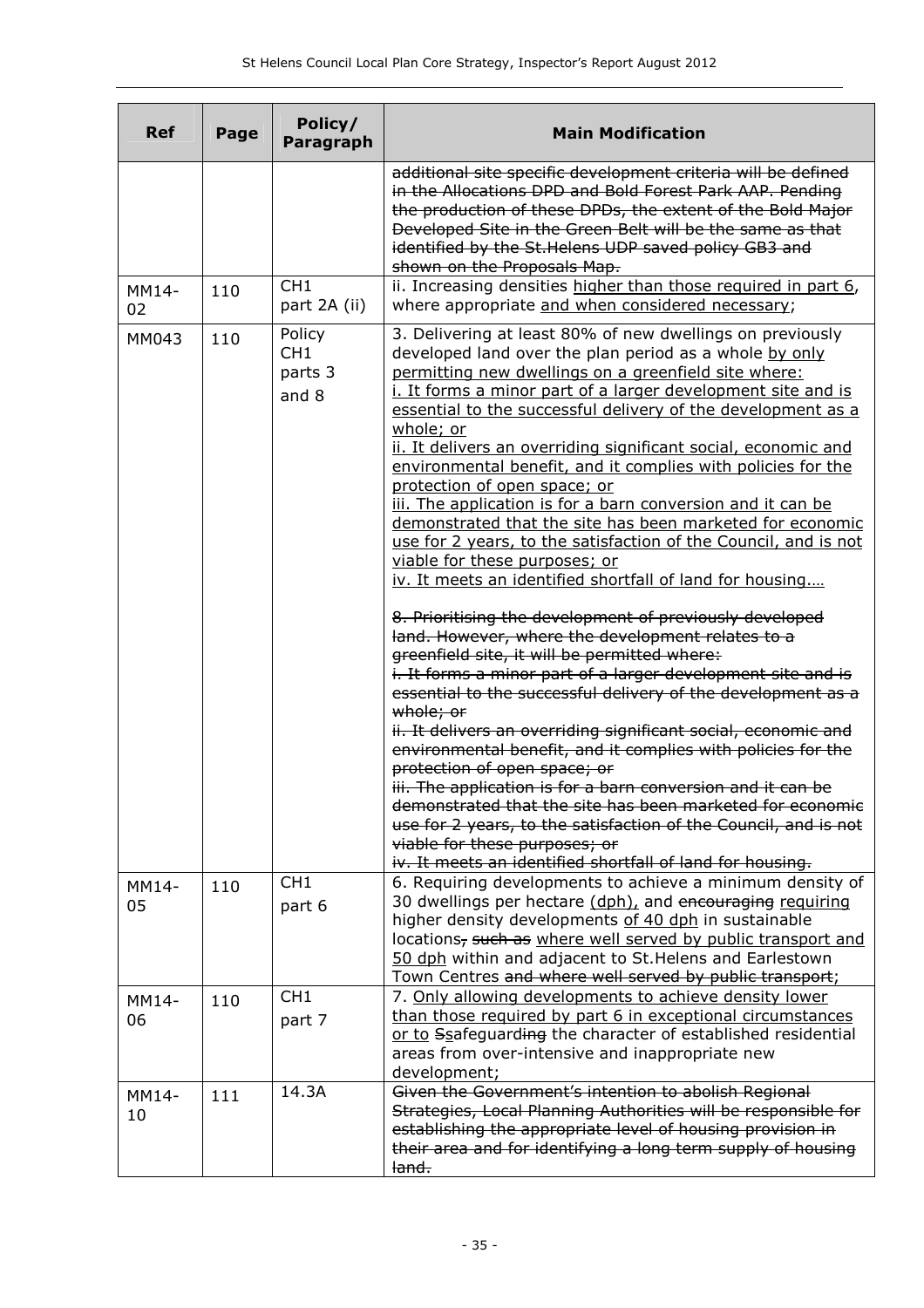| <b>Ref</b>  | Page | Policy/<br>Paragraph      | <b>Main Modification</b>                                                                                                                                                                                                                                                                                                                                                                                                                                                                                                                                                                                                                                                                                                                                                                                                                                                                                                                                                                                                                                                                                                                                |  |  |
|-------------|------|---------------------------|---------------------------------------------------------------------------------------------------------------------------------------------------------------------------------------------------------------------------------------------------------------------------------------------------------------------------------------------------------------------------------------------------------------------------------------------------------------------------------------------------------------------------------------------------------------------------------------------------------------------------------------------------------------------------------------------------------------------------------------------------------------------------------------------------------------------------------------------------------------------------------------------------------------------------------------------------------------------------------------------------------------------------------------------------------------------------------------------------------------------------------------------------------|--|--|
| MM14-<br>11 | 112  | 14.5A                     | Despite the Government's intention to abolish RSS, tThe<br>housing figures within the RSS it are still relevant to<br>St. Helens due to the following main reasons:<br>$\Box$ The housing provision set out by the RSS was<br>encouraged and supported by the Council;<br>$\Box$ The RSS was justified through research and its evidence<br>base was tested through an Examination in Public, where it<br>was considered sound;<br>$\Box$ The RSS target, which has been presented in earlier<br>drafts of the Core Strategy, has not been challenged by any<br>representations made through consultation;<br>$\Box$ The 2008-based ONS Household Projections project an<br>annual average household change of 400 (2003-2028) for<br>St.Helens;<br>$\Box$ RS2010's (which was intended to replace the RSS)<br>research forecasts for St. Helens range from 529 dwellings<br>p.a. to 776 dwellings p.a. (2006-2030); and<br>$\Box$ The RSS target is an annual average over a fifteen year<br>plan period (rather than a minimum or maximum), so any<br>periods of undersupply or oversupply delivery could be<br>addressed over this long-term period. |  |  |
| MM15-<br>01 | 126  | CE <sub>1</sub><br>Part 1 | Providing at least 37 46 hectares of additional land to<br>meet local needs for economic B1, B2 or B8 purposes to<br>2027. This will primarily be for B8 uses and will be met<br>through:<br>i. The identification of a range of sites within the Allocations<br>DPD.<br>ii. Supporting the re-use, reconfiguration or redevelopment<br>of vacant, derelict, or older employment land and premises<br>for commercial purposes.                                                                                                                                                                                                                                                                                                                                                                                                                                                                                                                                                                                                                                                                                                                          |  |  |
| MM15-<br>02 | 126  | CE1<br>Part 2             | 2. Should the SRFI at Parkside not proceed, or is delayed<br>further, allocations to meet demand will need to be<br>identified. This is likely to mean an assessment of sites<br>within the Green Belt, which will be considered within a sub<br>regional context.<br>Supporting the development of a SRFI at Parkside, in line<br>with policy CAS3.2, to meet a regional or sub regional<br>need.                                                                                                                                                                                                                                                                                                                                                                                                                                                                                                                                                                                                                                                                                                                                                      |  |  |
| MM15-<br>03 | 126  | CE <sub>1</sub><br>Part 3 | Resisting the loss of land and premises currently or last<br>used for B1, B2 & B8 purposes where they are suitable for<br>continued use, re-use or redevelopment for B1, B2 & B8<br>uses.<br>Sites suitable for B1, B2 or B8 uses are defined as:<br>- Having suitable road access; and<br>- Having an acceptable impact on neighbouring land uses;<br>and<br>- Being economically viable in the medium to long term;<br>and<br>- (For re-use and redevelopment only) being in demand for<br>B1, B2 or B8 in the medium to long term.<br>A. The reuse, reconfiguration or redevelopment of sites<br>and premises last used for B1, B2 or B8 purposes for B1,                                                                                                                                                                                                                                                                                                                                                                                                                                                                                            |  |  |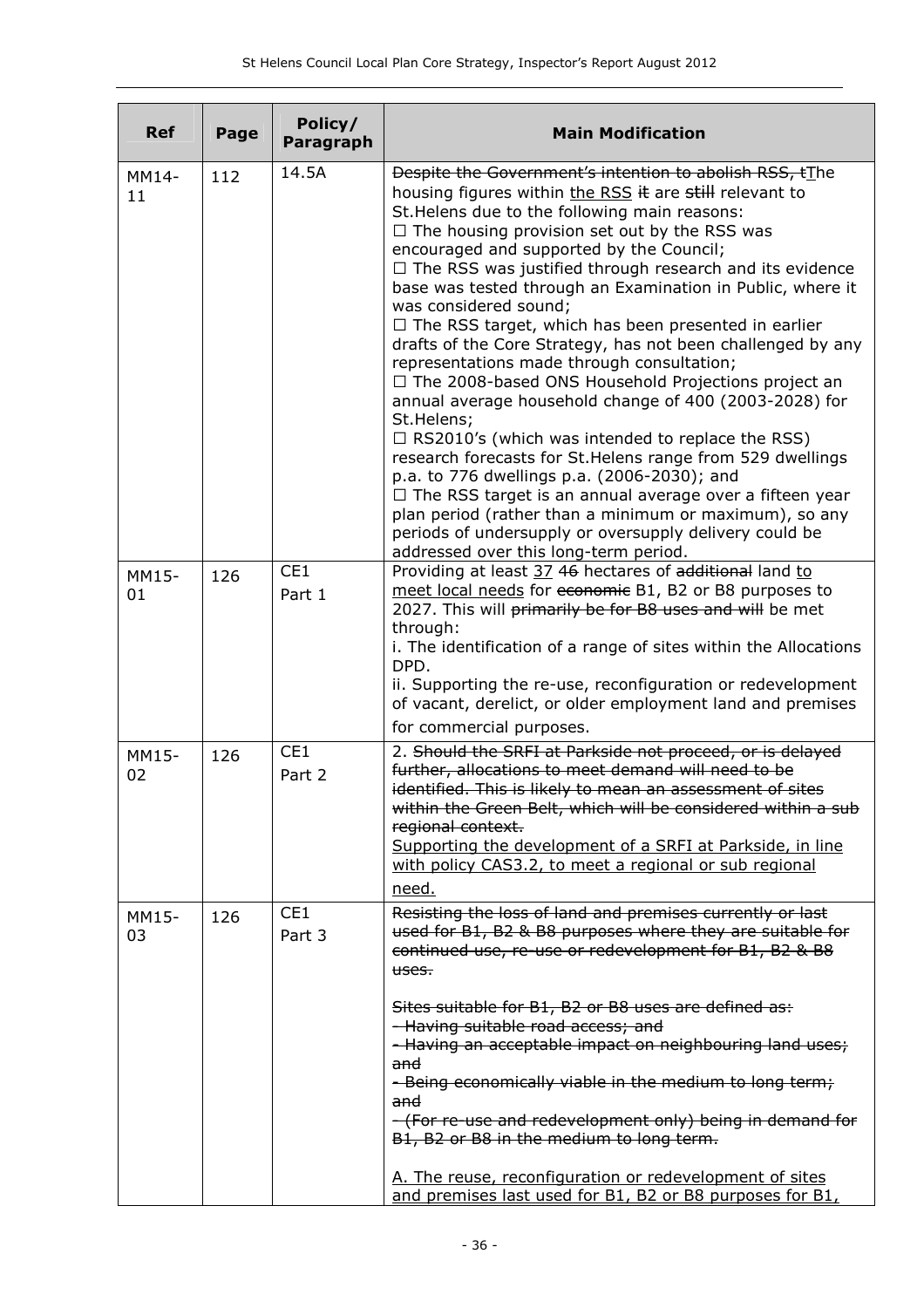| <b>Ref</b>  | Page | Policy/<br><b>Paragraph</b> | <b>Main Modification</b>                                                                                             |  |  |
|-------------|------|-----------------------------|----------------------------------------------------------------------------------------------------------------------|--|--|
|             |      |                             | B2 or B8 uses will be supported where they have:                                                                     |  |  |
|             |      |                             | (i) Suitable road access                                                                                             |  |  |
|             |      |                             | (ii) An acceptable impact on neighbouring land uses                                                                  |  |  |
|             |      |                             | B. Where it is demonstrated that land or premises for B1,                                                            |  |  |
|             |      |                             | B2 or B8 purposes is no longer suitable or economically                                                              |  |  |
|             |      |                             | viable for B1, B2 or B8 use then the site's suitability for                                                          |  |  |
|             |      |                             | other employment generating uses must be considered                                                                  |  |  |
|             |      |                             | before non-employment generating uses.                                                                               |  |  |
|             |      |                             | Where there is a loss of B1, B2 or B8 land or premises to                                                            |  |  |
|             |      |                             | non-employment generating uses and where the site's area                                                             |  |  |
|             |      |                             | is greater than 1ha, then compensatory measures will be                                                              |  |  |
|             |      |                             | required by the Council, subject to economic viability                                                               |  |  |
| MM15-       | 127  | CE1 Key                     | Provide 37 46 Ha of land for employment                                                                              |  |  |
| 05          |      | Delivery                    | generating purposes by 2027                                                                                          |  |  |
|             |      | Items                       |                                                                                                                      |  |  |
| MM15-       | 127  | CE1 Key                     | Provide 37 Ha of land for employment                                                                                 |  |  |
| 06          |      | Delivery<br>Items           | generating B1, B2 or B8 purposes by 2027                                                                             |  |  |
|             |      |                             | RSS policy W3, Supply of Employment Land, table 6.1,                                                                 |  |  |
| MM15-       | 128  | Para 15.3                   | sets out the provision of employment land from 2005 to                                                               |  |  |
| 08          |      |                             | 2021 for the region. In the case of the Merseyside                                                                   |  |  |
|             |      |                             | subregion it shows a need for 1728 Ha of land, an increase                                                           |  |  |
|             |      |                             | of 494 Ha from the 2005 base. This increase takes into                                                               |  |  |
|             |      |                             | account an 18.5% projected increase in up take and a 20%                                                             |  |  |
|             |      |                             | flexibility factor. The Government's overarching objective is                                                        |  |  |
|             |      |                             | sustainable economic growth in order to build prosperous                                                             |  |  |
|             |      |                             | communities, improve economic growth and tackle                                                                      |  |  |
|             |      |                             | deprivation. PPS4 also aims to deliver more sustainable                                                              |  |  |
|             |      |                             | patterns of development, reduce the need to travel                                                                   |  |  |
|             |      |                             | (especially by car) and respond to climate change.                                                                   |  |  |
| MM15-       | 128  | Para 15.4                   | Liverpool City Region Overview Study                                                                                 |  |  |
| 09          |      |                             | The Liverpool City Region (LCR) Authorities and                                                                      |  |  |
|             |      |                             | neighbouring Authorities appointed consultants to prepare<br>the LCR Overview Study to assess the future housing and |  |  |
|             |      |                             | employment requirements across the Liverpool City                                                                    |  |  |
|             |      |                             | Region. The Overview Study examines each authority's                                                                 |  |  |
|             |      |                             | housing and employment land evidence base to identify                                                                |  |  |
|             |      |                             | potential surpluses and deficits that might exist. These are                                                         |  |  |
|             |      |                             | then assessed to identify if the demands of the sub-region                                                           |  |  |
|             |      |                             | can be met without the need to release land from the                                                                 |  |  |
|             |      |                             | Green Belt. The study concluded that whilst St. Helens                                                               |  |  |
|             |      |                             | appeared to have a small surplus of employment land it                                                               |  |  |
|             |      |                             | was unlikely to be suitable for meeting the needs of                                                                 |  |  |
|             |      |                             | neighbouring authorities. The Liverpool City Region Partners                                                         |  |  |
|             |      |                             | have appointed consultants to carry out the Liverpool City                                                           |  |  |
|             |      |                             | Region Overview Study to assess the future housing and                                                               |  |  |
|             |      |                             | employment land requirements over the Liverpool City Sub-                                                            |  |  |
|             |      |                             | Region. This study is due to report in December 2010.<br>[Insert new paragraph 15.5A after 15:]                      |  |  |
| MM15-<br>10 | 128  | Para 15.5A                  |                                                                                                                      |  |  |
|             |      |                             | The approach set out by the Council was to draw on recent                                                            |  |  |
|             |      |                             | data on the supply of land and premises provided by the                                                              |  |  |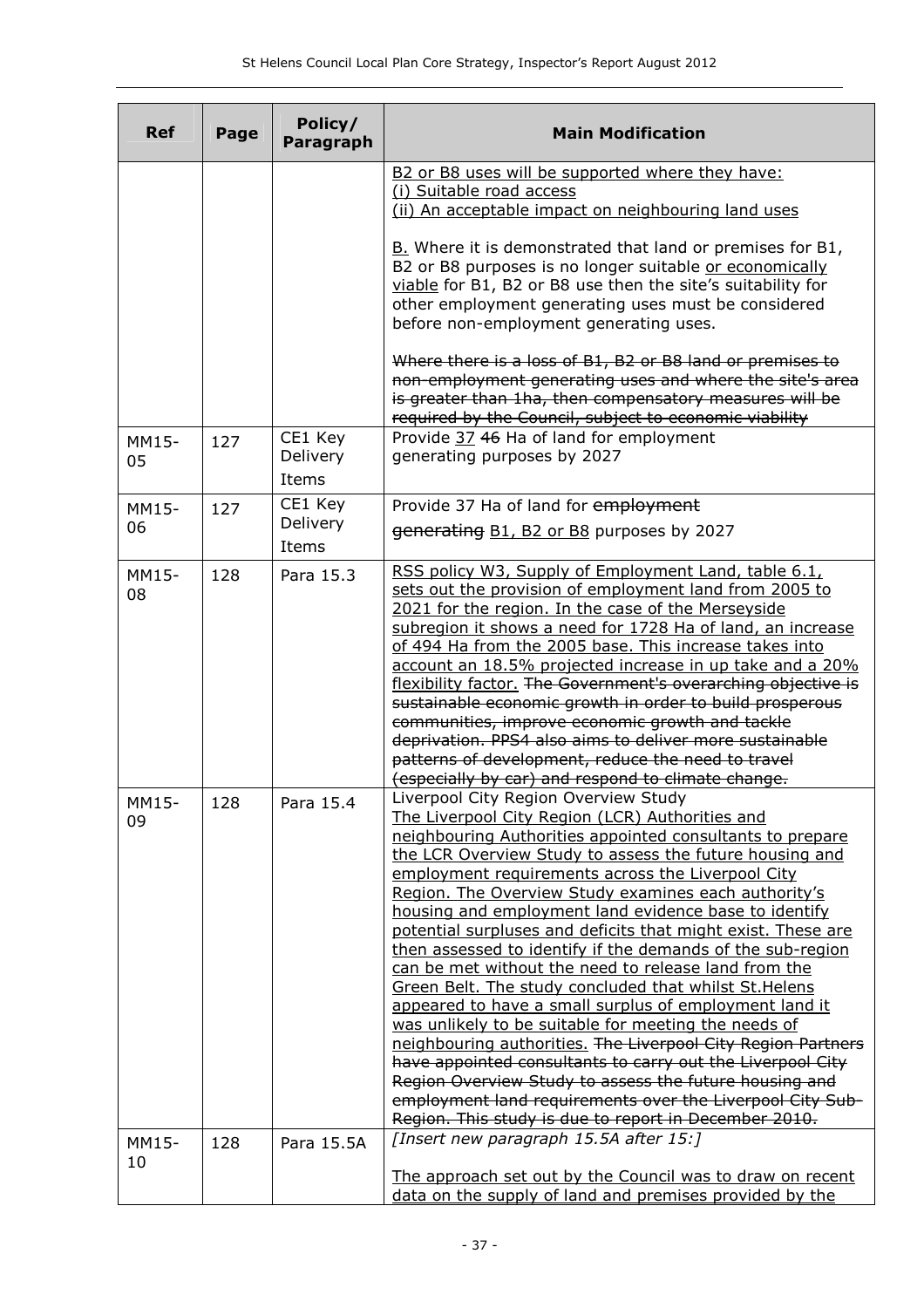| <b>Ref</b>  | Page | Policy/<br>Paragraph             | <b>Main Modification</b>                                                                                                                                                                                                                                                                                                                                                                                                                                                                                                                                                                                                                                                                                                                                                                                                                                                                                                                                                                                                                  |  |  |  |
|-------------|------|----------------------------------|-------------------------------------------------------------------------------------------------------------------------------------------------------------------------------------------------------------------------------------------------------------------------------------------------------------------------------------------------------------------------------------------------------------------------------------------------------------------------------------------------------------------------------------------------------------------------------------------------------------------------------------------------------------------------------------------------------------------------------------------------------------------------------------------------------------------------------------------------------------------------------------------------------------------------------------------------------------------------------------------------------------------------------------------|--|--|--|
|             |      |                                  | St. Helens Employment Land & Premises Study May 2011<br>to inform the Labour Supply "Local Housing Demand<br>Variant" scenario. To achieve this URS Scott Wilson and<br>CBRE produced the Review of Employment Land in<br>St. Helens to 2027 (September 2011) which re-appraised<br>the Borough's employment land supply and provided<br>commentary on the supply and demand for large-scale<br>warehousing and distribution across the North West.                                                                                                                                                                                                                                                                                                                                                                                                                                                                                                                                                                                       |  |  |  |
| MM15-<br>11 | 129  | Insert new<br>paragraph<br>15.6A | [Insert new paragraph 15.6A]<br><b>Labour Supply "Local Housing Demand Variant" Scenario</b><br>looks at forecast housing delivery over the plan period and<br>considers how the Borough's population and workforce<br>might change over the forecast period. The forecast is<br>adjusted to account for development that has already taken<br>place and to include a flexibility factor in order to make                                                                                                                                                                                                                                                                                                                                                                                                                                                                                                                                                                                                                                 |  |  |  |
|             |      |                                  | provision for unforeseen events and also to account for<br>vacant units which may be present in the Borough.                                                                                                                                                                                                                                                                                                                                                                                                                                                                                                                                                                                                                                                                                                                                                                                                                                                                                                                              |  |  |  |
| MM15-<br>12 | 129  | Insert new<br>paragraph<br>15.6B | [Insert new paragraph 15.6B]<br>The forecast has shown a small level of growth for offices,<br>a decline in demand for industrial premises and high-level<br>growth in demand for warehousing and distribution<br>premises.                                                                                                                                                                                                                                                                                                                                                                                                                                                                                                                                                                                                                                                                                                                                                                                                               |  |  |  |
| MM15-<br>13 | 129  | Update<br>paragraph<br>15.7      | [Update paragraph 15.7]<br>Due to a delay in the projected adoption of the Core<br>Strategy the employment land projections were Labour<br>Supply "Local Housing Demand Variant" scenario was<br>recalculated in August 2010 so they in order to extend it to<br>2027. Further amendments then followed in 2011 taking<br>into account the findings of the Review of Employment Land<br>in St. Helens to 2027. The demand forecast for B8 has been<br>split to reflect the mix of small, medium and large-scale<br>industrial/logistics units identified by the Review of<br><b>Employment Land in St. Helens to 2027. An appropriate</b><br>employment floorspace density per employee was then<br>applied. The result has been to make the scenario more<br>reflective of the current supply of employment land within<br>the Borough particularly in relation to meeting the need for<br>warehousing and distribution over the life of the Core<br>Strategy. The results of the revised forecast are<br>summarised in the table below. |  |  |  |
| MM15-<br>14 | 129  | Delete<br>Table<br>15.2          | [Delete Table 15.2]                                                                                                                                                                                                                                                                                                                                                                                                                                                                                                                                                                                                                                                                                                                                                                                                                                                                                                                                                                                                                       |  |  |  |
| MM15-<br>15 | 129  | Insert new<br>paragraph<br>15.7A | [Insert new paragraph 15.7A]<br><b>Supply of Employment Land</b><br><b>Review of Employment Land in St. Helens to 2027</b><br>Additional work was carried out in August 2011 to                                                                                                                                                                                                                                                                                                                                                                                                                                                                                                                                                                                                                                                                                                                                                                                                                                                           |  |  |  |
|             |      |                                  | reappraise                                                                                                                                                                                                                                                                                                                                                                                                                                                                                                                                                                                                                                                                                                                                                                                                                                                                                                                                                                                                                                |  |  |  |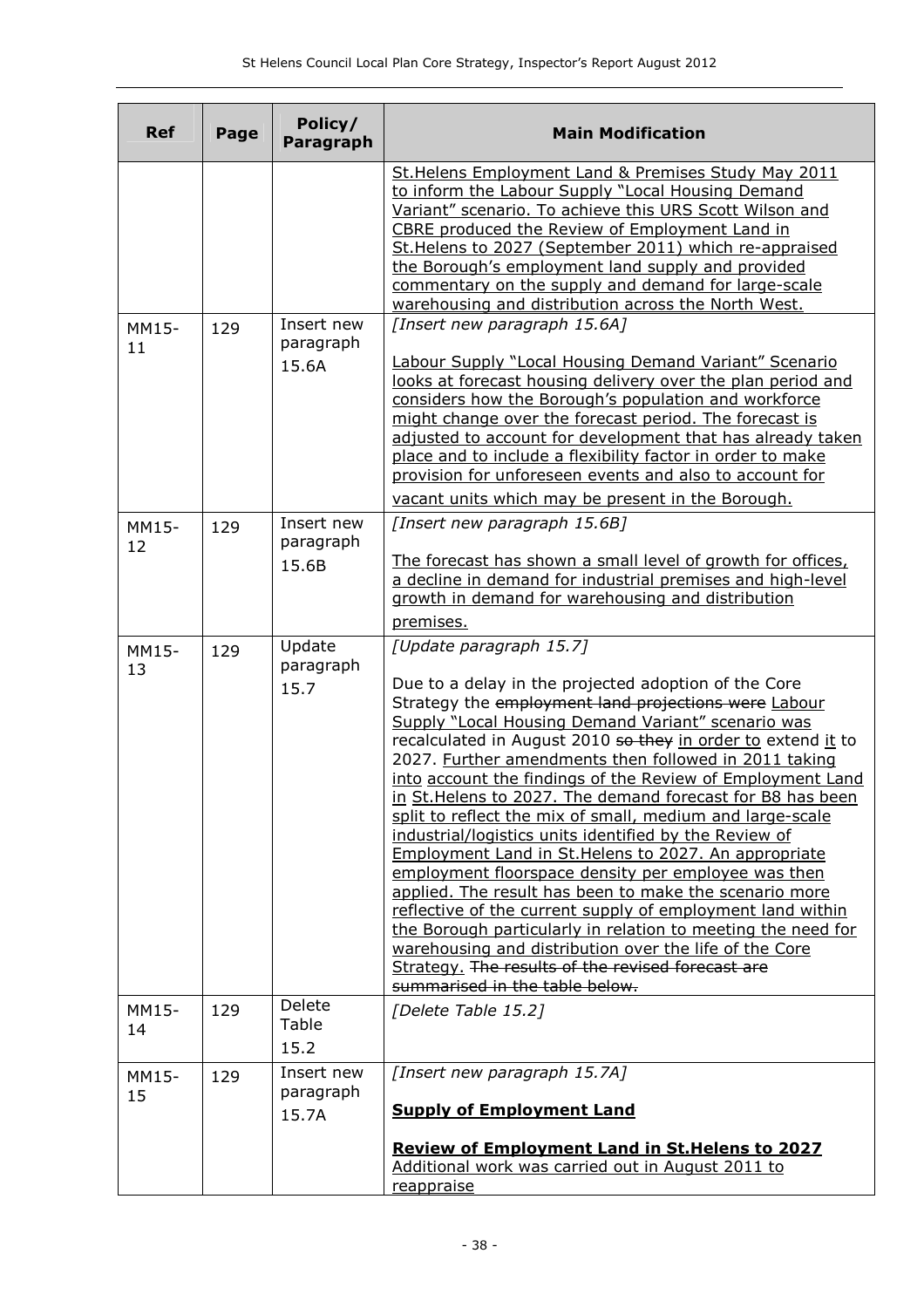| <b>Ref</b>  | Page | Policy/<br>Paragraph             | <b>Main Modification</b>                                                                                                                                                                                                                                                                                                                                                                                                                                                                                                                                                                                                                                                                                                                                                                                                             |  |  |
|-------------|------|----------------------------------|--------------------------------------------------------------------------------------------------------------------------------------------------------------------------------------------------------------------------------------------------------------------------------------------------------------------------------------------------------------------------------------------------------------------------------------------------------------------------------------------------------------------------------------------------------------------------------------------------------------------------------------------------------------------------------------------------------------------------------------------------------------------------------------------------------------------------------------|--|--|
|             |      |                                  | the supply identified in the St. Helens Employment<br>Land & Premises Study May 2011 in order to assess more<br>closely the suitability, deliverability and availability of the<br>supply. This considered the impact of recent development,<br>a market overview for both industrial (B2) and warehousing<br>and distribution (B8) and a re-assessment of the<br>assumptions in relation to the likelihood of development.<br>The buildings in the Borough's current overall supply were<br>split into three types:<br>$\Box$ Small sized industrial/ warehousing and<br>distribution units (1000 sq ft to 15,000 sq ft)<br>$\Box$ Medium sized industrial/ warehousing and<br>distribution units (15,000 sq ft to 100,000 sq ft)<br>$\Box$ Large sized industrial/ warehousing and distribution units<br>(100,000 sq ft and above) |  |  |
| MM15-<br>16 | 129  | Insert new<br>paragraph<br>15.7B | [Insert new paragraph 15.7B]<br>Based on the study published in May 2011, 15% of the<br>current overall supply is large-scale B8 warehousing and<br>distribution premises. From the reappraisal a supply of<br>86.12 Ha was identified. Much of this is considered as<br>being suitable for mixed B2 and B8, which reflects the<br>reality that much of the overall supply is made up of mixed<br>B2/B8 use sites, which are difficult to separate from each<br>other. The supply of land is detailed in table 15.3 below.                                                                                                                                                                                                                                                                                                           |  |  |
| MM15-<br>17 | 129  | Insert new<br>table 15.3         | [Insert new table 15.3 - see end of list of main<br>modification]                                                                                                                                                                                                                                                                                                                                                                                                                                                                                                                                                                                                                                                                                                                                                                    |  |  |
| MM15-<br>18 | 129  | Insert new<br>paragraph<br>15.7C | [Insert new paragraph 15.7C]<br>A total of 15.45 hectares of land in St. Helens has been<br>identified as suitable for large scale B2/B8. Of this, 10.45<br>hectares is considered as immediately deliverable. In<br>addition, 32ha of land was identified as potentially being<br>suitable for some form of redevelopment for B8. However,<br>these sites are considered to be "Windfall" with little<br>certainty on when they may come forward. Because of this,<br>they have not been included within the supply identified in<br>the table above but their potential for redevelopment is<br>apparent. Indeed, the Council is aware from pre-application<br>discussions that some of these sites may become available<br>in the future. The forecast negative need for B2 industrial<br>supports this further.                  |  |  |
| MM15-<br>19 | 129  | Insert new<br>paragraph<br>15.7D | [Insert new paragraph 15.7D]<br>The Review of Employment Land in St. Helens to 2027 has<br>also examined the supply of large-scale (100,000 square<br>feet and over) industrial and warehousing sites and<br>premises across the North West. It identified that there is a<br>total of 590 hectares in the North West, of which 273<br>hectares are immediately deliverable. Based on past take-<br>up this represents an adequate supply in the short to<br>medium term (0-10 years). In the longer term (11-15                                                                                                                                                                                                                                                                                                                     |  |  |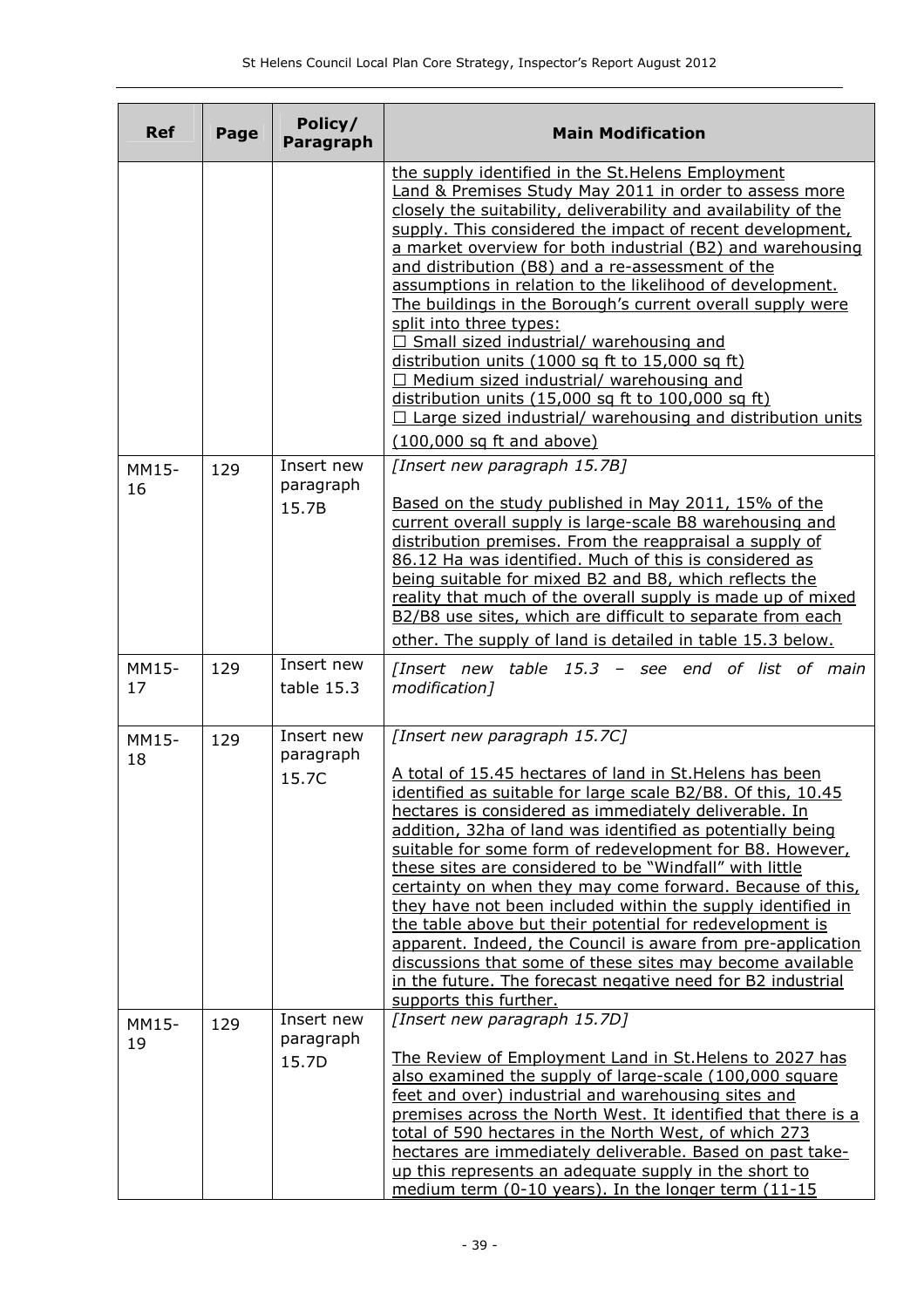| <b>Ref</b>  | Page | Policy/<br>Paragraph                          | <b>Main Modification</b>                                                                                                                                                                                                                                                                                                                                                                                                                                                                                                                                                                                                                                                                                                                                                                                                                          |  |  |
|-------------|------|-----------------------------------------------|---------------------------------------------------------------------------------------------------------------------------------------------------------------------------------------------------------------------------------------------------------------------------------------------------------------------------------------------------------------------------------------------------------------------------------------------------------------------------------------------------------------------------------------------------------------------------------------------------------------------------------------------------------------------------------------------------------------------------------------------------------------------------------------------------------------------------------------------------|--|--|
|             |      |                                               | years), there is expected to be a short fall of around 74<br>hectares.                                                                                                                                                                                                                                                                                                                                                                                                                                                                                                                                                                                                                                                                                                                                                                            |  |  |
| MM15-       | 129  | Insert new                                    | [Insert new paragraph 15.7E]<br>A supply of 142 hectares of immediately deliverable land<br>has been identified within neighbouring boroughs. This is<br>considered sufficient for the short to medium term (0-10<br>years). There is potential for the proposed development at<br>Parkside to meet some element of demand for regional<br>scale rail linked warehousing. The proposed development<br>at Parkside is not expected to come forward until the latter<br>part of the plan period.                                                                                                                                                                                                                                                                                                                                                    |  |  |
| 20          |      | paragraph<br>15.7E                            |                                                                                                                                                                                                                                                                                                                                                                                                                                                                                                                                                                                                                                                                                                                                                                                                                                                   |  |  |
| MM15-       | 129  | Insert new                                    | [Insert new paragraph 15.7F]                                                                                                                                                                                                                                                                                                                                                                                                                                                                                                                                                                                                                                                                                                                                                                                                                      |  |  |
| 21          |      | paragraph<br>15.7F                            | In order to identify how the Borough can meet the forecast<br>demand the supply is then considered. Information held by<br>the Valuation Office Agency has been used to apportion<br>the mixed B2/B8 supply against individual use classes so<br>they can then be compared against the demand figures<br>produced by the forecast and the balances between the<br>two are then calculated. The balance between supply and<br>demand is shown in table 15.4 below.                                                                                                                                                                                                                                                                                                                                                                                 |  |  |
| MM15-       | 129  | Insert new                                    | [Insert new table 15.4 - see end of list of main                                                                                                                                                                                                                                                                                                                                                                                                                                                                                                                                                                                                                                                                                                                                                                                                  |  |  |
| 22          |      | <b>Table 15.4</b>                             | modifications]                                                                                                                                                                                                                                                                                                                                                                                                                                                                                                                                                                                                                                                                                                                                                                                                                                    |  |  |
| MM15-<br>23 | 129  | Insert new<br>paragraph<br>15.7G              | [Insert new paragraph 15.7G]<br>The table above shows a total demand of 37 hectares (for<br>B1, B2<br>& B8) and a total supply of 75 hectares (for B1, B2 & B8)<br>which consists of a short term supply of 40 hectares and a<br>medium to longer term supply of 35 hectares (for B1, B2 &<br>B8). The table above shows that there is sufficient supply to<br>meet the Borough's local employment land needs over the<br>plan period. This could be supplemented further by around<br>32 hectares of "windfall sites" which have been assessed in<br>terms of their suitability, although no assumptions have<br>been made regarding the proportion which may come<br>forward over the plan period. The Council will continue to<br>monitor the take-up and supply of land to ensure sufficient<br>land is provided to meet the Borough's needs. |  |  |
| MM15-       | 129- | Delete                                        | [Delete paragraphs 15.8 to 15.16]                                                                                                                                                                                                                                                                                                                                                                                                                                                                                                                                                                                                                                                                                                                                                                                                                 |  |  |
| 24          | 131  | Paragraphs<br>15.8 to                         | [Insert new paragraph 15.17]                                                                                                                                                                                                                                                                                                                                                                                                                                                                                                                                                                                                                                                                                                                                                                                                                      |  |  |
|             |      | 15.16 and<br>Insert new<br>Paragraph<br>15.17 | The Council will encourage and support the re-use and<br>redevelopment of employment land and premises to meet<br>the needs of modern business and provide employment for<br>the Borough's residents particularly where there is suitable<br>road access, no negative impacts on neighbouring land uses<br>and they are well linked to the most deprived areas.                                                                                                                                                                                                                                                                                                                                                                                                                                                                                   |  |  |
| MM15-<br>26 | 131  | Insert new<br>paragraph                       | [Insert new paragraph 15.19]                                                                                                                                                                                                                                                                                                                                                                                                                                                                                                                                                                                                                                                                                                                                                                                                                      |  |  |
|             |      | 15.19                                         | It is acknowledged that in some instances employment land<br>and premises may no longer be considered suitable or                                                                                                                                                                                                                                                                                                                                                                                                                                                                                                                                                                                                                                                                                                                                 |  |  |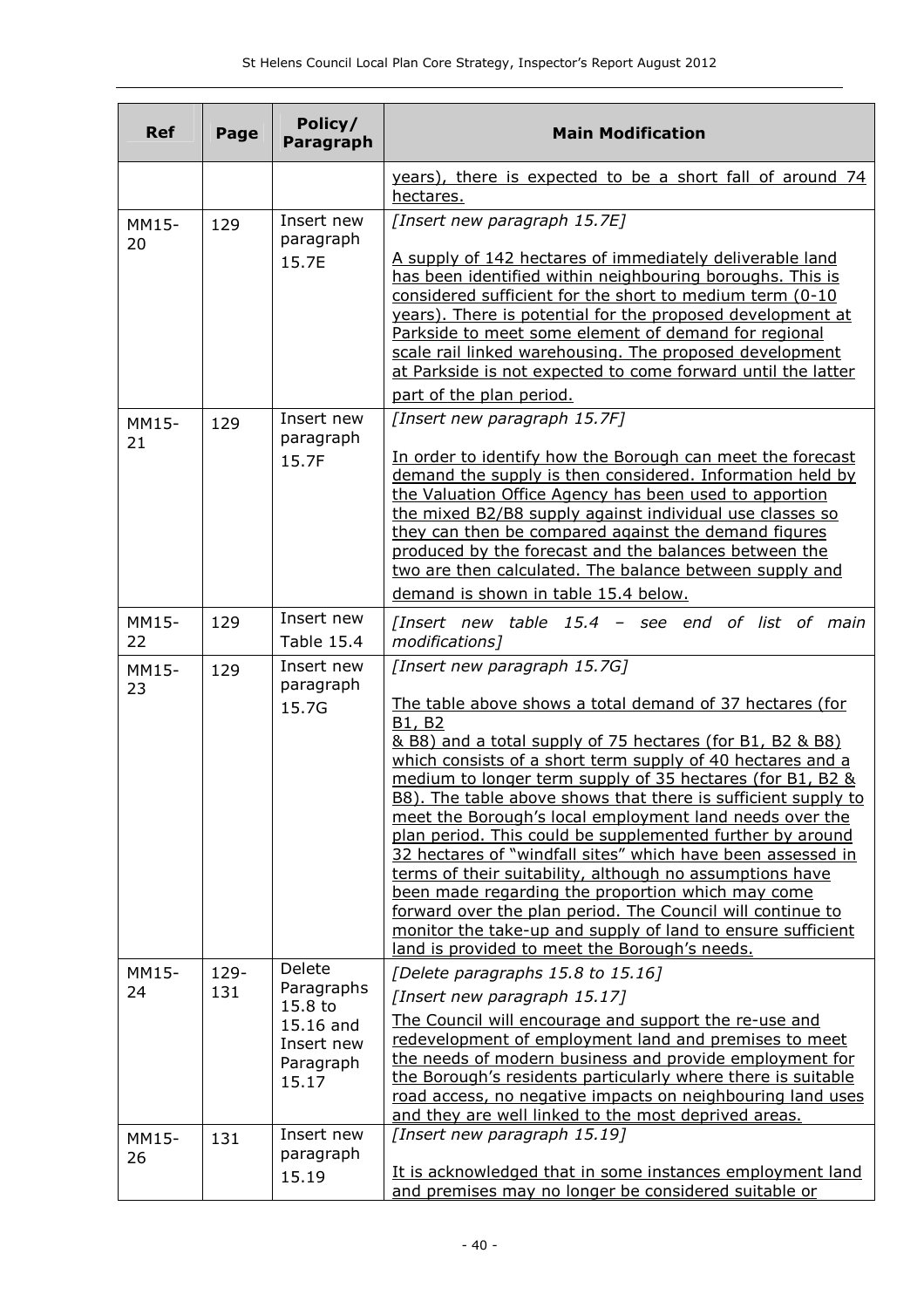| <b>Ref</b>  | Page | Policy/<br>Paragraph                                                                        | <b>Main Modification</b>                                                                                                                                                                                                                                                                                                                                                                                                                                                                                                                                                                    |  |  |  |
|-------------|------|---------------------------------------------------------------------------------------------|---------------------------------------------------------------------------------------------------------------------------------------------------------------------------------------------------------------------------------------------------------------------------------------------------------------------------------------------------------------------------------------------------------------------------------------------------------------------------------------------------------------------------------------------------------------------------------------------|--|--|--|
|             |      |                                                                                             | viable for employment purposes and should be considered<br>for other uses. Where the Council considers the site suitable<br>for continued use, reconfiguration or redevelopment but an<br>applicant considers this to be economically unviable, an<br>assessment of economic viability and/or a marketing<br>exercise over a period agreed with the Council<br>would be required. The site's suitability for other<br>employment generating uses should be considered before<br>non-employment generating uses.                                                                             |  |  |  |
| MM17-<br>02 | 146  | CR1(2)                                                                                      | Mineral Safeguarding Areas will be identified around<br>deposits of coal, brick clay, and sandstone and peat,<br>considered to be of current or future economic importance.                                                                                                                                                                                                                                                                                                                                                                                                                 |  |  |  |
| MM107       | 155  | Insert<br>new<br>CSD1 Key<br>Delivery<br>Items after<br>paragraph<br>$1.3$ of<br>Appendix 1 | <b>CSD1 Key Delivery Items</b><br>Item: Determination of planning applications in line with<br>planning policies<br>Cost and Funding: STHMBC<br>Who: STHMBC<br>Delivery: Ongoing<br><b>Time Frame: Ongoing</b><br>Item: Adoption of Sustainable Development and Allocations<br><b>DPDs</b><br>Cost and Funding: LDF Budget<br>Who: STHMBC<br>Delivery: As per latest LDS<br>Time Frame: Adoption mid 2015<br>Item: Adoption of a suite of SPDs and Development Briefs<br>Cost and Funding: LDF Budget<br>Who: STHMBC<br>Delivery: As per latest LDS<br>Time Frame: Adopted by various dates |  |  |  |
| MM108       | 155  | Insert new<br>CSD1<br>Targets and<br>Indicators                                             | <b>CSD1 Targets &amp; Indicators</b><br>Item: Percentage of major planning applications determined<br>within 13 weeks.<br>Baseline: 2011/12: 77.42%<br>Target: As per latest St. Helens Performance Indicator<br>Target, was 71% for 2011/12<br>How: AMR<br>Item: Percentage of minor planning applications determined<br>within 8 weeks.<br>Baseline: 2011/12: 94.58%<br>Target: As per latest St. Helens Performance Indicator<br>Target, was 88% for 2011/12<br>How: AMR<br>Item: Percentage of other planning applications determined                                                   |  |  |  |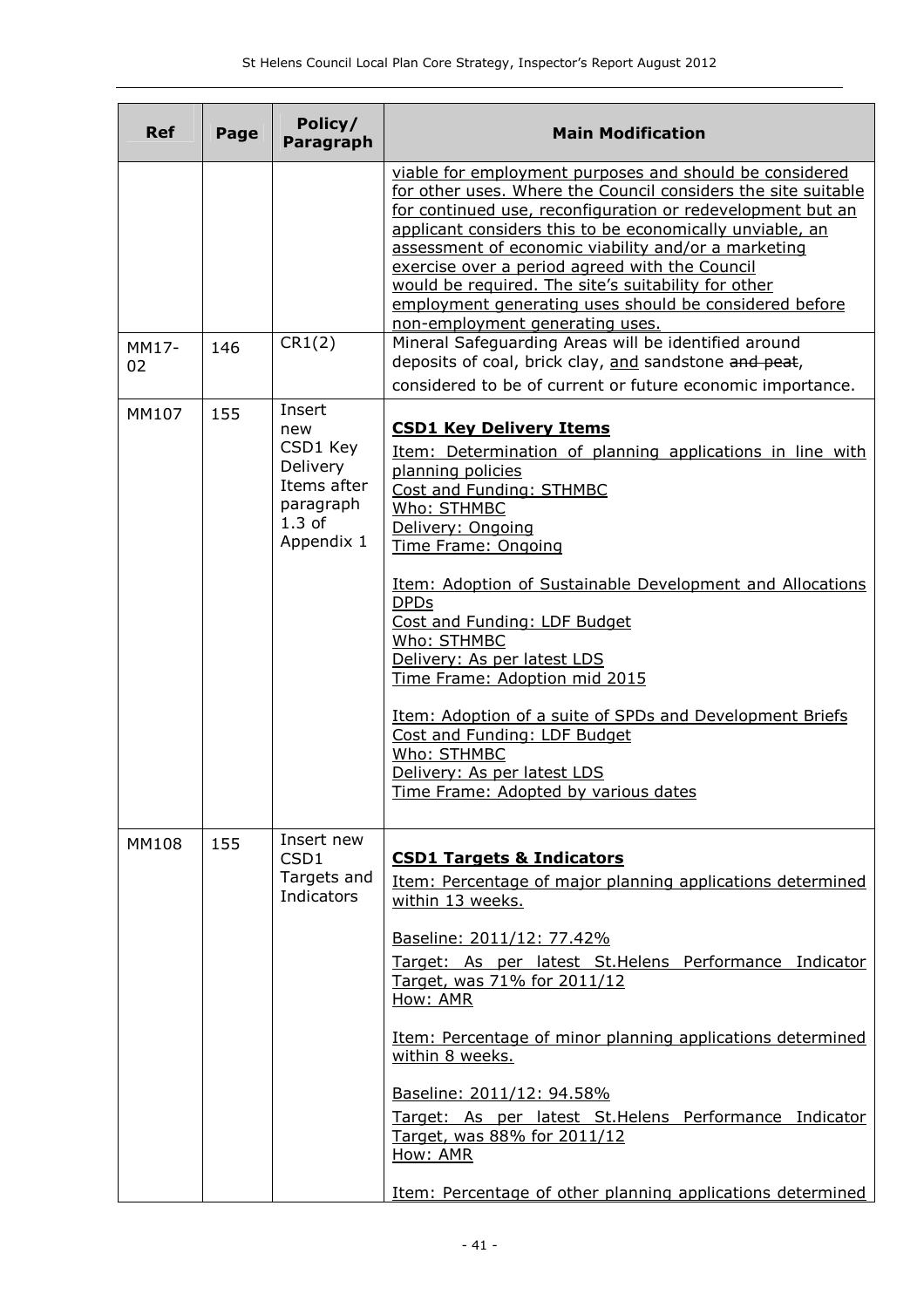| <b>Ref</b> | Page | Policy/<br>Paragraph | <b>Main Modification</b>                                                                                                                                                                                                                                                               |
|------------|------|----------------------|----------------------------------------------------------------------------------------------------------------------------------------------------------------------------------------------------------------------------------------------------------------------------------------|
|            |      |                      | within 8 weeks<br>Baseline: 2011/12: 96.85%<br>Target: As per latest St. Helens Performance Indicator<br>Target, was 95% for 2011/12<br>How: AMR<br>Item: Percentage of appeals allowed against the authority's<br>decision to refuse planning applications.<br>Baseline: 2011/12: 18% |
|            |      |                      | Target: As per latest St. Helens Performance Indicator<br>Target, was 30% for 2011/12<br>How: AMR                                                                                                                                                                                      |
| MM104      | 209  | Append<br>ix 4.3     | Policy: GB3 Major existing development sites in the Green<br>Belt- Policy retained Policy deleted                                                                                                                                                                                      |